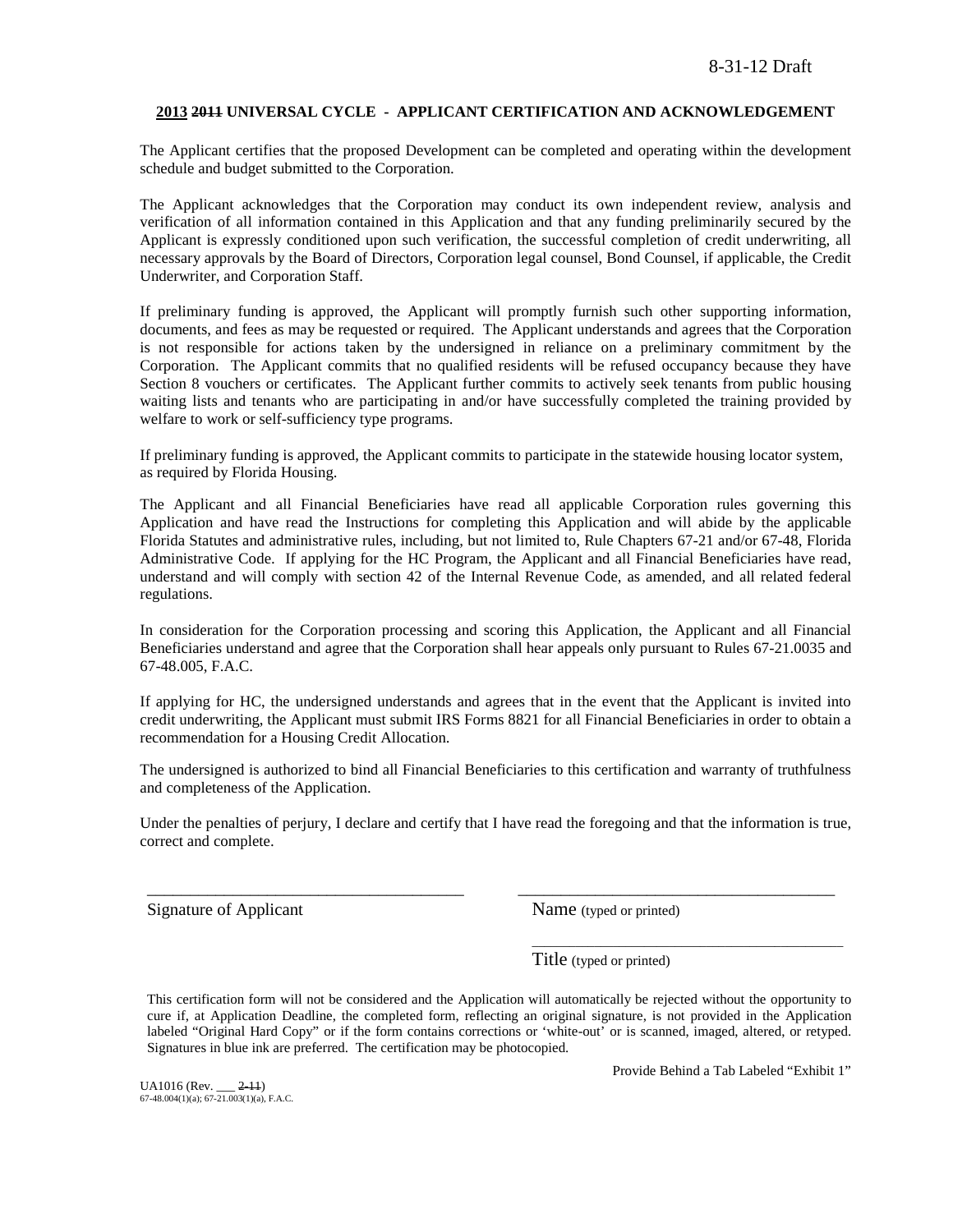# **2013 2011 UNIVERSAL CYCLE - DEVELOPER OR PRINCIPAL OF DEVELOPER CERTIFICATION**

| (Part III.A.1. of the 2013 2014 Universal Cycle Application) |
|--------------------------------------------------------------|
|                                                              |
|                                                              |
|                                                              |
| (street address, city, state)                                |
|                                                              |
|                                                              |
|                                                              |
|                                                              |

As the Developer or Principal of the Developer of the referenced Development, I certify that I have the requisite skills, experience and credit worthiness to successfully produce the units proposed by this Application. I further certify that the design, plans, and specifications for the proposed Development will comply with all federal, state and local requirements and the requirements of the Federal Fair Housing Act as implemented by 24 CFR 100, Section 504 of the Rehabilitation Act of 1973, and Titles II and III of the Americans with Disabilities Act of 1990 as implemented by 28 CFR 35, incorporating the most recent amendments and other legislation, regulations, rules, and other related requirements which apply or could apply to the proposed Development. Since January 1, 1991, I have developed and completed at least three (3) affordable rental housing developments, at least one (1) of which was completed since January 1, 2001. At least one (1) of the three (3) completed developments consists of a total number of units no less than 50 percent of the total number of units in the Development proposed by this Application, as evidenced by the prior experience chart provided in this Application. For purposes of this certification, completed for each of the three (3) developments means (i) that the temporary or final certificate of occupancy has been issued for at least one (1) unit in a building with dwelling units or (ii) at least one (1) IRS Form 8609 has been issued. I understand I am the Developer or Principal of the Developer of record for this Development and that, if funded by the Corporation, I will remain in this capacity until the Development has been completed. I certify that neither the Developer, Applicant, any Principal or Financial Beneficiary has any existing Developments participating in Corporation programs that remain in non-compliance with the IRC, applicable rule chapter, or applicable loan documents and for which any applicable cure period granted for correcting such noncompliance has ended. I further certify that the information provided within this Application is true and correct.

Signature of Developer or Principal of Developer Print or Type Name of Signatory

# **APPLICANT'S CERTIFICATION**

\_\_\_\_\_\_\_\_\_\_\_\_\_\_\_\_\_\_\_\_\_\_\_\_\_\_\_\_\_\_\_\_\_\_\_\_\_\_\_\_\_\_\_\_\_\_\_\_\_\_\_\_\_\_\_ \_\_\_\_\_\_\_\_\_\_\_\_\_\_\_\_\_\_\_\_\_\_\_\_\_\_\_\_\_\_\_\_\_\_\_\_\_\_\_\_\_\_\_\_\_\_\_\_\_\_\_

I certify that the Developer identified above will serve as the Developer of the proposed Development.

\_\_\_\_\_\_\_\_\_\_\_\_\_\_\_\_\_\_\_\_\_\_\_\_\_\_\_\_\_\_\_\_\_\_\_\_\_\_\_\_\_\_\_\_\_\_\_\_\_\_\_\_\_ \_\_\_\_\_\_\_\_\_\_\_\_\_\_\_\_\_\_\_\_\_\_\_\_\_\_\_\_\_\_\_\_\_\_\_\_\_\_\_\_\_\_\_\_\_\_\_ Applicant's Signature **Print of Type Name of Signatory** Print or Type Name of Signatory

If this certification contains corrections or 'white-out', or if it is scanned, imaged, altered, or retyped, this form will not be considered and the Application will fail to meet threshold. The certification may be photocopied.

 $U_A$ 1016 (Rev.  $2-11$ ) 67-48.004(1)(a); 67-21.003(1)(a), F.A.C. Provide Behind a Tab Labeled "Exhibit 10"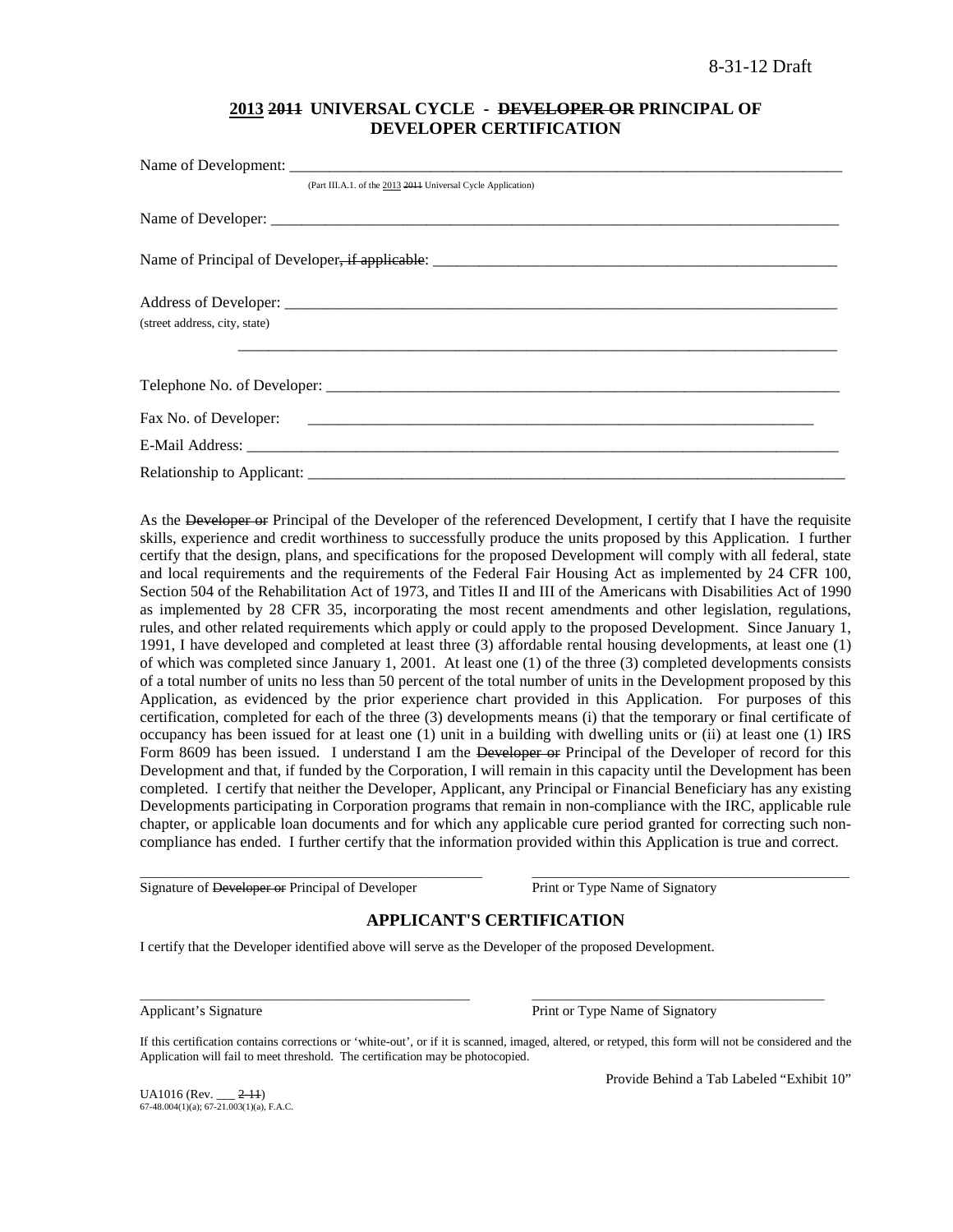# **2013 2011 UNIVERSAL CYCLE - MANAGEMENT COMPANY OR PRINCIPAL OF MANAGEMENT COMPANY CERTIFICATION**

| (Part III.A.1. of the 2013 2014 Universal Cycle Application)                      |  |
|-----------------------------------------------------------------------------------|--|
|                                                                                   |  |
| Name of principal of Management Company, if applicable: _________________________ |  |
| (street address, city, state)                                                     |  |
| Telephone of Management Company: ___________                                      |  |

I certify that I have the requisite skills and knowledge of affordable housing management requirements to successfully manage the units proposed by this Application and that I have specific experience in the management of affordable rental housing and have successfully managed at least two (2) affordable rental housing properties for at least two (2) years each, at least one (1) of which consists of a total number of units no less than 50 percent of the total number of units in the Development proposed by this Application, as evidenced by the prior experience chart provided in this Application. I further certify that the proposed Development will comply with all federal, state and local requirements and the requirements of the Federal Fair Housing Act as implemented by 24 CFR 100, Section 504 of the Rehabilitation Act of 1973 and Titles II and III of the Americans with Disabilities Act of 1990 as implemented by 28 CFR 35, incorporating the most recent amendments and other legislation, regulations, rules and other related requirements which apply or could apply to the proposed Development while under our management. I further certify that the information provided above is true and correct.

Signature of Management Company or principal of Print or Type Name of Signatory Management Company

If this certification contains corrections or 'white-out', or if it is scanned, imaged, altered, or retyped, this form will not be considered and the Application will fail to meet threshold. The certification may be photocopied.

\_\_\_\_\_\_\_\_\_\_\_\_\_\_\_\_\_\_\_\_\_\_\_\_\_\_\_\_\_\_\_\_\_\_\_\_\_\_\_\_\_\_\_\_\_ \_\_\_\_\_\_\_\_\_\_\_\_\_\_\_\_\_\_\_\_\_\_\_\_\_\_\_\_\_\_\_\_\_

Provide Behind a Tab Labeled "Exhibit 11"

 $UA1016$  (Rev.  $2-11$ )  $67-48.004(1)(a)$ ;  $67-21.003(1)(a)$ , F.A.C.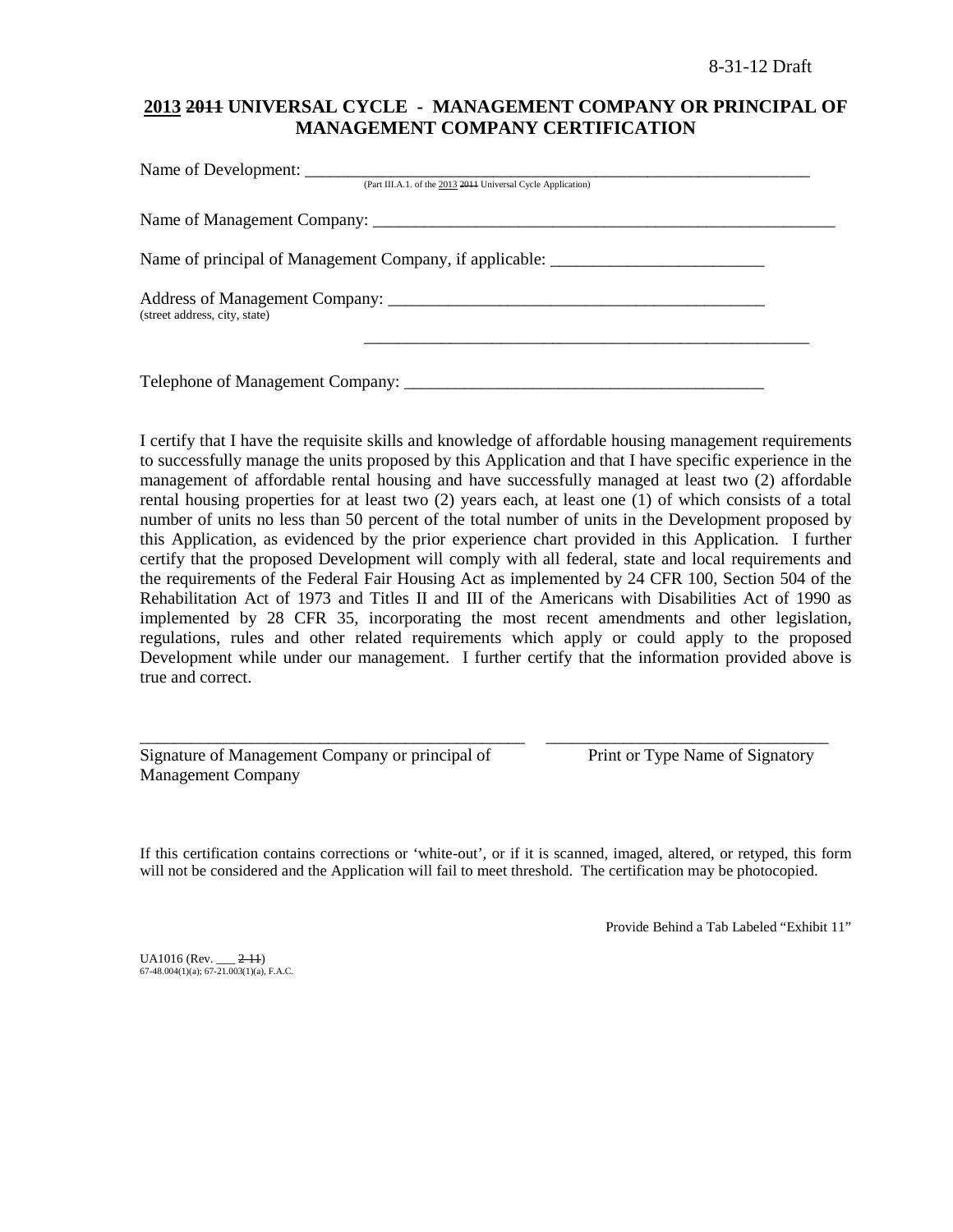### **2013 2011 UNIVERSAL CYCLE - GENERAL CONTRACTOR OR QUALIFYING AGENT OF GENERAL CONTRACTOR CERTIFICATION**

| (Part III.A.1. of the 2013 2014 Universal Cycle Application)   |                       |                |
|----------------------------------------------------------------|-----------------------|----------------|
|                                                                |                       |                |
| Name of qualifying agent of General Contractor, if applicable: |                       |                |
| (street address, city, state)                                  |                       |                |
|                                                                |                       |                |
|                                                                | Expiration of License | Date (mm/yyyy) |

I certify that I am a General Contractor as defined by Rules 67-21and/or 67-48, F.A.C., and licensed in the State of Florida with the requisite skills, experience and credit worthiness to successfully produce the units proposed by this Application and that I have been the General Contractor on at least two (2) developments completed since January 1, 2001 which are of similar development category and development type, at least one (1) of which consists of a total number of units no less than 50 percent of the total number of units in the Development proposed by this Application, as evidenced by the prior experience chart provided in this Application. For purposes of this certification, completed for each of the two (2) developments means (i) that the temporary or final certificate of occupancy has been issued for at least one (1) unit in a building with dwelling units or (ii) at least one (1) IRS Form 8609 has been issued. I further certify that I will construct the proposed Development in accordance with the design plans and specifications as prepared by the licensed Architect. In recognition and support of the implementation of Florida's welfare reform legislation, I certify my willingness to encourage the hiring of welfare-to-work or self-sufficiency type program participants in the construction of the proposed Development, and to provide such substantiating documentation regarding the incorporation of such program participants in the work force as may be requested by the servicing agent in conjunction with construction loan draw disbursements. I further certify my willingness and intention to enter into good faith negotiations or participate in a bidding process with the Applicant to act as the General Contractor for this proposed Development and that the information provided above is true and correct.

**NOTE**: If the Applicant is a Public Housing Authority with prior development experience, or is otherwise subject to the Competitive Consultants Negotiations Act, it may have the General Contractor from a prior development execute this certification. The intent of this provision is to allow experienced Public Housing Authorities or other regulated entities to have an opportunity to meet threshold without violation of bidding procedures. Public Housing Authorities without prior development experience must joint venture with an experienced development entity in order to participate in this Funding Cycle.

Signature of General Contractor or qualifying agent Print or Type Name of Signatory

If this certification contains corrections or 'white-out', or if it is scanned, imaged, altered, or retyped, this form will not be considered and the Application will fail to meet threshold. The certification may be photocopied.

\_\_\_\_\_\_\_\_\_\_\_\_\_\_\_\_\_\_\_\_\_\_\_\_\_\_\_\_\_\_\_\_\_\_\_\_\_\_\_\_\_\_\_\_\_\_\_ \_\_\_\_\_\_\_\_\_\_\_\_\_\_\_\_\_\_\_\_\_\_\_\_\_\_\_\_\_\_\_\_\_\_\_\_\_\_\_\_\_\_

 $UA1016$  (Rev.  $2-11$ )  $67-48.004(1)(a)$ ;  $67-21.003(1)(a)$ , F.A.C. Provide Behind a Tab Labeled "Exhibit 12"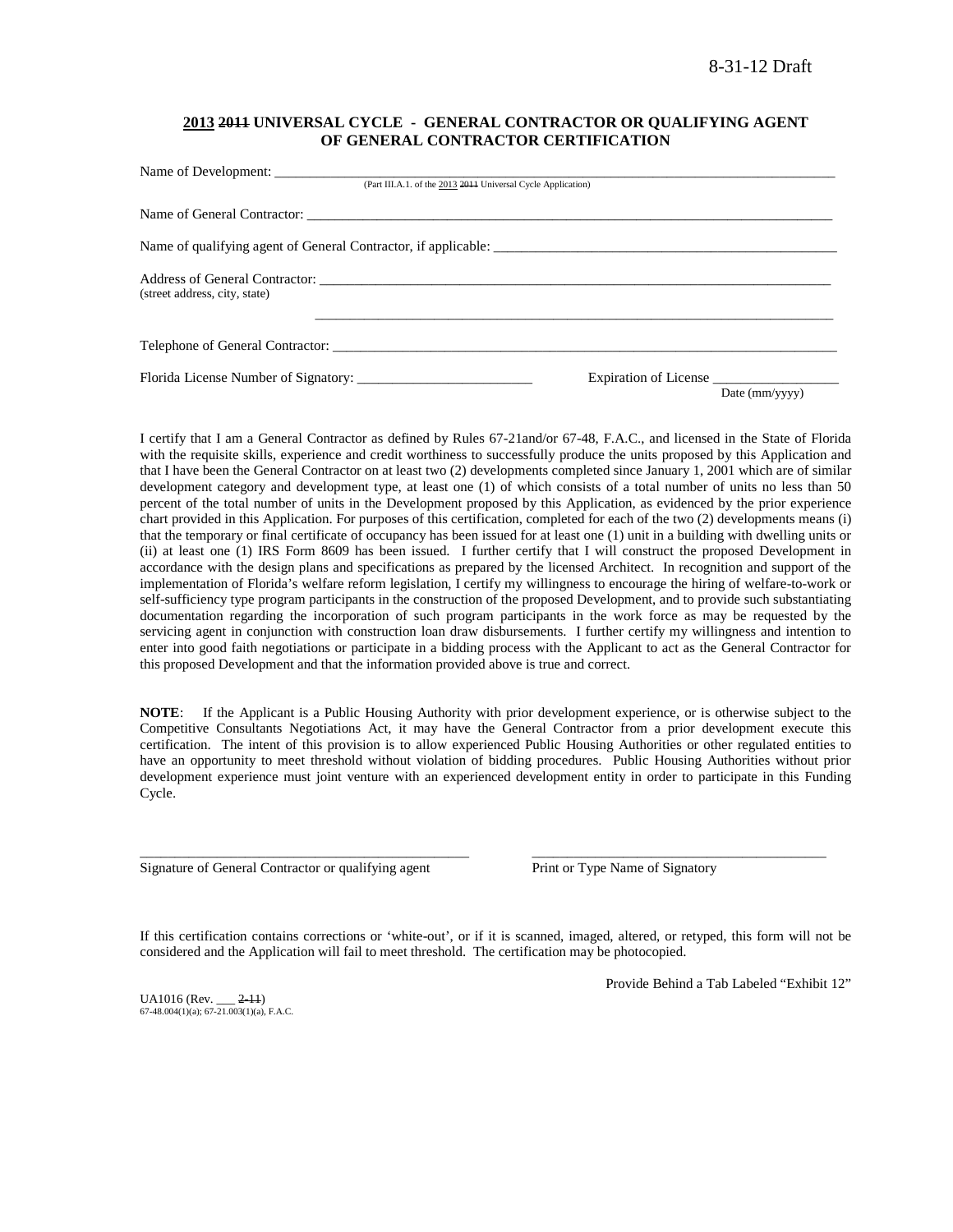# **2013 2011 UNIVERSAL CYCLE - ARCHITECT CERTIFICATION**

| Name of Development:                                                                                        |                                                              |                         |
|-------------------------------------------------------------------------------------------------------------|--------------------------------------------------------------|-------------------------|
|                                                                                                             | (Part III.A.1. of the 2013 2014 Universal Cycle Application) |                         |
|                                                                                                             |                                                              |                         |
| (street address, city, state)                                                                               |                                                              |                         |
|                                                                                                             |                                                              |                         |
| $\mathbf{r}$ , and $\mathbf{r}$ , and $\mathbf{r}$ , and $\mathbf{r}$ , and $\mathbf{r}$ , and $\mathbf{r}$ |                                                              | Date $\text{(mm/vyVV)}$ |

The undersigned certifies to the following:

- 1. I am a Florida licensed Architect with the requisite skills and experience to provide the professional services needed to successfully produce the units proposed by this Application; and
- 2. I have experience with more than one (1) previous development of similar development category and development type, at least one (1) of which consists of a total number of units no less than 50 percent of the total number of units in the Development proposed by this Application; and
- 3. The design, plans and specifications for the proposed Development:
	- a. Allow for the inclusion of the Required General Features and Amenities outlined in Part III.B.1. of the 2013 2011 Universal Cycle Application Instructions; and
	- b. Allow for the inclusion of the Required Universal Design and Visitability Features outlined in Part A.1. of the FHFC Universal Design and Visitability Manual, effective \_\_\_\_ 11-3-2010, in the new construction units, if any; and
	- c. Allow for the possible inclusion of some of the Required Universal Design and Visitability Features, as outlined in Part B.1. of the FHFC Universal Design and Visitability Manual, effective  $\frac{11-3-2010}{11-2010}$ , in the rehabilitation units, if any; and
	- d. Allow for the inclusion of the Optional Features and Amenities selected by the Applicant at Part III.B.3.a. and Part III.B.3.b. or c. of the 2013 2014 Universal Cycle Application; and
	- e. Allow for the inclusion of the Optional Universal Design and Visitability Features outlined in Part A.2. of the FHFC Universal Design and Visitability Manual, effective  $\frac{11-3-2010}{11-2010}$ , in at least 15% of the new construction units, if any, if committed to by the Applicant; and
	- f. Allow for the possible inclusion of some of the Optional Universal Design and Visitability Features, as outlined in Part B.2. of the FHFC Universal Design and Visitability Manual, effective  $\frac{11-3-2010}{11}$ , in at least 15% of the rehabilitation units, if any, if committed to by the Applicant; and

Architect's Initials \_\_\_\_\_\_\_\_ (signature required on pg. 2)

Provide Behind a Tab Labeled "Exhibit 13"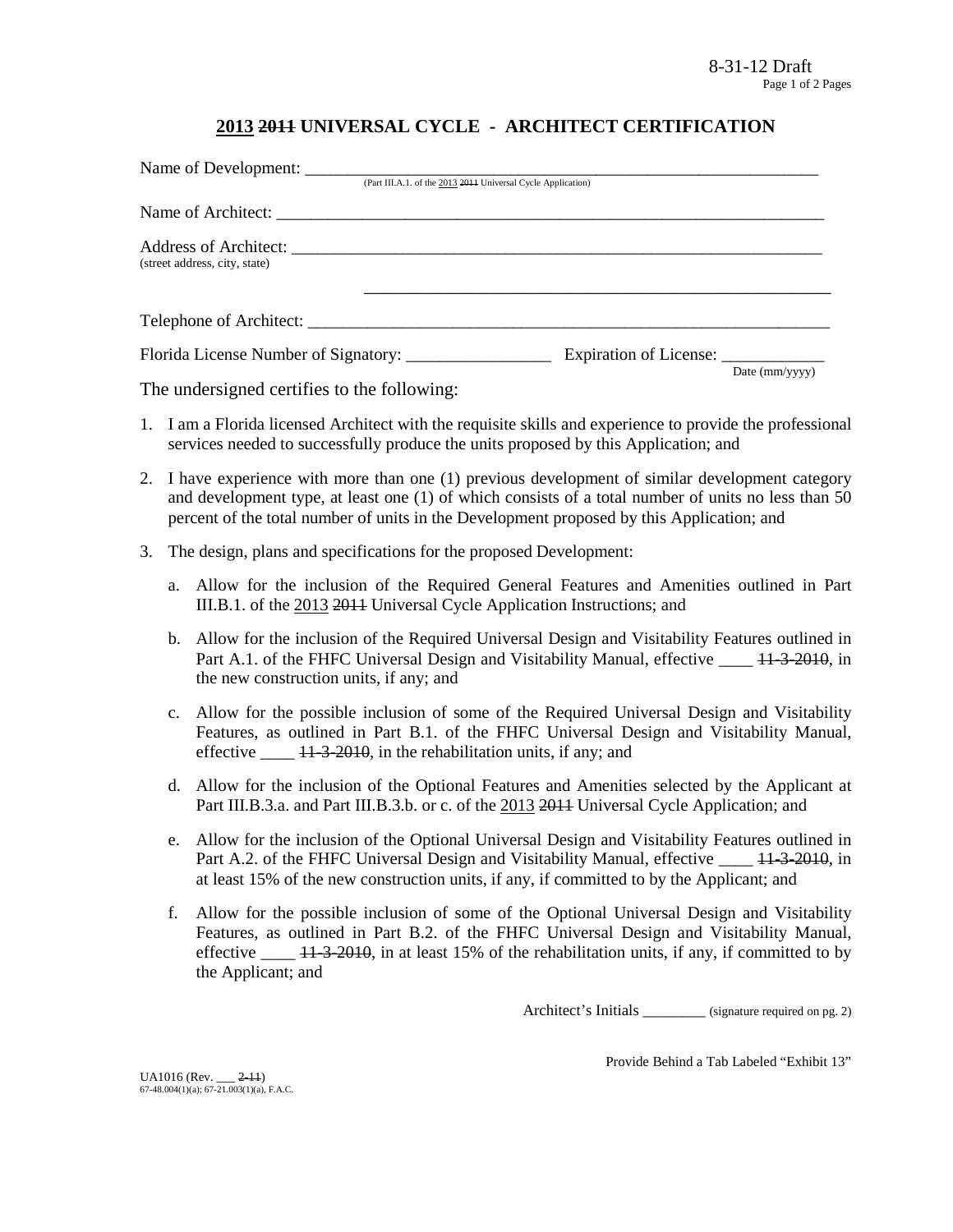# **2013 2011 UNIVERSAL CYCLE - ARCHITECT CERTIFICATION**

- g. If applicable, allow for the inclusion of the additional Required Elderly Features outlined in Part A.3. (for new construction units) and Part B.3. (for rehabilitation units) of the FHFC Universal Design and Visitability Manual, effective  $\_\_\_\_\$  +  $\frac{1}{3}$  +  $\frac{2010}{3}$ , if the Applicant is applying under the Elderly Demographic; and
- h. If selected by the Applicant, allow for the eligible new construction units, if any, to meet the requirements of Energy Star New Homes and the ineligible new construction units, if any, to include the energy features outlined in Part III.B.4.a. of the 2013 2011 Universal Application Instructions; and
- i. Allow for the possible inclusion of some of the energy features outlined in Part III.B.4.b. of the 2013 2011 Universal Application Instructions in the rehabilitation units, if any; and
- j. Depending on the Development Category selected by the Applicant for the proposed Development:
	- (1) If New Construction or Redevelopment (more than 50% of the units are new construction), (a) allow for the inclusion of the Green Building features outlined at Part III.B.5.a.(1) of the 2013 2011 Universal Application Instructions, or (b) allow for the proposed Development to meet one of the Green Building Certifications outlined at Part III.B.5.a.(2) of the 2013 2011 Universal Application Instructions, as committed to the Applicant in the Application; or
	- (2) If Rehabilitation or Preservation (less than 50% of the units are new construction) allow for the inclusion of the Green Building features outlined in Part III.B.5.b. of the 2013 2011 Universal Application Instructions; and
- 4. With regard to the federal, state and local requirements, the minimum requirements can be met for all new construction units and the requirements have been considered and will be addressed as part of the scope of any rehabilitation work, including the requirements of the Federal Fair Housing Act as implemented by 24 CFR 100, Section 504 of the Rehabilitation Act of 1973 and Titles II and III of the Americans with Disabilities Act of 1990 as implemented by 28 CFR 35, incorporating the most recent amendments and other legislation, regulations, rules and other related requirements which apply or could apply to the proposed Development; and
- 5. I am willing and intend to enter into good faith negotiations or participate in a bidding process with the Applicant to act as the Architect for this proposed Development; and
- 6. The information provided above is true and correct.

Architect 's Signature Print or Type Name of Signatory

If this certification contains corrections or 'white-out', or if it is scanned, imaged, altered, or retyped, this form will not be considered and the Application will fail to meet threshold. The certification may be photocopied.

\_\_\_\_\_\_\_\_\_\_\_\_\_\_\_\_\_\_\_\_\_\_\_\_\_\_\_\_\_\_\_\_\_\_ \_\_\_\_\_\_\_\_\_\_\_\_\_\_\_\_\_\_\_\_\_\_\_\_\_\_\_\_\_\_\_\_\_\_\_\_\_\_

Provide Behind a Tab Labeled "Exhibit 13"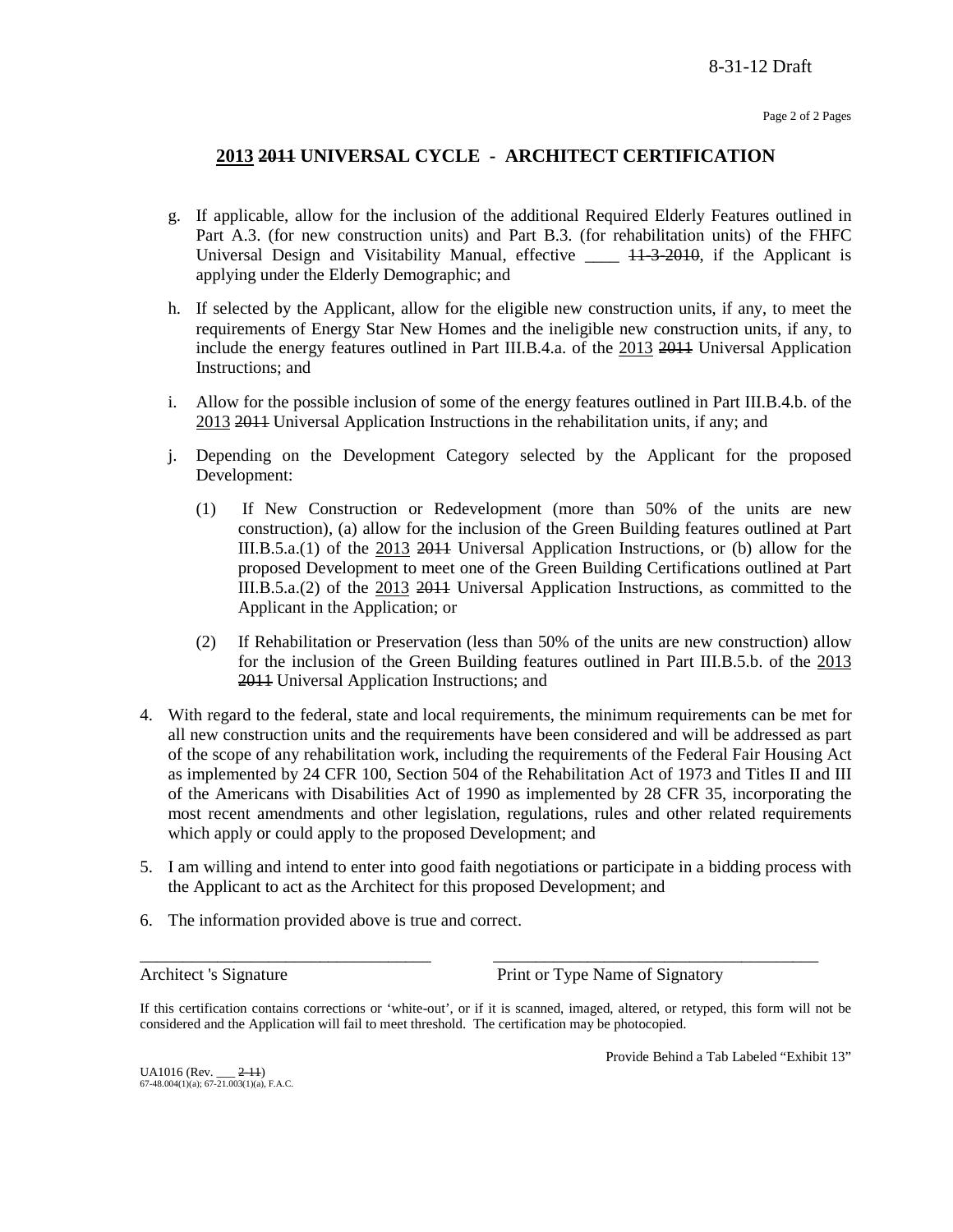# **2013 2011 UNIVERSAL CYCLE - ATTORNEY CERTIFICATION FOR MMRB OR HOME APPLICATIONS ONLY**

|                               | (Part III.A.1. of the 2013 2011 Universal Cycle Application) |
|-------------------------------|--------------------------------------------------------------|
|                               |                                                              |
| (street address, city, state) |                                                              |
|                               |                                                              |
|                               |                                                              |

I certify that I am a member in good standing of The Florida Bar with the requisite skills and experience to provide the professional services needed by the Applicant to produce the units proposed by this Application. I further certify my willingness and intention to enter into good faith negotiations with the Applicant to act as the attorney of record for this proposed Development and that the information provided above is true and correct.

Attorney's Signature

Print or Type Name of Signatory

\_\_\_\_\_\_\_\_\_\_\_\_\_\_\_\_\_\_\_\_\_\_\_\_\_\_\_\_\_\_\_\_\_\_\_\_\_\_\_\_\_\_\_\_\_\_\_\_

\_\_\_\_\_\_\_\_\_\_\_\_\_\_\_\_\_\_\_\_\_\_\_\_\_\_\_\_\_\_\_\_\_\_\_\_\_\_\_\_\_\_\_\_\_\_\_\_

If this certification contains corrections or 'white-out', or if it is scanned, imaged, altered, or retyped, this form will not be considered and the Application will fail to meet threshold. The certification may be photocopied.

Provide Behind a Tab Labeled "Exhibit 14"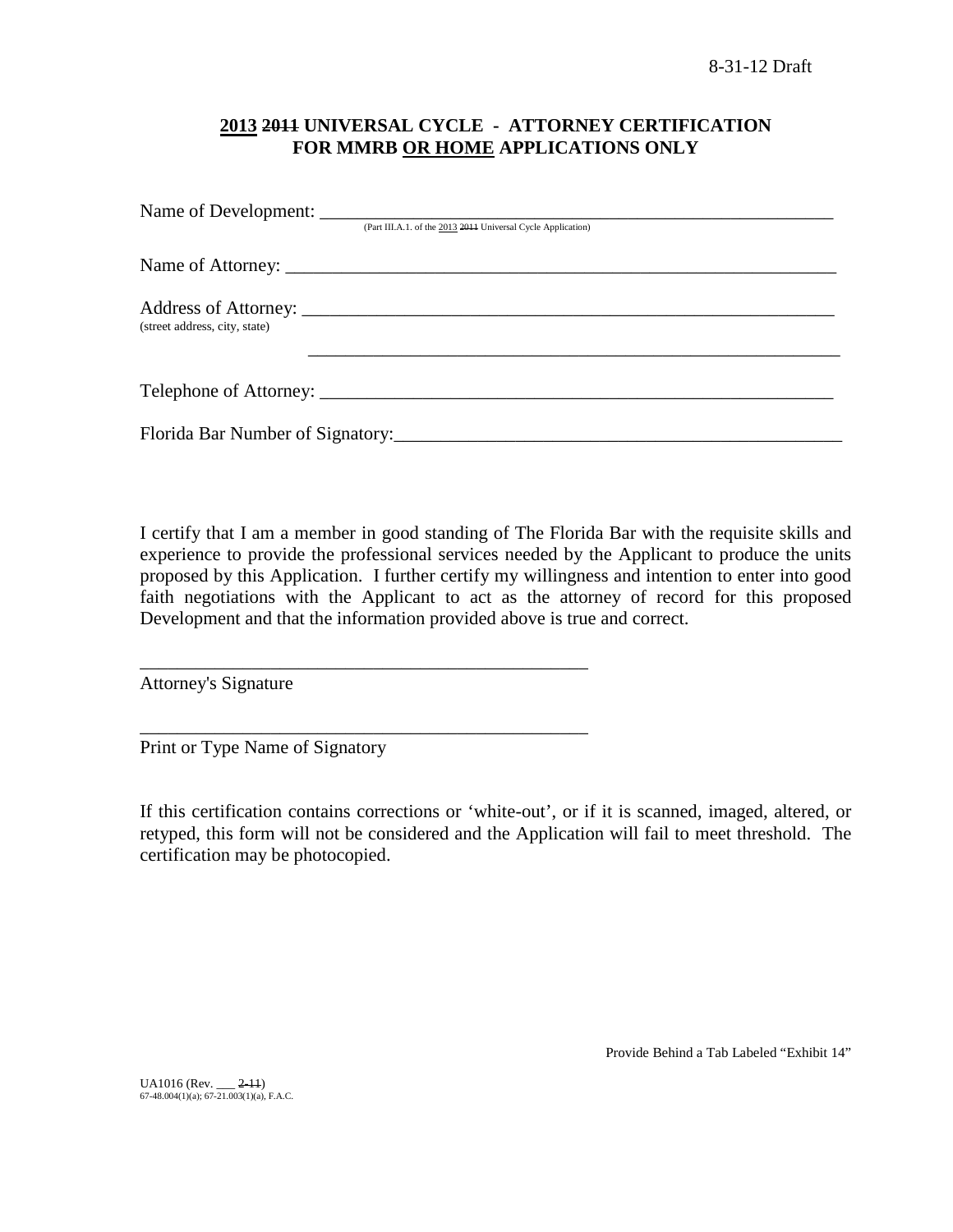# **2013 2011 UNIVERSAL CYCLE - ATTORNEY CERTIFICATION 4% (Competitive and Non-Competitive) and/or9% (Competitive) HOUSING CREDIT APPLICATIONS ONLY**

|                               | (Part III.A.1. of the 2013 2014 Universal Cycle Application) |
|-------------------------------|--------------------------------------------------------------|
|                               |                                                              |
| (street address, city, state) |                                                              |
|                               |                                                              |
|                               | State:                                                       |

I certify that I am a duly licensed attorney in good standing with the requisite skills and experience to provide the professional services needed by the Applicant to produce the units proposed by this Application. I further certify my willingness and intention to enter into good faith negotiations with the Applicant to act as the attorney of record for this proposed Development and that the information provided above is true and correct.

**NOTE**: To the extent that the Corporation requires it, an attorney licensed to practice law in Florida and acceptable to the Corporation must provide the enforceability opinion.

Attorney's Signature

Print or Type Name of Signatory

\_\_\_\_\_\_\_\_\_\_\_\_\_\_\_\_\_\_\_\_\_\_\_\_\_\_\_\_\_\_\_\_\_\_\_\_\_\_\_\_\_\_\_\_\_\_\_\_

\_\_\_\_\_\_\_\_\_\_\_\_\_\_\_\_\_\_\_\_\_\_\_\_\_\_\_\_\_\_\_\_\_\_\_\_\_\_\_\_\_\_\_\_\_\_\_\_

If this certification contains corrections or 'white-out', or if it is scanned, imaged, altered, or retyped, this form will not be considered and the Application will fail to meet threshold. The certification may be photocopied.

Provide Behind a Tab Labeled "Exhibit 15"

UA1016 (Rev. \_\_\_ <del>2-11</del>)<br>67-48.004(1)(a); 67-21.003(1)(a), F.A.C.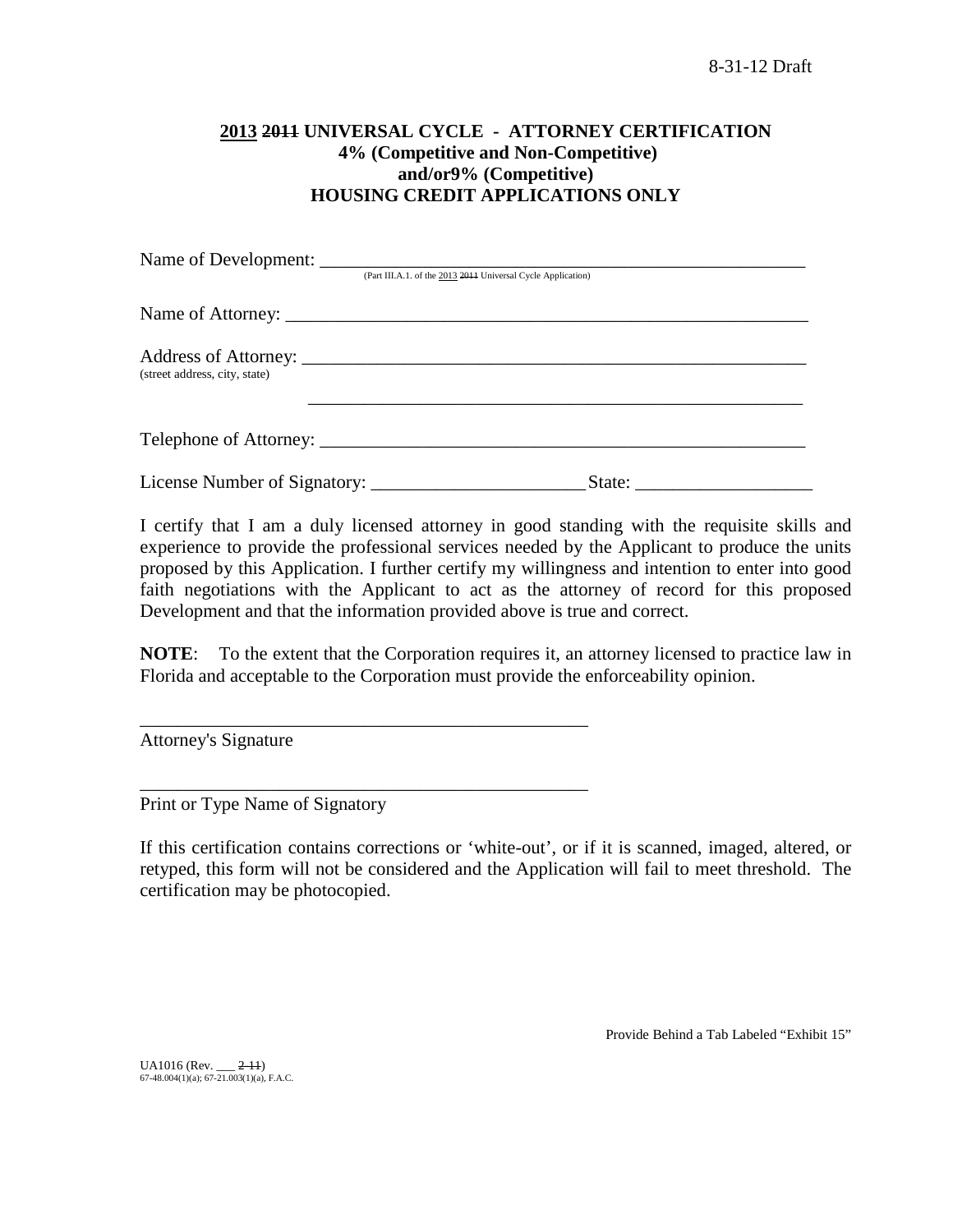# **2013 2011 UNIVERSAL CYCLE - CERTIFICATION OF ACCOUNTANT**

|                               | (Part III.A.1. of the 2013 2011 Universal Cycle Application) |        |  |
|-------------------------------|--------------------------------------------------------------|--------|--|
|                               |                                                              |        |  |
| (street address, city, state) |                                                              |        |  |
|                               | Telephone of Accountant:                                     |        |  |
|                               |                                                              | State: |  |

I certify that I am a licensed Certified Public Accountant with the requisite skills and experience to provide the professional services needed by the Applicant to produce the units proposed by this Application and that I have provided professional accounting services on more than one previous affordable housing development and that, if this Application seeks Housing Credits, I have prior experience with tax credit accounting procedures. I further certify my willingness and intention to enter into good faith negotiations with the Applicant to serve as the Accountant for this proposed Development and that the information provided above is true and correct.

Accountant's Signature

Print or Type Name of Signatory

\_\_\_\_\_\_\_\_\_\_\_\_\_\_\_\_\_\_\_\_\_\_\_\_\_\_\_\_\_\_\_\_\_\_\_\_\_\_\_\_\_\_\_\_\_\_\_\_

\_\_\_\_\_\_\_\_\_\_\_\_\_\_\_\_\_\_\_\_\_\_\_\_\_\_\_\_\_\_\_\_\_\_\_\_\_\_\_\_\_\_\_\_\_\_\_\_

If this certification contains corrections or 'white-out', or if it is scanned, imaged, altered, or retyped, this form will not be considered and the Application will fail to meet threshold. The certification may be photocopied.

UA1016 (Rev. \_\_\_ <del>2-11</del>)<br>67-48.004(1)(a); 67-21.003(1)(a), F.A.C.

Provide Behind a Tab Labeled "Exhibit 16"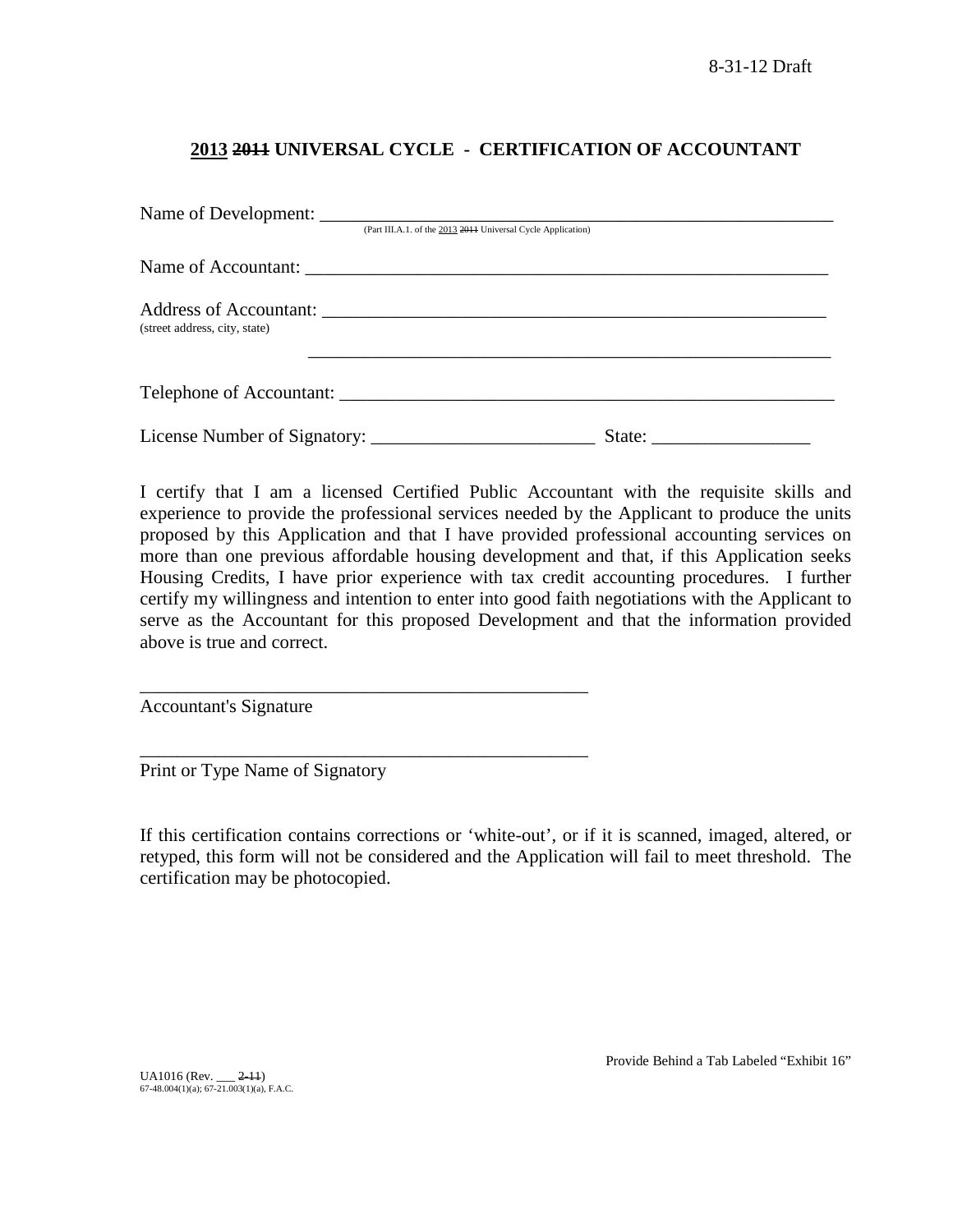# 8-31-12 Draft **2013 2011 UNIVERSAL CYCLE - SERVICE PROVIDER OR PRINCIPAL OF SERVICE PROVIDER CERTIFICATION**

# **ASSISTED LIVING FACILITY DEVELOPMENTS ONLY**

|                               | (Part III.A.1. of the 2013 2014 Universal Cycle Application) |
|-------------------------------|--------------------------------------------------------------|
|                               |                                                              |
| Name of principal of Service  |                                                              |
|                               |                                                              |
|                               |                                                              |
| (street address, city, state) |                                                              |
|                               |                                                              |
|                               |                                                              |

I certify that I have the requisite skills and knowledge of assisted living facility service provision to successfully provide or coordinate services for the residents of this Development, as proposed by this Application. I further certify that I have specific experience in assisted living service provision or coordination and have successfully provided or coordinated services for at least two (2) assisted living facilities for at least two (2) years each, at least one (1) of which consists of a total number of units no less than 50 percent of the total number of units in the Development proposed by this Application, as evidenced by the prior experience chart provided in this Application, and that I am knowledgeable of all federal, state and local requirements and the requirements of the Federal Fair Housing Act as implemented by 24 CFR 100, Section 504 of the Rehabilitation Act of 1973 and Titles II and III of the Americans with Disabilities Act of 1990 as implemented by 28 CFR 35, Assisted Living Facility and licensure requirements as implemented by Chapter 429, Part I, F.S. and Rule Chapter 58A-5, F.A.C., incorporating the most recent amendments and other legislation, regulations, rules and other related requirements which apply or could apply to the proposed Development. I further certify that the information provided above is true and correct.

Signature of Service Provider or principal of Print or Type Name of Signatory Service Provider

If this certification contains corrections or 'white-out', or if it is scanned, imaged, altered, or retyped, this form will not be considered and the Application will fail to meet threshold. The certification may be photocopied.

\_\_\_\_\_\_\_\_\_\_\_\_\_\_\_\_\_\_\_\_\_\_\_\_\_\_\_\_\_\_\_\_\_\_\_\_\_\_\_\_\_ \_\_\_\_\_\_\_\_\_\_\_\_\_\_\_\_\_\_\_\_\_\_\_\_\_\_\_\_\_\_\_\_\_\_\_\_\_\_

UA1016 (Rev. \_\_\_ 2-11) 67-48.004(1)(a); 67-21.003(1)(a), F.A.C. Provide Behind a Tab Labeled "Exhibit 17"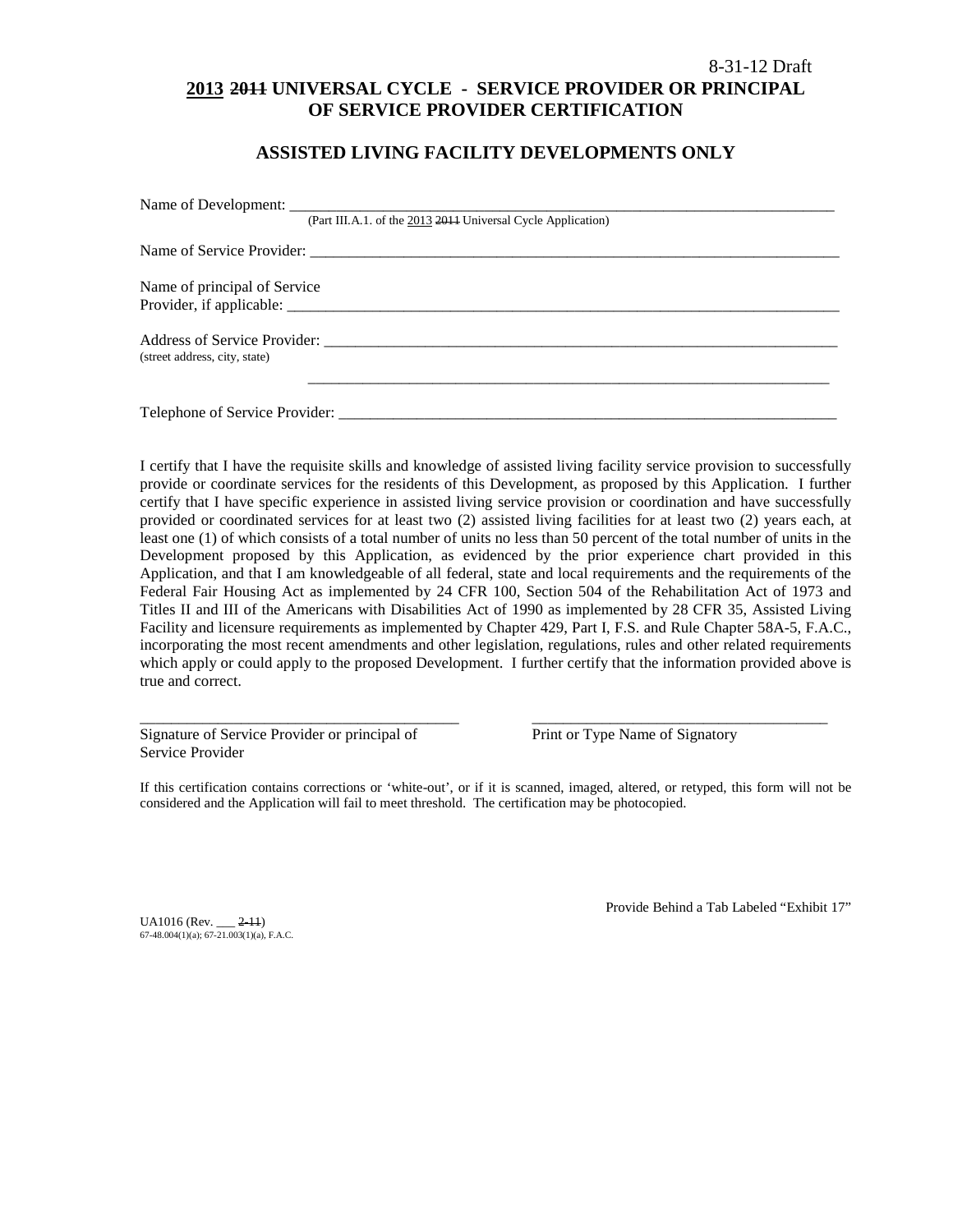#### **2013 2011 UNIVERSAL CYCLE - LOCAL GOVERNMENT VERIFICATION OF QUALIFICATION AS URBAN IN-FILL DEVELOPMENT**

Name of Development: (Part III.A.1. of the 2013 2011 Universal Cycle Application) Development Location: (At a minimum, provide the address assigned by the United States Postal Service, including the address number, street name and city, and/or if the address has not yet been assigned, provide (i) the street name, closest designated intersection and city if located within a city or (ii) the street name, closest designated intersection and county if located in the unincorporated area of the county.) Local Government: \_\_\_\_\_\_\_\_\_\_\_\_\_\_\_\_\_\_\_\_\_\_\_\_\_\_\_\_\_\_\_\_\_\_\_\_\_\_\_\_\_\_\_\_\_\_\_\_\_\_\_\_\_\_\_

The City/County of \_\_\_\_\_\_\_\_\_\_\_\_\_\_\_\_\_\_\_\_\_\_\_\_\_\_\_\_\_\_\_\_\_\_\_\_\_\_ confirms that the Development

(Name of City or County)

identified above meets the following criteria:

- 1. The proposed Development is located on a site or in an area that is targeted for in-fill housing or neighborhood revitalization by the local, county, state or federal government as evidenced by its inclusion in a HUD Empowerment/Enterprise Zone; a HUD-approved Neighborhood Revitalization Strategy; Florida Enterprise Zone; area designated under a Community Development Block Grant (CDBG); area designated as HOPE VI or a Front Porch Florida Community; or a Community Redevelopment Area as described and defined in the Florida Community Redevelopment Act of 1969; or the proposed Development is located in a qualified census tract and the development of which contributes to a concerted community revitalization plan; and
- 2. The site is in an area that is already developed and is part of an incorporated area or existing urban service area; and
- 3. The proposed Development is not located within the Small County Category.

# **CERTIFICATION**

\_\_\_\_\_\_\_\_\_\_\_\_\_\_\_\_\_\_\_\_\_\_\_\_\_\_\_\_\_\_\_\_\_\_\_\_\_\_\_ \_\_\_\_\_\_\_\_\_\_\_\_\_\_\_\_\_\_\_\_\_\_\_\_\_\_\_\_\_\_\_\_\_\_\_\_

I certify that the above information is true and correct.

Signature Print or Type Name

\_\_\_\_\_\_\_\_\_\_\_\_\_\_\_\_\_\_\_\_\_\_\_\_\_\_\_\_\_\_\_\_\_\_\_\_ Print or Type Title

This certification must be signed by the chief appointed official (staff) responsible for such approvals, Mayor, City Manager, County Manager/Administrator/ Coordinator, or Chairperson of the City Council or County Commission. Other signatories are not acceptable. If this certification is inappropriately signed, the Application will not qualify as an Urban In-Fill Development.

If the certification contains corrections or 'white-out' or if it is scanned, imaged, altered, or retyped, the Application will fail to qualify as an Urban In-Fill Development. The certification may be photocopied.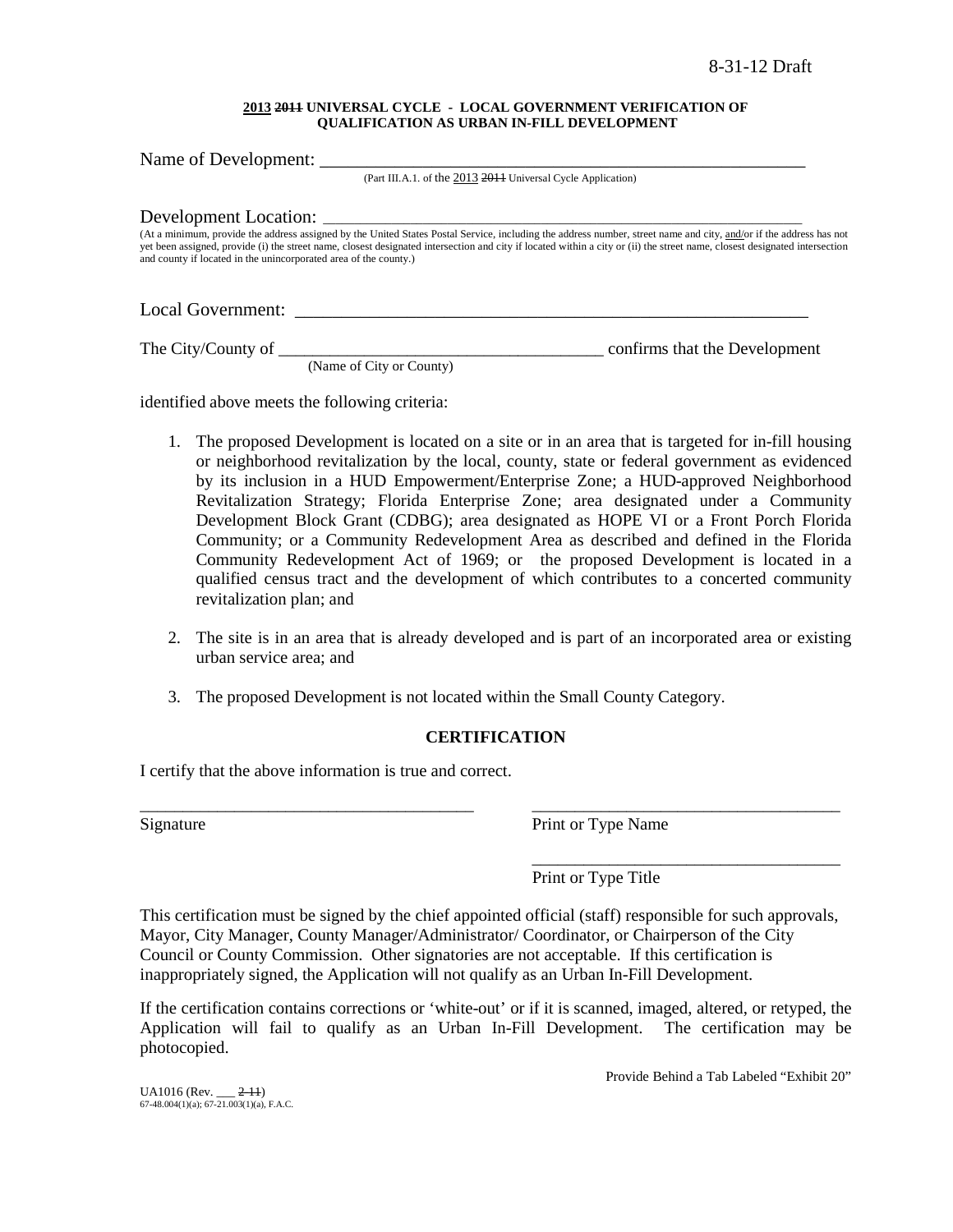# 8-31-12 Draft **2013 2011 UNIVERSAL CYCLE - LOCAL GOVERNMENT CERTIFICATION OF PUBLIC HOUSING REVITALIZATION IN A LOCAL COMMUNITY REDEVELOPMENT OR REVITALIZATION PLAN**

Name of Development:

(Part III.A.1. of the 2013 2011 Universal Cycle Application)

#### Development Location:

(At a minimum, provide the address assigned by the United States Postal Service, including the address number, street name and city, and/or if the address has not yet been assigned, provide (i) the street name, closest designated intersection and city if located within a city or (ii) the street name, closest designated intersection and county if located in the unincorporated area of the county.)

identified above meets the following criteria:

The City/County of \_\_\_\_\_\_\_\_\_\_\_\_\_\_\_\_\_\_\_\_\_\_\_\_\_\_\_\_\_\_\_\_\_\_\_\_\_\_ confirms that the Development

### (1) The proposed Development is located within the Medium County Category; and

- (2) The proposed Development is located in an area for which a Local Government has approved and adopted by ordinance, resolution, and or other legal action a community redevelopment or revitalization plan that:
	- specifies geographic boundaries, which include the physical location of the Development;
	- provides funding through a dedicated local source for such purposes as infrastructure, transit and residential development; and has other projects actively underway to implement the plan; and
	- is evidenced by its inclusion in an area designated under a Community Development Block Grant (CDBG); a Community Redevelopment Area as described and defined in the Florida Community Redevelopment Act of 1969; or another geographically defined sub-area for which there is a plan adopted by the Local Government.

# **CERTIFICATION**

I certify that the above information is true and correct. The Applicant's proposed Development is physically located in the following community redevelopment or revitalization plan:

(Name of Community Redevelopment or Revitalization Plan)

that is approved and adopted by:

\_\_\_\_\_\_\_\_\_\_\_\_\_\_\_\_\_\_\_\_\_\_\_\_\_\_\_\_\_\_\_\_\_\_\_\_\_\_\_\_\_\_\_\_\_\_\_\_\_\_\_\_\_\_\_\_\_\_\_\_\_\_\_\_\_\_\_\_\_\_\_\_\_\_\_\_\_\_\_\_\_\_\_\_\_\_\_\_\_\_\_\_\_\_\_\_\_\_\_\_\_\_\_\_\_\_\_\_\_\_\_. (Reference Official Action, Cite Ordinance or Resolution Number)

Signature Print or Type Name

Print or Type Title

\_\_\_\_\_\_\_\_\_\_\_\_\_\_\_\_\_\_\_\_\_\_\_\_\_\_\_\_\_\_\_\_\_\_\_\_\_\_

This certification must be signed by the chief appointed official (staff) responsible for such approvals, Mayor, City Manager, County Manager/Administrator/ Coordinator, or Chairperson of the City Council or County Commission. Other signatories are not acceptable. If this certification is inappropriately signed, the Application will not qualify as a Public Housing Revitalization Development.

\_\_\_\_\_\_\_\_\_\_\_\_\_\_\_\_\_\_\_\_\_\_\_\_\_\_\_\_\_\_\_\_\_\_\_\_\_\_ \_\_\_\_\_\_\_\_\_\_\_\_\_\_\_\_\_\_\_\_\_\_\_\_\_\_\_\_\_\_\_\_\_\_

If the certification contains corrections or 'white-out' or if it is scanned, imaged, altered, or retyped, the Application will fail to qualify as a Public Housing Revitalization Development. The certification may be photocopied.

Provide Behind a Tab Labeled "Exhibit 20"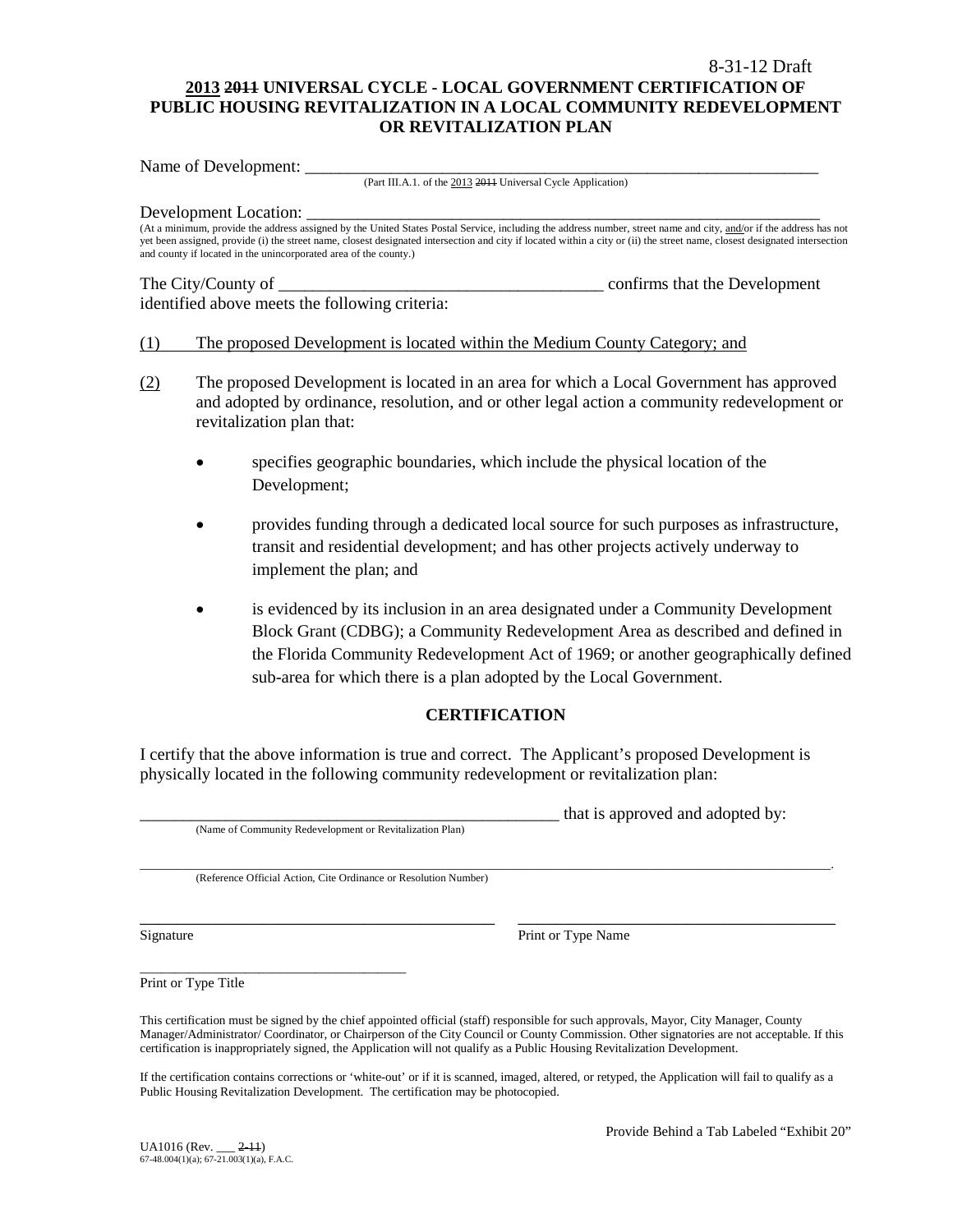# **2013 2011 UNIVERSAL CYCLE - LOCAL GOVERNMENT VERIFICATION OF QUALIFICATION AS A TOD DEVELOPMENT**

| Name of Development:                                                                                                                                                                                                                                                                                                                                                                                                                                                                                                                                                                                   |
|--------------------------------------------------------------------------------------------------------------------------------------------------------------------------------------------------------------------------------------------------------------------------------------------------------------------------------------------------------------------------------------------------------------------------------------------------------------------------------------------------------------------------------------------------------------------------------------------------------|
| (Part III.A.1. of the 2013 2014 Universal Cycle Application)                                                                                                                                                                                                                                                                                                                                                                                                                                                                                                                                           |
| Development Location:<br>(At a minimum, provide the address assigned by the United States Postal Service, including the address number, street name and city, and/or if the address has not<br>yet been assigned, provide (i) the street name, closest designated intersection and city if located within a city or (ii) the street name, closest designated intersection<br>and county if located in the unincorporated area of the county.)                                                                                                                                                          |
| The undersigned Local Government official certifies that the proposed Development (identified above)<br>is located within the area identified below which has been designated by the Local Government                                                                                                                                                                                                                                                                                                                                                                                                  |
| planning agency in its comprehensive plan, land use plan, land development code, or zoning                                                                                                                                                                                                                                                                                                                                                                                                                                                                                                             |
| code as a Transit-Oriented Development, Transit Oriented Development District, Rapid                                                                                                                                                                                                                                                                                                                                                                                                                                                                                                                   |
| Transit Zone, Transit Village, or Rapid Transit Development Impact Zone:                                                                                                                                                                                                                                                                                                                                                                                                                                                                                                                               |
| Deerfield Beach TOD<br><b>Broward County:</b><br><b>Sheridan Station TOD</b>                                                                                                                                                                                                                                                                                                                                                                                                                                                                                                                           |
| Miami-Dade County:<br>$\bullet$                                                                                                                                                                                                                                                                                                                                                                                                                                                                                                                                                                        |
| Dadeland South Metrorail<br><b>Allapattah Station</b><br>City of Opa-Locka TOD<br><b>Brickell Station</b><br>Overtown Arena Station<br>Douglas Rd. Station<br><b>Brownsville Station</b><br>Dr. Martin Luther King, Jr. Station<br>Santa Clara Station<br><b>Earlington Heights Station</b><br>South Miami Station<br>Civic Center Station<br><b>Coconut Grove Station</b><br><b>Government Center Station</b><br>Tri-Rail MetroRail Station<br><b>Culmer Station</b><br>Northside Station<br><b>University Station</b><br>Dadeland North Metrorail<br>Okeechobee Metrorail Station<br>Vizcaya Station |
| <b>Orange County:</b><br>Sand Lake Station TOD                                                                                                                                                                                                                                                                                                                                                                                                                                                                                                                                                         |
| Palm Beach County:<br>West Palm Beach Station/Seaboard Station<br>Lake Worth TriRail Station TOD                                                                                                                                                                                                                                                                                                                                                                                                                                                                                                       |
| City of Longwood Transit Village<br>Seminole County:                                                                                                                                                                                                                                                                                                                                                                                                                                                                                                                                                   |
| Fort Florida/DeBary Station TOD<br>Volusia County:                                                                                                                                                                                                                                                                                                                                                                                                                                                                                                                                                     |

Note: In order for a proposed Development to qualify as a TOD Development for purposes of the 2013 2011 Universal Application, it must (i) be located in one of the above areas, (ii) meet the scoring criteria outlined in the Proximity section of the Application to achieve a Transit Service Score of at least 6 points, based on the proposed Development's proximity to a Public Rail Station, (iii) the Applicant's Competitive HC request amount must be at least 40 percent of the Maximum Competitive HC Request for the applicable County inclusive of any DDA/QCT bonus, and (iv) at least 75 50 of the proposed Development's set-aside units must be located within the designated TOD area, and (v) the Applicant must have selected and qualified at Part III.A.3.a. of the Application for the Development Category of New Construction, Rehabilitation, Acquisition and Rehabilitation, Redevelopment, or Acquisition and Redevelopment.

### **CERTIFICATION**

| I certify that the City/County of |  |
|-----------------------------------|--|
|-----------------------------------|--|

(Name of City/County)

has vested in me the authority

to certify that the foregoing information is true and correct.

Signature Print or Type Name

Print or Type Title

This certification must be signed by the chief appointed official (staff) responsible for determination of issues related to transportation or planning. Signatures from local elected officials are not acceptable, nor are other signatories. If the certification is applicable to this Development and it is inappropriately signed, the Application will not qualify as a TOD Development.

\_\_\_\_\_\_\_\_\_\_\_\_\_\_\_\_\_\_\_\_\_\_\_\_\_\_\_\_\_\_\_\_\_\_\_\_\_\_\_\_\_\_\_\_ \_\_\_\_\_\_\_\_\_\_\_\_\_\_\_\_\_\_\_\_\_\_\_\_\_\_\_\_\_\_\_\_\_\_\_\_\_\_\_\_

If this certification contains corrections or 'white-out', or if it is scanned, imaged, altered, or retyped, the Application will not qualify as a TOD Development. The certification may be photocopied.

 $U_A$ 1016 (Rev.  $2-11$ ) 67-48.004(1)(a); 67-21.003(1)(a), F.A.C. Provide Behind a Tab Labeled "Exhibit 20"

\_\_\_\_\_\_\_\_\_\_\_\_\_\_\_\_\_\_\_\_\_\_\_\_\_\_\_\_\_\_\_\_\_\_\_\_\_\_\_\_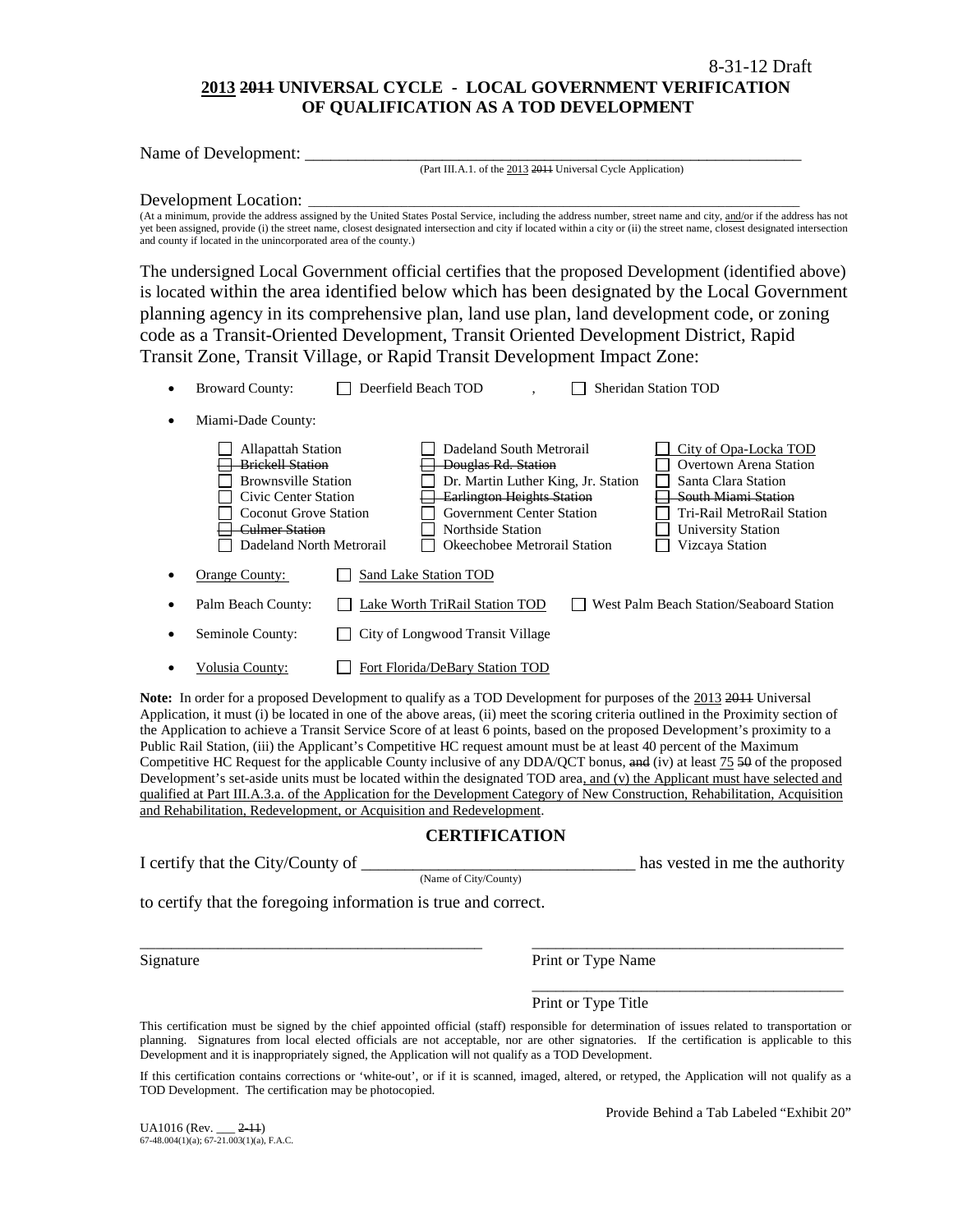### **2013 2011 UNIVERSAL CYCLE - SURVEYOR CERTIFICATION OF DEVELOPMENT LOCATION POINT FOR MMRB AND NON-COMPETITIVE HC APPLICATIONS**

Name of Development:

(Part III.A.1. of the 2013 2011 Universal Cycle Application)

Development Location \*:

(At a minimum, provide the address assigned by the United States Postal Service, including the address number, street name and city, and/or if the address has not yet been assigned, provide (i) the street name, closest designated intersection and city if located within a city or (ii) the street name, closest designated intersection and county if located in the unincorporated area of the county.) \* If the Development consists of Scattered Sites, the Development Location stated above must reflect the Scattered Site where the Development Location Point is located.)

The undersigned Florida licensed surveyor confirms that the method used to determine the following latitude and longitude coordinates conforms to Rule 5J-17, F.A.C., formerly 61G17-6, F.A.C.:

| State the              |         |         |                        |         |         |                        |
|------------------------|---------|---------|------------------------|---------|---------|------------------------|
| Development            |         |         |                        | VY.     |         |                        |
| <b>Location Point.</b> | Degrees | Minutes | Seconds (truncated)    | Degrees | Minutes | Seconds (truncated)    |
|                        |         |         | after 1 decimal place) |         |         | after 1 decimal place) |

\*If the proposed Development will be financed with Florida Housing-issued MMRB and it consists of Scattered Sites, is a part of the boundary of each Scattered Site located within 1/2 mile of the Scattered Site with the most units?  $\Box$  Yes or  $\Box$  No (Must check one if Development consists of Scattered Sites.)<sup> $\pm$ </sup>

If the Corporation discovers that there are any false statements made in this certification, the Corporation will forward a copy to the State of Florida Department of Business and Professional Regulation for investigation.

**CERTIFICATION** - Under penalties of perjury, I declare that the foregoing statement is true and correct.

\_\_\_\_\_\_\_\_\_\_\_\_\_\_\_\_\_\_\_\_\_\_\_\_\_\_\_\_\_\_\_\_\_\_\_\_\_ \_\_\_\_\_\_\_\_\_\_\_\_\_\_\_\_\_\_\_\_\_\_\_\_\_\_\_\_\_\_\_\_\_\_\_\_\_\_\_\_

\_\_\_\_\_\_\_\_\_\_\_\_\_\_\_\_\_\_\_\_\_\_\_\_\_\_\_\_\_\_\_\_\_\_\_\_\_ \_\_\_\_\_\_\_\_\_\_\_\_\_\_\_\_\_\_\_\_\_\_\_\_\_\_\_\_\_\_\_\_\_\_\_\_\_\_\_\_

\_\_\_\_\_\_\_\_\_\_\_\_\_\_\_\_\_\_\_\_\_\_\_\_\_\_\_\_\_\_\_\_\_\_\_\_\_ \_\_\_\_\_\_\_\_\_\_\_\_\_\_\_\_\_\_\_\_\_\_\_\_\_\_\_\_\_\_\_\_\_\_\_\_\_\_\_ Signature **Print or Type Name and Title of Signatory** Print or Type Name and Title of Signatory

Florida License Number Name of Surveyor

Address (street address, city, state)

Telephone Number (including area code)

\_\_\_\_\_\_\_\_\_\_\_\_\_\_\_\_\_\_\_\_\_\_\_\_\_\_\_\_\_\_\_\_\_\_\_\_\_

<sup>1</sup> If the proposed Development will be financed with Florida Housing-issued MMRB and it r the boundary of each Scattered Site must be located within 1/2 mile of the Scattered Site with the most units.

"Scattered Sites," as applied to a single Development, means a Development site that, when taken as a whole, is comprised of real property that is not contiguous (each such non-contiguous site within a Scattered Site Development, a "Scattered Site"). For purposes of this definition "contiguous" means touching at a point or along a boundary. Real property is contiguous if the only intervening real property interest is an easement provided the easement is not a roadway or street. (See Rules 67-48.002 and 67-21.002, F.A.C.).

This certification may not be signed by the Applicant, by any related parties of the Applicant, or by any Principals or Financial Beneficiaries of the Applicant. If the certification is inappropriately signed the form will not be considered and the Application will fail to meet threshold. If this certification contains corrections or 'white-out', or if it is scanned, imaged, altered, or retyped, this form will not be considered and the Application will fail to meet threshold. The certification may be photocopied.

or

Provide Behind a Tab Labeled "Exhibit 22" (Supplemental MMRB App. Cycle);

Provide Behind a Tab Labeled "Exhibit  $7.5$ " (4 Percent HC County HFA Bonds Application Form)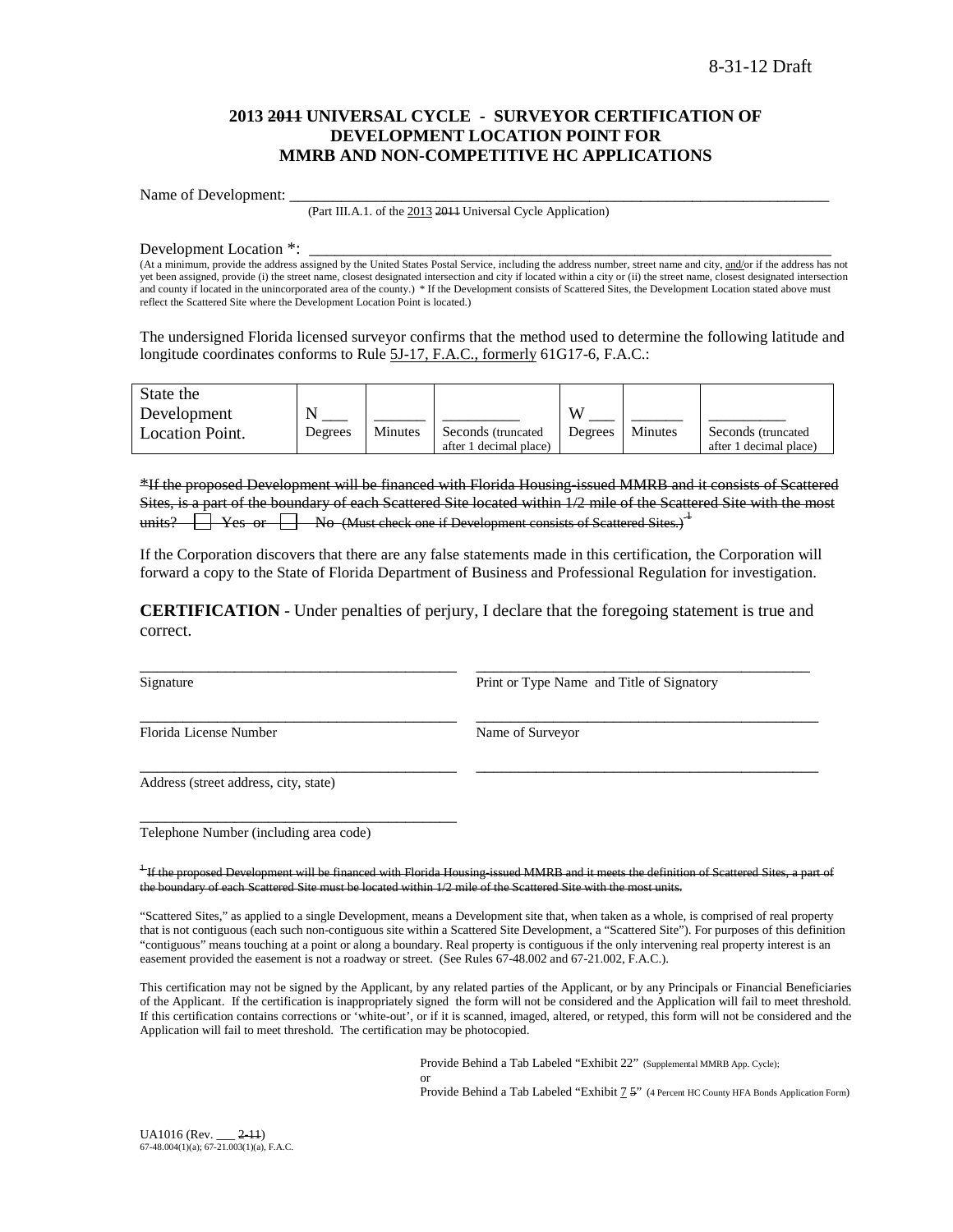Page 1 of 2

#### **2011 UNIVERSAL CYCLE - SURVEYOR CERTIFICATION FOR COMPETITIVE HC APPLICATIONS**

|  | Name of Developp           |  |
|--|----------------------------|--|
|  | <del>Name of Develop</del> |  |

Name of Development: \_\_\_\_\_\_\_\_\_\_\_\_\_\_\_\_\_\_\_\_\_\_\_\_\_\_\_\_\_\_\_\_\_\_\_\_\_\_\_\_\_\_\_\_\_\_\_\_\_\_\_\_\_\_\_\_\_\_\_\_\_\_\_\_\_\_\_\_\_\_\_\_\_\_\_\_\_\_\_\_\_\_\_\_\_\_\_\_\_\_\_\_\_\_\_\_\_\_\_\_\_\_\_\_\_\_\_\_\_ (Part III.A.1. of the 2011 Universal Cycle Application)

Development Location \*\* provide the address assigned by the United States Postal Service, including the address number, street<br>closest designated intersection and city if located within a city or (ii) the street name, closest designate the street name, closest designated intersection and city, or if the address has not yet been assignated in the street anne, closest designated intersection and county if located are the unincorporated by the unit related county.<br>2d Sites, the Development L

The undersigned Florida licensed surveyor confirms that the method used to determine the following latitude and longitude coordinates conforms to Rule 61G17-6, F.A.C.:

| ---<br>State<br><b>Measurement</b><br>sreaker<br>۰ι۵<br>--<br>Point. | $\overline{\phantom{a}}$<br>______<br>Degrees | _______<br><b>Minutes</b> | Seconds<br>fruncated atter<br><del></del><br>decimal place | <b>TY</b><br><del>Degrees</del> | <b>Minutes</b> | Seconds<br>(truncatad attar<br>decimal place |
|----------------------------------------------------------------------|-----------------------------------------------|---------------------------|------------------------------------------------------------|---------------------------------|----------------|----------------------------------------------|
|----------------------------------------------------------------------|-----------------------------------------------|---------------------------|------------------------------------------------------------|---------------------------------|----------------|----------------------------------------------|

ists of Scattered Sites, is a part of the boundary of each Scattered Site located within 1/2 mile of the Scattered Site with the  $\Box$  Yes or  $\Box$  No (Must check one if Development consists of Scattered Sites.)<sup>2</sup>

To be eligible for proximity tie-breaker points, Degrees and Minutes must be stated as whole numbers and Seconds must be truncated after 1 decimal place. The Corporation will utilize Street Atlas USA 2010, published by DeLorme, to determine the proximity of an eligible service to the proposed Development's Tie-Breaker Measurement Point.

**Transit Service** – State the latitude and longitude coordinates for one (1) Transit Service on the chart below.<sup>3</sup>

|                                                                        |                                             |                                  | Latitude                                     | Longitude                             |                |                                              |  |
|------------------------------------------------------------------------|---------------------------------------------|----------------------------------|----------------------------------------------|---------------------------------------|----------------|----------------------------------------------|--|
| <b>Public Bus Stop</b>                                                 | <b>Degrees</b>                              | <u>a matsa</u><br><b>Minutes</b> | Seconds (truncated<br>after 1 decimal place) | $^{w}$ $=$<br><b>Degrees</b>          | <b>Minutes</b> | Seconds (truncated<br>after 1 decimal place) |  |
| <b>Public Bus Transfer</b><br>Stop or Public Bus<br>Rapid Transit Stop | Degrees                                     | Minutes                          | Seconds (truncated<br>after 1 decimal place) | W-<br>$\frac{1}{2}$<br><b>Degrees</b> | <b>Minutes</b> | Seconds (truncated<br>after 1 decimal place) |  |
| <b>Public Rail Station</b>                                             | $\mathbf{R}_{\text{max}}$<br><b>Degrees</b> | <b>Minutes</b>                   | Seconds (truncated<br>after 1 decimal place) | W<br><b>Degrees</b>                   | <b>Minutes</b> | Seconds (truncated<br>after 1 decimal place) |  |

**Tier 1 and Tier 2 Services** - State the Name, Address and latitude and longitude coordinates of the closest service(s) on the chart below. <sup>3</sup>

| <b>Tier 1 Services:</b>                                                                                                                                                                                                                                                                                                                                           | Latitude                                            |                         |                                                        | Longitude                             |                         |                                                                |
|-------------------------------------------------------------------------------------------------------------------------------------------------------------------------------------------------------------------------------------------------------------------------------------------------------------------------------------------------------------------|-----------------------------------------------------|-------------------------|--------------------------------------------------------|---------------------------------------|-------------------------|----------------------------------------------------------------|
| Grocery Store:<br>Name - Name - Name - Name - Name - Name - Name - Name - Name - Name - Name - Name - Name - Name - Name - Name - Name - Name - Name - Name - Name - Name - Name - Name - Name - Name - Name - Name - Name - Name - Name - Name<br>Address - The Committee of the Committee of the Committee of the Committee of the Committee of the Committee o | $\rm N_{\rm \, max}$<br>-Degrees                    | <b>Minutes</b>          | Seconds<br>(truncated after 1<br>decimal place)        | -Degrees                              | <b>Minutes</b>          | Seconds<br>(truncated after 1<br>decimal place)                |
| Public School:                                                                                                                                                                                                                                                                                                                                                    | $N_{\overline{}}$<br>-Degrees                       | Minutes                 | <b>Seconds</b><br>(truncated after 1<br>decimal place) | $W$ <sub>-----</sub><br>-Degrees      | <b>Minutes</b>          | <b>Seconds</b><br>(truncated after 1<br>decimal place)         |
| <b>Medical Facility:</b>                                                                                                                                                                                                                                                                                                                                          | $N_{-}$<br>-Degrees                                 | <b>Minutes</b>          | Seconds<br>(truncated after +<br>decimal place)        | $\mathbf{w}_{\text{max}}$<br>-Degrees | <b>Minutes</b>          | Seconds<br>(truncated after 1<br>decimal place)                |
| Senior Center:                                                                                                                                                                                                                                                                                                                                                    | $\mathbf{N}_{\text{max}}$<br>-Degrees               | <b>Minutes</b>          | Seconds<br>(truncated after 1<br>decimal place)        | W <sub>1</sub><br>-Degrees            | <b>Minutes</b>          | Seconds<br>(truncated after 1<br>decimal place)                |
|                                                                                                                                                                                                                                                                                                                                                                   |                                                     |                         |                                                        |                                       |                         |                                                                |
| <b>Tier 2 Services:</b>                                                                                                                                                                                                                                                                                                                                           |                                                     | <b>Latitude</b>         |                                                        |                                       | Longitude               |                                                                |
| <b>Public Park:</b><br>Address - The Commission of the Commission of the Commission of the Commission of the Commission of the Commission of the Commission of the Commission of the Commission of the Commission of the Commission of the Commission                                                                                                             | $\mathbf{N}_{\text{max}}$<br>-Degrees               | _____<br><b>Minutes</b> | Seconds<br>(truncated after 1<br>decimal place)        | -Degrees                              | _____<br><b>Minutes</b> | seconds<br>(truncated after 1<br>decimal place)                |
| <b>Community Center:</b>                                                                                                                                                                                                                                                                                                                                          | $N_{\overline{\phantom{a}}}\phantom{a}$<br>-Degrees | <b>Minutes</b>          | <b>Seconds</b><br>(truncated after 1<br>decimal place) | $W$ <sub>_______</sub><br>-Degrees    | <b>Minutes</b>          | _______________Seconds<br>(truncated after 1<br>decimal place) |
| Pharmacy:<br>Name - The Commission of the Commission of the Commission of the Commission of the Commission of the Commission of the Commission of the Commission of the Commission of the Commission of the Commission of the Commission of<br>Public Library:                                                                                                    | N<br>-Degrees                                       | <b>Minutes</b>          | Seconds<br>(truncated after 1<br>decimal place)        | -Degrees                              | <b>Minutes</b>          | Seconds<br>(truncated after 1<br>decimal place)                |

If the Corporation discovers that there are any false statements made in this certification, the Corporation will forward a copy to the State of Florida Department of<br>Business and Professional Regulation for investigation .<br>and Professional Regulation for investigation.

\_\_\_\_\_\_\_\_\_\_\_\_\_\_\_\_\_\_\_\_\_\_\_\_\_\_\_\_\_\_\_\_\_\_\_\_\_\_\_\_\_\_\_\_\_\_\_\_\_ \_\_\_\_\_\_\_\_\_\_\_\_\_\_\_\_\_\_\_\_\_\_\_\_\_\_\_\_\_\_\_\_\_ \_\_\_\_\_\_\_\_\_\_\_\_\_\_\_\_\_\_\_\_\_\_\_\_\_\_\_\_\_\_\_\_\_\_\_\_\_

**CERTIFICATION** - Under penalties of perjury, I declare that the foregoing statement is true and correct.

Signature **Print or Type Name and Title of Signatory** Florida License Number

\_\_\_\_\_\_\_\_\_\_\_\_\_\_\_\_\_\_\_\_\_\_\_\_\_\_\_\_\_\_\_\_ \_\_\_\_\_\_\_\_\_\_\_\_\_\_\_\_\_\_\_\_\_\_\_\_\_\_\_\_\_\_\_\_\_\_\_\_\_\_\_\_\_\_\_\_\_\_\_\_\_\_ \_\_\_\_\_\_\_\_\_\_\_\_\_\_\_\_\_\_\_\_\_\_\_\_\_\_\_\_\_\_\_\_\_\_\_\_\_\_\_\_\_\_\_ Name of Surveyor Address (street address, city, state) Telephone Number (including area code)

UA1016 (Rev. 2-11)<br>67-48.004(1)(a); 67-21.003(1)(a), F.A.C.

Provide Behind a Tab Labeled "Exhibit 25"

This certification, consists of 2 pages. This certification may not be signed by the Applicant, by any related parties of the Applicant, or by any Principals or Financial Beneficiaries of the Applicant. If the certification is inappropriately signed, the Application will not be eligible to receive proximity tie-breaker points.<br>If this certification contains corrections or 'white-o ed, imaged, altered, or retyped, the Application will not be eligible to receive proximity tiebreaker points. The Application may still be eligible for automatic points. The certification may be photocopied. To be considered for scoring purposes, at least page 1 of this 2 page certification form must be provided by the Applicant.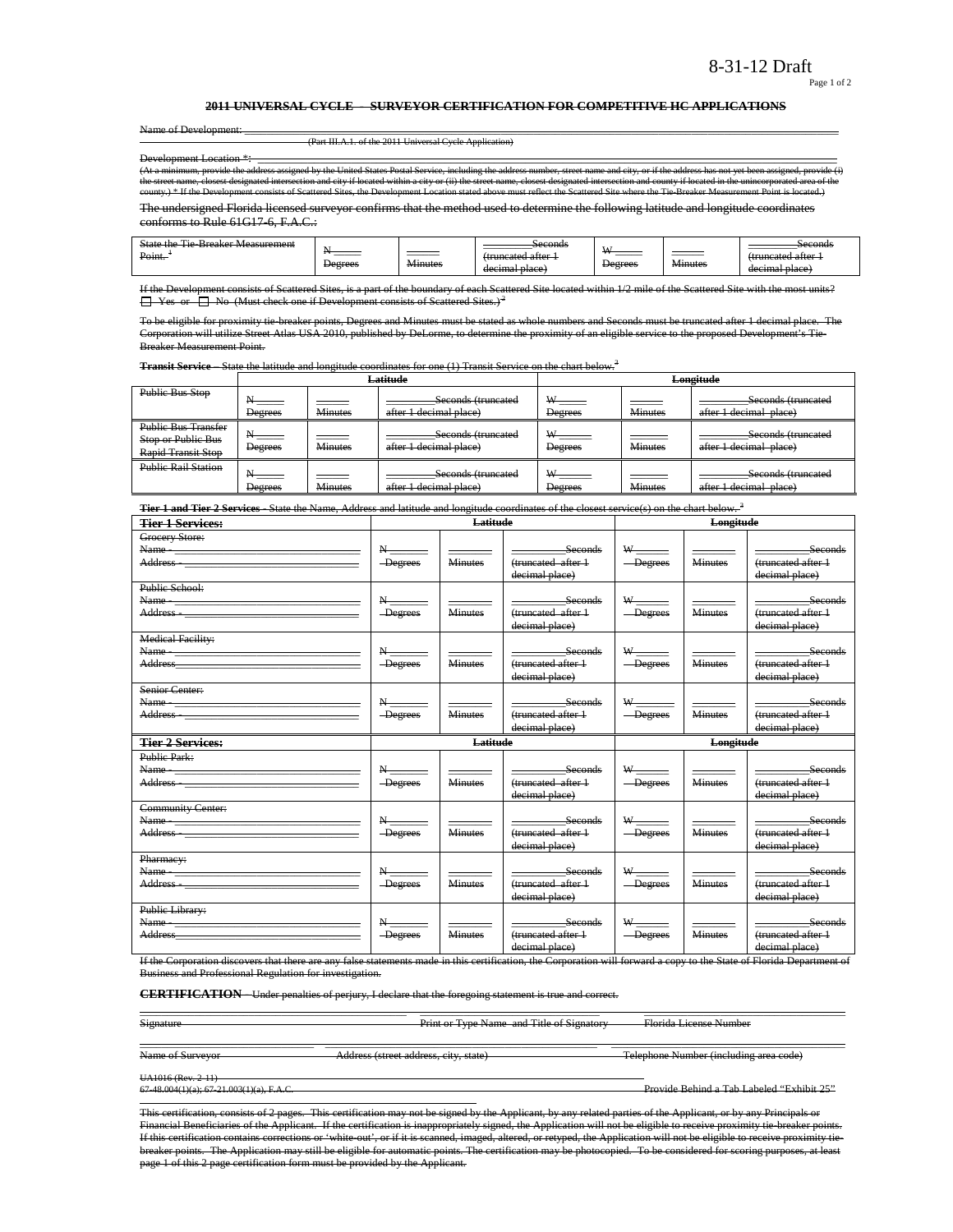<sup>+</sup>Tie-Breaker Measurement Point means a single point selected by the Applicant on the proposed Development site that is located within 100 feet of a residential building existing or to be constructed as part of the proposed Development. For a Development which consists of Scattered Sites, this means a single point on one of the Scattered Sites which comprise the Development site that is located within 100 feet of a residential building existing or to be constructed as part of the proposed Development. In addition, the Tie-Breaker Measurement Point must be located on the site with the most units.

<sup>2</sup>If the proposed Development meets the definition of Scattered Sites, a part of the boundary of each Scattered Site must be located within 1/2 mile of the Scattered Site with the most units. "Scattered Sites," as applied to a single Development, means a Development site that, when taken as a whole, is comprised of real property that is not contiguous (each such non-contiguous site within a Scattered Site Development, a "Scattered Site"). For purposes of this definition "contiguous" means touching at a point or along a boundary. Real property is contiguous if the only intervening real property interest is an easement provided the ent is not a roadway or street. (See Rules 67-48.002, F.A.C.)

 $^3$ The latitude and longitude coordinates for all Proximity Services must represent a point as outlined below. The coordinates for each service must be stated in degrees, minutes and seconds, with the degrees and minutes stated as whole numbers and the seconds truncated after one decimal place. If the degrees and minutes are not stated as whole numbers and the seconds are not truncated after one decimal place, the Applicant will not be eligible for proximity tie-breaker points for that service.

The Corporation will utilize Street Atlas USA 2010, published by DeLorme, using the method described below, to determine the proximity of an eligible service to the proposed Development's Tie-Breaker Measurement Point.

| <b>Service</b>                                                                             | Location where latitude and longitude coordinates must be obtained |                                                                                                              |  |  |  |  |  |
|--------------------------------------------------------------------------------------------|--------------------------------------------------------------------|--------------------------------------------------------------------------------------------------------------|--|--|--|--|--|
| Grocery Store, Public School, Medical Facility,<br>Community Center, Senior Center, Public | direct public access to the building where the service is located. | Coordinates must represent a point that is on the doorway threshold of an exterior entrance that provides    |  |  |  |  |  |
| <b>Library and Pharmacy</b>                                                                |                                                                    |                                                                                                              |  |  |  |  |  |
|                                                                                            |                                                                    |                                                                                                              |  |  |  |  |  |
|                                                                                            |                                                                    |                                                                                                              |  |  |  |  |  |
| <b>Public Park</b>                                                                         |                                                                    | Coordinates must represent a point that is on the premises; however, the point may not be located in the     |  |  |  |  |  |
|                                                                                            |                                                                    | parking lot, street, or any area that is not intended for recreational activities. Additionally, if the area |  |  |  |  |  |
|                                                                                            |                                                                    | intended for recreational activities is enclosed, the coordinates must represent the public ingress/egress   |  |  |  |  |  |
|                                                                                            | point of entry to the enclosed area.                               |                                                                                                              |  |  |  |  |  |
| Public Bus Stop, Public Bus Rapid Transit Stop,                                            |                                                                    | With the exception of SunRail Rail Stations, coordinates must represent the location where passengers        |  |  |  |  |  |
| Public Bus Transfer Stop and Public Rail Station                                           |                                                                    | may embark and disembark the bus or train. SunRail Rail Stations coordinates must represent the              |  |  |  |  |  |
|                                                                                            | coordinates listed below:                                          |                                                                                                              |  |  |  |  |  |
|                                                                                            |                                                                    |                                                                                                              |  |  |  |  |  |
|                                                                                            | <b>Station Name</b>                                                | <b>Latitude/Longitude Coordinates</b>                                                                        |  |  |  |  |  |
|                                                                                            | <b>Altamonte Springs Station</b>                                   | N 28 39 50.1, W 81 21 23.4                                                                                   |  |  |  |  |  |
|                                                                                            | Church Street Station                                              | N 28 32 20 3, W 81 22 50.6                                                                                   |  |  |  |  |  |
|                                                                                            | <b>DeBary Station</b>                                              | N 28 51 20.3, W 81 19 24.1                                                                                   |  |  |  |  |  |
|                                                                                            | Florida Hospital Station                                           | N 28 34 21.8, W 81 22 17.4                                                                                   |  |  |  |  |  |
|                                                                                            | <b>Lake Mary Station</b>                                           | N28 45 31.8, W 81 19 04.3                                                                                    |  |  |  |  |  |
|                                                                                            | <b>Longwood Station</b>                                            | N 28 42 04.1, W 81 20 43.4                                                                                   |  |  |  |  |  |
|                                                                                            | <b>LYNX Central Station</b>                                        | N 28 32 52.2, W 81 22 51.0                                                                                   |  |  |  |  |  |
|                                                                                            | Maitland Station                                                   | N 28 38 03.7, W 81 21 44.7                                                                                   |  |  |  |  |  |
|                                                                                            | Orlando Amtrak/ORMC Station                                        | N 28 31 39.5, W 81 22 55.6                                                                                   |  |  |  |  |  |
|                                                                                            | <b>Sand Lake Road Station</b>                                      | N 28 27 11.3, W 81 22 1.0                                                                                    |  |  |  |  |  |
|                                                                                            | Sanford/SR46 Station                                               | N 28 48 49 8, W 81 17 56 9                                                                                   |  |  |  |  |  |
|                                                                                            | Winter Park/Park Ave Station                                       | N 28 35 51.5, W 81 21 6.0                                                                                    |  |  |  |  |  |

If there is no exterior public entrance to the Tier 1 or Tier 2 Service, then a point should be used that is at the exterior entrance doorway threshold that is the closest walking distance to the doorway threshold of the interior public entrance to the service. For example, for a Pharmacy located within an enclosed shopping mall structure that does not have a direct public exterior entrance, the latitude and longitude coordinates at the doorway threshold of the exterior public entranc the enclosed shopping mall that provide the shortest walking distance to the doorway threshold of the interior entrance to the Pharmacy would be used.

The Applicant may not use any other Tier 1 or Tier 2 Service for multiple point items unless they are separate functioning services that are housed at the same location. For instance, an Applicant may not use a Senior Center as both a Senior Center and a Community Center. However, Applicants may use the same latitude and longitude coordinates for the Grocery Store, Medical Facility and/or Pharmacy if the Grocery Store, Medical Facility and/or Pharmacy is housed at the same location.

UA1016 (Rev. 2-11)<br>67-48.004(1)(a); 67-21.003(1)(a), F.A.C. Provide Behind a Tab Labeled "Exhibit 25"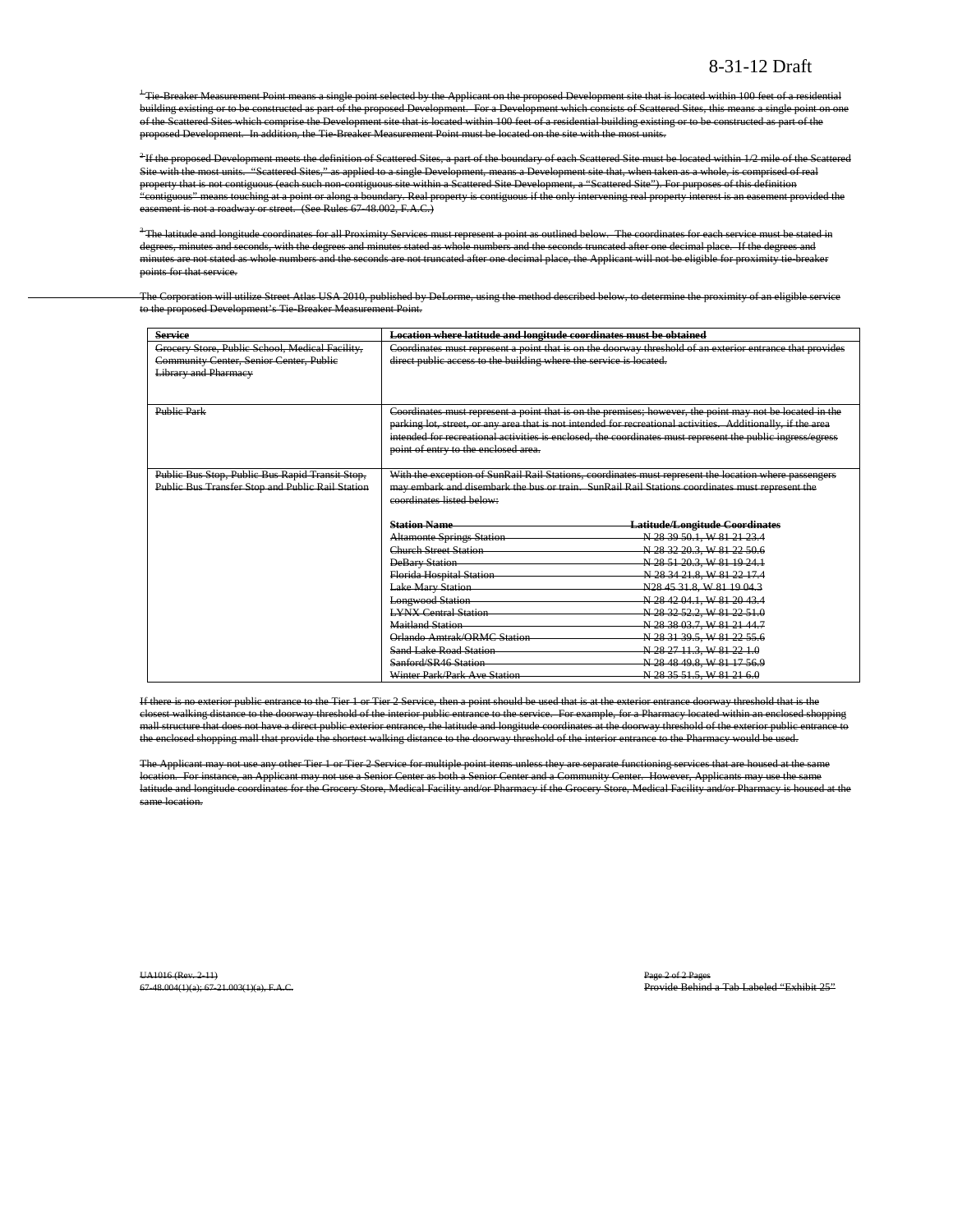#### **2013 UNIVERSAL CYCLE - SURVEYOR CERTIFICATION FOR COMPETITIVE HC APPLICATIONS**

Name of Development:

### (Part III.A.1. of the 2013 Universal Cycle Application)

Development Location \*:

(At a minimum, provide the address assigned by the United States Postal Service, including the address number, street name and city, or if the address has not yet been assigned, provide (i) the street name, closest designated intersection and city if located within a city or (ii) the street name, closest designated intersection and county if located in the unincorporated area of the county.)\* If the Development consists of Scattered Sites, the Development Location stated above must reflect the Scattered Site where the Tie-Breaker Measurement Point is located.)

The undersigned Florida licensed surveyor confirms that the method used to determine the following latitude and longitude coordinates conforms to Rule 5J-17, F.A.C., formerly 61G17-6, F.A.C.:

*\*\*All calculations shall be based on "WGS 84" and be grid distances. The horizontal positions shall be collected to meet sub-meter accuracy (no autonomous hand-held GPS units shall be used).*

| <b>State the Tie-Breaker</b> |         |         | Seconds           | X              |         | Seconds           |
|------------------------------|---------|---------|-------------------|----------------|---------|-------------------|
| <b>Measurement Point.</b>    | Degrees | Minutes | (truncated after) | <u>Jegrees</u> | Minutes | (truncated after) |
|                              |         |         | decimal place)    |                |         | decimal place)    |

To be eligible for proximity tie-breaker points, Degrees and Minutes must be stated as whole numbers and Seconds must be truncated after 1 decimal place.

|                                                          |                                                                                                                                                                                                                                       | Latitude |                                                 | Longitude    |                |                                              |  |  |
|----------------------------------------------------------|---------------------------------------------------------------------------------------------------------------------------------------------------------------------------------------------------------------------------------------|----------|-------------------------------------------------|--------------|----------------|----------------------------------------------|--|--|
| <b>Public Bus Stop</b>                                   | N<br>Degrees                                                                                                                                                                                                                          | Minutes  | Seconds<br>(truncated after 1 decimal<br>place) | W<br>Degrees | Minutes        | Seconds (truncated<br>after 1 decimal place) |  |  |
| <b>Public Bus</b><br><b>Transfer Stop</b>                | N<br>Degrees                                                                                                                                                                                                                          | Minutes  | Seconds<br>(truncated after 1 decimal<br>place) | W<br>Degrees | <b>Minutes</b> | Seconds (truncated<br>after 1 decimal place) |  |  |
| <b>Public Bus</b><br><b>Rapid Transit</b><br><b>Stop</b> | N<br>Degrees                                                                                                                                                                                                                          | Minutes  | Seconds<br>(truncated after 1 decimal<br>place) | W<br>Degrees | Minutes        | Seconds (truncated<br>after 1 decimal place) |  |  |
| <b>Public Rail</b><br><b>Station</b>                     | N<br>Degrees                                                                                                                                                                                                                          | Minutes  | Seconds<br>(truncated after 1 decimal<br>place) | W<br>Degrees | Minutes        | Seconds (truncated<br>after 1 decimal place) |  |  |
|                                                          | Using the method described above <sup>**</sup> , the distance (rounded up to the nearest hundredth of a mile) between<br>Miles<br>the coordinates of the Tie-Breaker Measurement Point and the coordinates of the Transit Service is: |          |                                                 |              |                |                                              |  |  |

**Transit Service –** State the latitude and longitude coordinates for one (1) Transit Service on the chart below.<sup>2</sup>

**Tier 1 and Tier 2 Services** - State the Name, Address and latitude and longitude coordinates of the closest service(s) on the chart below.<sup>2</sup>

| <b>Grocery Store:</b>                                                                                                                                                                                                      | Latitude     |         |                                                  | Longitude    |         |                                                |
|----------------------------------------------------------------------------------------------------------------------------------------------------------------------------------------------------------------------------|--------------|---------|--------------------------------------------------|--------------|---------|------------------------------------------------|
| Name -<br>Address -                                                                                                                                                                                                        | N<br>Degrees | Minutes | Seconds<br>(truncated after 1)<br>decimal place) | W<br>Degrees | Minutes | Seconds (truncated<br>after 1decimal<br>place) |
| Using the method described above <sup>**</sup> , the distance (rounded up to the nearest hundredth of a mile) between<br>the coordinates of the Tie-Breaker Measurement Point and the coordinates of the Grocery Store is: |              |         |                                                  |              |         | Miles                                          |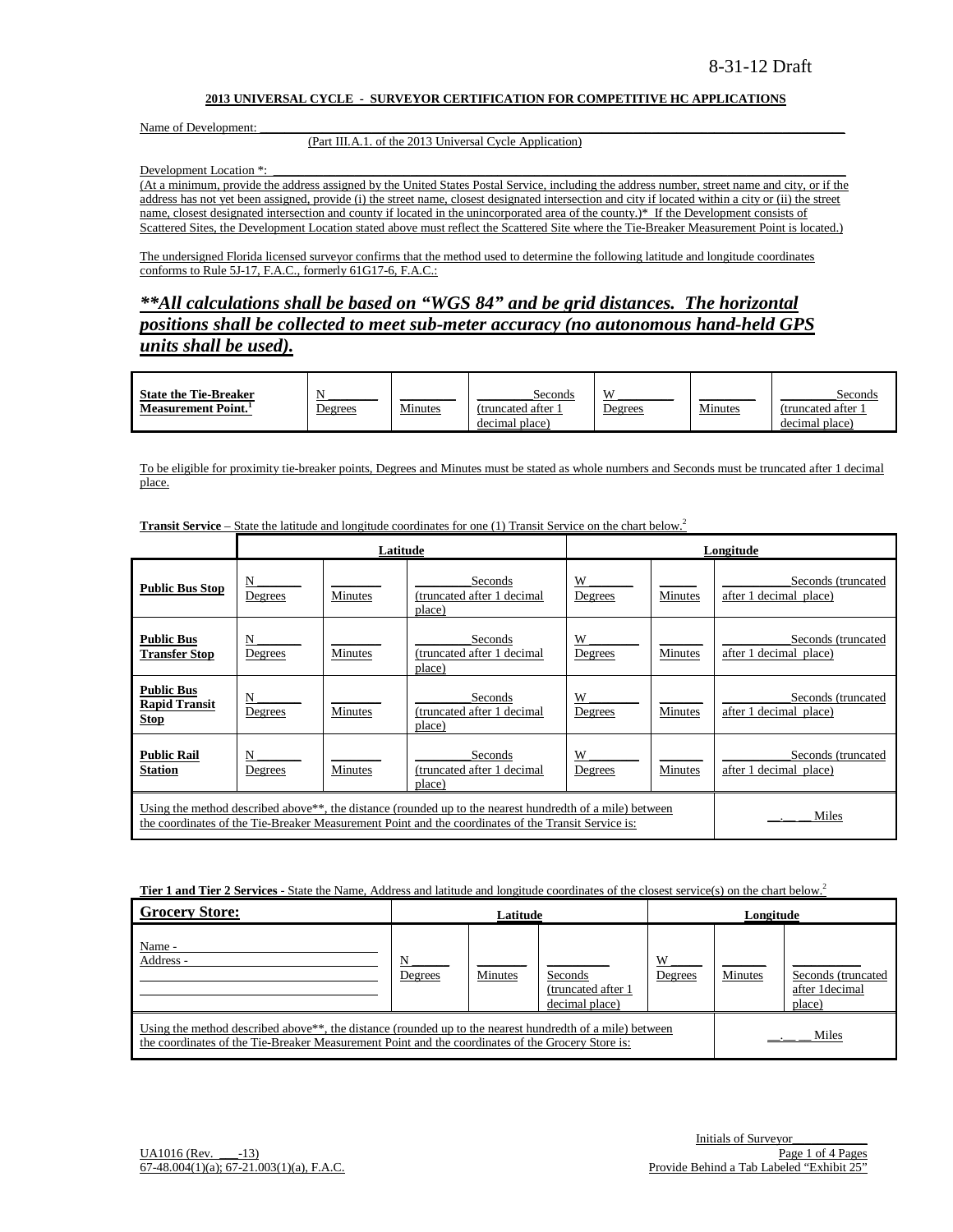| Public School:                                                                                                                                                                                                             | Latitude     |         |                                                 |              | Longitude |                                                 |  |
|----------------------------------------------------------------------------------------------------------------------------------------------------------------------------------------------------------------------------|--------------|---------|-------------------------------------------------|--------------|-----------|-------------------------------------------------|--|
| Name -<br>Address -                                                                                                                                                                                                        | N<br>Degrees | Minutes | Seconds<br>(truncated after 1<br>decimal place) | W<br>Degrees | Minutes   | Seconds (truncated<br>after 1 decimal<br>place) |  |
| Using the method described above <sup>**</sup> , the distance (rounded up to the nearest hundredth of a mile) between<br>the coordinates of the Tie-Breaker Measurement Point and the coordinates of the Public School is: |              |         |                                                 |              |           | Miles                                           |  |

| <b>Medical Facility:</b>                                                                                                                                                                                                      | Latitude     |         |                                                  |              | Longitude |                                                 |  |
|-------------------------------------------------------------------------------------------------------------------------------------------------------------------------------------------------------------------------------|--------------|---------|--------------------------------------------------|--------------|-----------|-------------------------------------------------|--|
| Name -<br>Address -                                                                                                                                                                                                           | N<br>Degrees | Minutes | Seconds<br>(truncated after 1)<br>decimal place) | W<br>Degrees | Minutes   | Seconds (truncated<br>after 1 decimal<br>place) |  |
| Using the method described above <sup>**</sup> , the distance (rounded up to the nearest hundredth of a mile) between<br>the coordinates of the Tie-Breaker Measurement Point and the coordinates of the Medical Facility is: |              |         |                                                  |              |           | Miles                                           |  |

| <b>Senior Center:</b>                                                                                                                                                                                                      | Latitude     |                |                                                  | Longitude    |         |                                                 |
|----------------------------------------------------------------------------------------------------------------------------------------------------------------------------------------------------------------------------|--------------|----------------|--------------------------------------------------|--------------|---------|-------------------------------------------------|
| Name -<br>Address -                                                                                                                                                                                                        | N<br>Degrees | <b>Minutes</b> | Seconds<br>(truncated after 1)<br>decimal place) | W<br>Degrees | Minutes | Seconds (truncated<br>after 1 decimal<br>place) |
| Using the method described above <sup>**</sup> , the distance (rounded up to the nearest hundredth of a mile) between<br>the coordinates of the Tie-Breaker Measurement Point and the coordinates of the Senior Center is: |              |                |                                                  |              |         | Miles                                           |

| Public Park:                                                                                                                                                                                                             | Latitude     |         |                                                 | Longitude    |         |                                                 |
|--------------------------------------------------------------------------------------------------------------------------------------------------------------------------------------------------------------------------|--------------|---------|-------------------------------------------------|--------------|---------|-------------------------------------------------|
| Name -<br>Address-<br>Location-                                                                                                                                                                                          | N<br>Degrees | Minutes | Seconds<br>(truncated after 1<br>decimal place) | W<br>Degrees | Minutes | Seconds (truncated<br>after 1 decimal<br>place) |
| Using the method described above <sup>**</sup> , the distance (rounded up to the nearest hundredth of a mile) between<br>the coordinates of the Tie-Breaker Measurement Point and the coordinates of the Public Park is: |              |         |                                                 |              |         | Miles                                           |

| <b>Community Center:</b>                                                                                                                                                                                                      | Latitude     |         |                                                         | Longitude    |         |                                                 |
|-------------------------------------------------------------------------------------------------------------------------------------------------------------------------------------------------------------------------------|--------------|---------|---------------------------------------------------------|--------------|---------|-------------------------------------------------|
| Name -<br>Address -                                                                                                                                                                                                           | N<br>Degrees | Minutes | <b>Seconds</b><br>(truncated after 1)<br>decimal place) | W<br>Degrees | Minutes | Seconds (truncated<br>after 1 decimal<br>place) |
| Using the method described above <sup>**</sup> , the distance (rounded up to the nearest hundredth of a mile) between the<br>coordinates of the Tie-Breaker Measurement Point and the coordinates of the Community Center is: |              |         |                                                         |              |         | Miles                                           |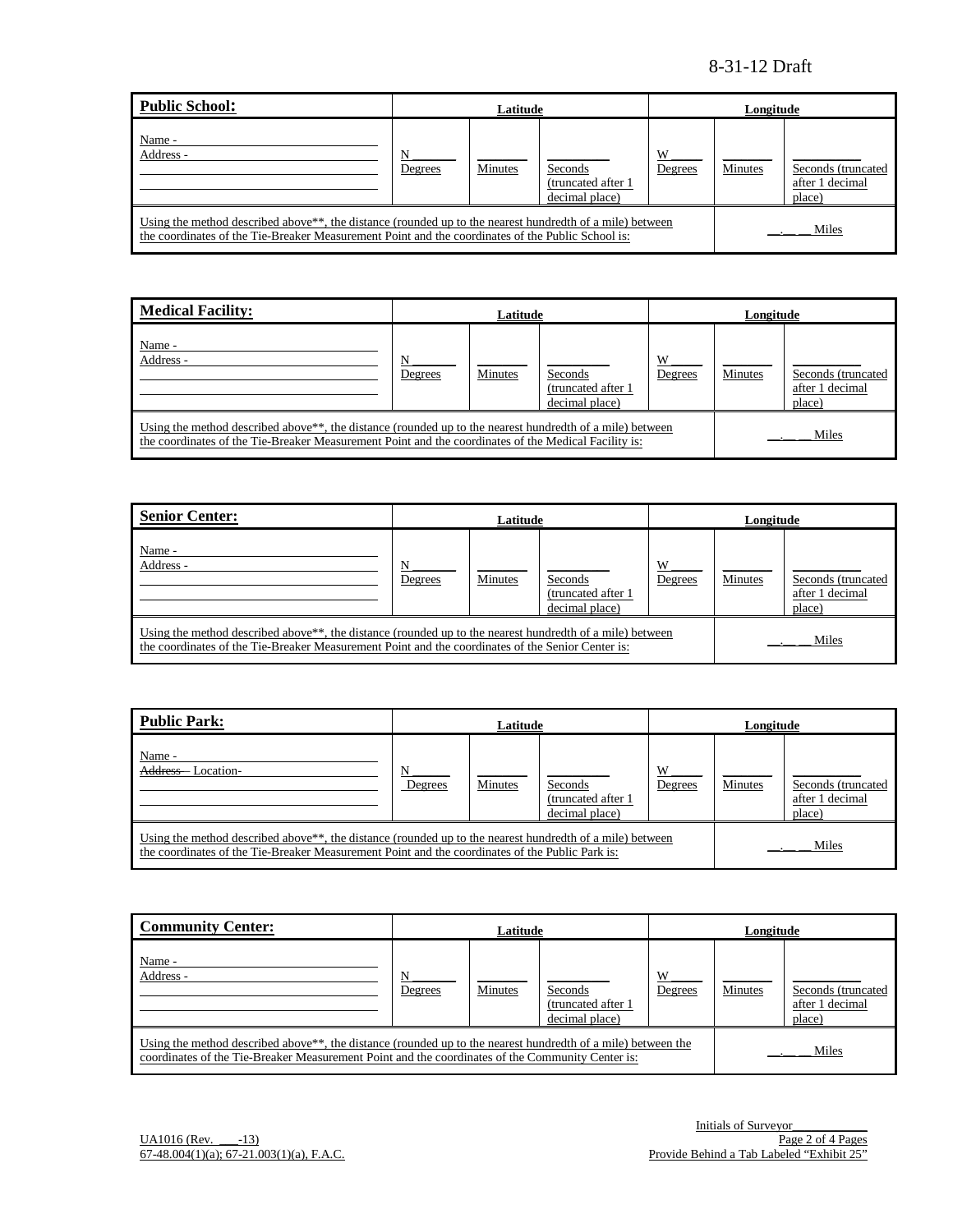| <b>Pharmacy:</b>                                                                                                                                                                                                               | Latitude     |         |                                                  | Longitude    |         |                                                 |
|--------------------------------------------------------------------------------------------------------------------------------------------------------------------------------------------------------------------------------|--------------|---------|--------------------------------------------------|--------------|---------|-------------------------------------------------|
| Name -<br>Address -                                                                                                                                                                                                            | N<br>Degrees | Minutes | Seconds<br>(truncated after 1)<br>decimal place) | W<br>Degrees | Minutes | Seconds (truncated<br>after 1 decimal<br>place) |
| Using the method described above <sup>**</sup> , the distance (rounded up to the nearest hundredth of a mile) between<br>Miles<br>the coordinates of the Tie-Breaker Measurement Point and the coordinates of the Pharmacy is: |              |         |                                                  |              |         |                                                 |

| Public Library:                                                                                                                                                                                                                      |              | Latitude       |                                                  | Longitude    |         |                                                 |
|--------------------------------------------------------------------------------------------------------------------------------------------------------------------------------------------------------------------------------------|--------------|----------------|--------------------------------------------------|--------------|---------|-------------------------------------------------|
| Name -<br>Address -                                                                                                                                                                                                                  | N<br>Degrees | <b>Minutes</b> | Seconds<br>(truncated after 1)<br>decimal place) | W<br>Degrees | Minutes | Seconds (truncated<br>after 1 decimal<br>place) |
| Using the method described above <sup>**</sup> , the distance (rounded up to the nearest hundredth of a mile) between<br>Miles<br>the coordinates of the Tie-Breaker Measurement Point and the coordinates of the Public Library is: |              |                |                                                  |              |         |                                                 |

If the Corporation discovers that there are any false statements made in this certification, the Corporation will forward a copy to the State of Florida Department of Business and Professional Regulation for investigation.

**CERTIFICATION** - Under penalties of perjury, I declare that the foregoing statement is true and correct.

Signature of Florida Licensed Surveyor Florida License Number of Signatory

 $\mathcal{L} = \{ \mathcal{L}^{\mathcal{L}} \mathcal{L}^{\mathcal{L}} \mathcal{L}^{\mathcal{L}} \mathcal{L}^{\mathcal{L}} \mathcal{L}^{\mathcal{L}} \mathcal{L}^{\mathcal{L}} \mathcal{L}^{\mathcal{L}} \mathcal{L}^{\mathcal{L}} \mathcal{L}^{\mathcal{L}} \mathcal{L}^{\mathcal{L}} \mathcal{L}^{\mathcal{L}} \mathcal{L}^{\mathcal{L}} \mathcal{L}^{\mathcal{L}} \mathcal{L}^{\mathcal{L}} \mathcal{L}^{\mathcal{L}} \mathcal{L}^{\mathcal{L}} \mathcal$ 

\_\_\_\_\_\_\_\_\_\_\_\_\_\_\_\_\_\_\_\_\_\_\_\_\_\_\_\_\_\_\_\_\_\_\_\_\_\_\_\_\_\_\_\_ \_\_\_\_\_\_\_\_\_\_\_\_\_\_\_\_\_\_\_\_\_\_\_\_\_\_\_\_\_\_\_\_\_

Print or Type Name of Signatory

This certification, consists of 4 pages. This certification may not be signed by the Applicant, by any related parties of the Applicant, or by any Principals or Financial Beneficiaries of the Applicant. If the certification is inappropriately signed, the Application will not be eligible to receive proximity tie-breaker points. If this certification contains corrections or 'white-out', or if it is scanned, imaged, altered, or retyped, the Application will not be eligible to receive proximity tie-breaker points. The Application may still be eligible for automatic points. The certification may be photocopied. To be considered for scoring purposes, at least pages 1, 2 and 3 of this 4 page certification form must be provided by the Applicant.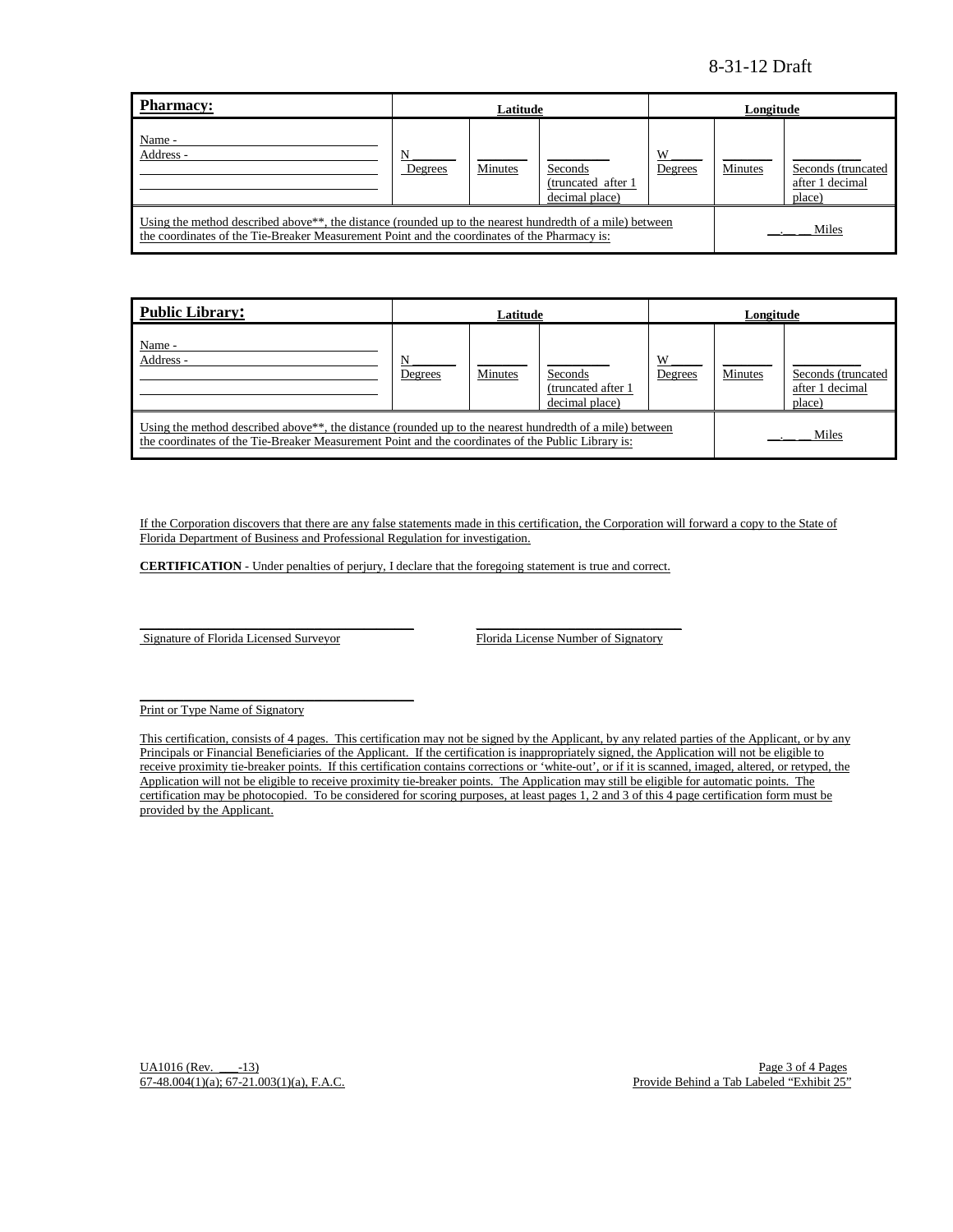$1$ <sup>1</sup> Tie-Breaker Measurement Point means a single point selected by the Applicant on the proposed Development site that is located within 100 feet of a residential building existing or to be constructed as part of the proposed Development. For a Development which consists of Scattered Sites, this means a single point on one of the Scattered Sites which comprise the Development site that is located within 100 feet of a residential building existing or to be constructed as part of the proposed Development. In addition, the Tie-Breaker Measurement Point must be located on the site with the most units.

 $2$ The latitude and longitude coordinates for all Proximity Services must represent a point as outlined below. The coordinates for each service must be stated in degrees, minutes and seconds, with the degrees and minutes stated as whole numbers and the seconds truncated after one decimal place. If the degrees and minutes are not stated as whole numbers and the seconds are not truncated after one decimal place, the Applicant will not be eligible for proximity tie-breaker points for that service.

| <b>Service</b>                                                                                                     |                                                                                                                                                                                                                                                                                                                                                                         | Location where latitude and longitude coordinates must be obtained                                                                                                                                                                                                                                                                                                                                         |
|--------------------------------------------------------------------------------------------------------------------|-------------------------------------------------------------------------------------------------------------------------------------------------------------------------------------------------------------------------------------------------------------------------------------------------------------------------------------------------------------------------|------------------------------------------------------------------------------------------------------------------------------------------------------------------------------------------------------------------------------------------------------------------------------------------------------------------------------------------------------------------------------------------------------------|
| Grocery Store, Public School, Medical<br>Facility, Community Center, Senior<br>Center, Public Library and Pharmacy | that provides direct public access to the building where the service is located.                                                                                                                                                                                                                                                                                        | Coordinates must represent a point that is on the doorway threshold of an exterior entrance                                                                                                                                                                                                                                                                                                                |
| <b>Public Park</b>                                                                                                 | Additionally, if the perimeter area intended for recreational activities is enclosed, the<br>coordinates must represent the public ingress/egress point of entry to the enclosed area.                                                                                                                                                                                  | Coordinates must represent a point that is on the premises; however, the point may not be<br>located in the parking lot, street, or any area that is not intended for recreational activities.                                                                                                                                                                                                             |
| Public Bus Stop, Public Bus Rapid Transit<br>Stop, Public Bus Transfer Stop and Public<br><b>Rail Station</b>      | must represent the coordinates listed below:                                                                                                                                                                                                                                                                                                                            | With the exception of SunRail Rail Stations, coordinates must represent the location where<br>passengers may embark and disembark the bus or train. SunRail Rail Stations coordinates                                                                                                                                                                                                                      |
|                                                                                                                    | <b>Station Name</b><br><b>Altamonte Springs Station</b><br><b>Church Street Station</b><br>DeBary Station<br>Florida Hospital Station<br><b>Lake Mary Station</b><br><b>Longwood Station</b><br><b>LYNX Central Station</b><br><b>Maitland Station</b><br>Orlando Amtrak/ORMC Station<br>Sand Lake Road Station<br>Sanford/SR46 Station<br>Winter Park/Park Ave Station | <b>Latitude/Longitude Coordinates</b><br>N 28 39 50.1, W 81 21 23.4<br>N 28 32 20.3, W 81 22 50.6<br>N 28 51 20.3, W 81 19 24.1<br>N 28 34 21.8, W 81 22 17.4<br>N28 45 31.8, W 81 19 04.3<br>N 28 42 04.1, W 81 20 43.4<br>N 28 32 52.2, W 81 22 51.0<br>N 28 38 03.7, W 81 21 44.7<br>N 28 31 39.5, W 81 22 55.6<br>N 28 27 11.3, W 81 22 1.0<br>N 28 48 49.8, W 81 17 56.9<br>N 28 35 51.5, W 81 21 6.0 |

If there is no exterior public entrance to the Tier 1 or Tier 2 Service, then a point should be used that is at the exterior entrance doorway threshold that is the closest walking distance to the doorway threshold of the interior public entrance to the service. For example, for a Pharmacy located within an enclosed shopping mall structure that does not have a direct public exterior entrance, the latitude and longitude coordinates at the doorway threshold of the exterior public entrance to the enclosed shopping mall that provide the shortest walking distance to the doorway threshold of the interior entrance to the Pharmacy would be used.

The Applicant may not use any other Tier 1 or Tier 2 Service for multiple point items unless they are separate functioning services that are housed at the same location. For instance, an Applicant may not use a Senior Center as both a Senior Center and a Community Center. However, Applicants may use the same latitude and longitude coordinates for the Grocery Store, Medical Facility and/or Pharmacy if the Grocery Store, Medical Facility and/or Pharmacy is housed at the same location.

"Scattered Sites," as applied to a single Development, means a Development site that, when taken as a whole, is comprised of real property that is not contiguous (each such non-contiguous site within a Scattered Site Development, a "Scattered Site"). For purposes of this definition "contiguous" means touching at a point or along a boundary. Real property is contiguous if the only intervening real property interest is an easement provided the easement is not a roadway or street. (See Rules 67-48.002, F.A.C.).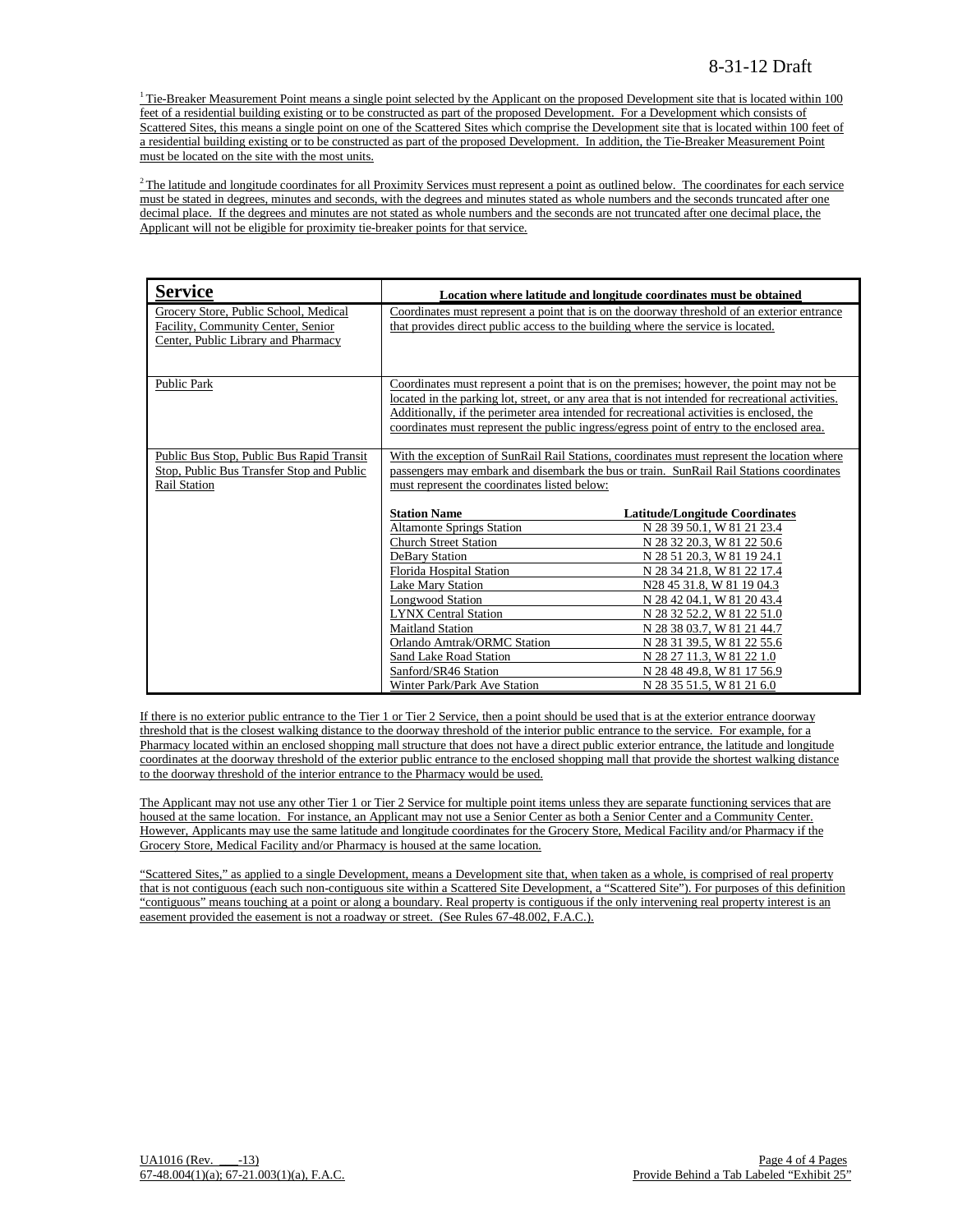### **2013 2011 UNIVERSAL CYCLE - LOCAL GOVERNMENT VERIFICATION OF STATUS OF SITE PLAN APPROVAL FOR MULTIFAMILY DEVELOPMENTS**

Name of Development:

(Part III.A.1. of the 2013 2011 Universal Cycle Application)

Development Location:

(At a minimum, provide the address assigned by the United States Postal Service, including the address number, street name and city, and/or if the address has not yet been assigned, provide (i) the street name, closest designated intersection and city if located within a city or (ii) the street name, closest designated intersection and county if located in the unincorporated area of the county.)

Zoning Designation:

Mark the applicable statement:

1.  $\circ$  The above-referenced Development is <u>(a)</u> new construction, or <u>(b)</u> rehabilitation with new construction, or (c) rehabilitation without new construction that requires additional site plan approval or similar process, and the final site plan, in the zoning designation stated above, was approved on or before the Application Deadline for the 2013 2011 Universal Application Cycle (as stated on the FHFC Website \_\_\_\_\_\_\_\_\_\_\_[\\_http://apps.floridahousing.org/StandAlone/FHFC\\_ECM/ContentPage.aspx?PAGE=0238\)](http://apps.floridahousing.org/StandAlone/FHFC_ECM/ContentPage.aspx?PAGE=0238) by action of the appropriate City/County legally authorized body; e.g. council, commission, board, department, division, etc., responsible for such approval process.

\_\_\_\_\_\_\_\_\_\_\_\_\_\_\_\_\_\_\_\_\_\_\_\_\_\_\_\_\_\_\_\_\_\_\_\_\_\_\_\_\_ (Legally Authorized Body\*).

2.  $\circ$  The above-referenced Development is (a) new construction, or (b) rehabilitation with new construction, or (c) rehabilitation without new construction that requires additional site plan approval or similar process, and (i) this jurisdiction provides either preliminary site plan approval or conceptual site plan approval which has been issued, or (ii) site plan approval is required for the new construction work and/or the rehabilitation work; however, this jurisdiction provides neither preliminary site plan approval nor conceptual site plan approval, nor is any other similar process provided prior to issuing final site plan approval. Although there is no preliminary or conceptual site plan approval process and the final site plan approval has not yet been issued, the site plan, in the zoning designation stated above, has been reviewed.

The necessary approval and/or review was performed on or before the Application Deadline for the 2013 2011 Universal Application Cycle (as stated on the FHFC Website [http://apps.floridahousing.org/StandAlone/FHFC\\_ECM/ContentPage.aspx?PAGE=0238\)](http://apps.floridahousing.org/StandAlone/FHFC_ECM/ContentPage.aspx?PAGE=0238) by the appropriate City/County legally authorized body; e.g. council, commission, board, department, division, etc., responsible for such approval process. \_\_\_\_\_\_\_\_\_\_\_\_\_\_\_\_\_\_\_\_\_\_\_\_\_\_\_\_\_\_\_.(Legally Authorized Body\*).

3. ○ The above-referenced Development, in the zoning designation stated above, is rehabilitation without any new construction and does not require additional site plan approval or similar process.

"Legally Authorized Body" is not an individual. Applicant must state the name of the City Council, County Council, and the Division, Board, Department, Department, Division, Board, Department, Division, etc.,, and the Unit ith authority over

# **CERTIFICATION**

I certify that the City/County of \_\_\_\_\_\_\_\_\_\_\_\_\_\_\_\_\_\_\_\_ has vested in me the authority to verify status of site plan approval (Name of City or County) as specified above and I further certify that the information stated above is true and correct.

\_\_\_\_\_\_\_\_\_\_\_\_\_\_\_\_\_\_\_\_\_\_\_\_\_\_\_\_\_\_\_\_\_\_\_\_\_\_\_\_\_\_\_\_\_\_\_ \_\_\_\_\_\_\_\_\_\_\_\_\_\_\_\_\_\_\_\_\_\_\_\_\_\_\_\_\_\_\_\_\_\_\_\_\_\_\_\_\_\_\_\_\_\_\_\_\_ Signature **Print or Type Name and Title** 

> \_\_\_\_\_\_\_\_\_\_\_\_\_\_\_\_\_\_\_\_\_\_\_\_\_\_\_\_\_\_\_\_\_\_\_\_\_\_\_\_\_\_\_\_\_\_\_ Print or Type Title

This certification must be signed by the applicable City's or County's Director of Planning and Zoning, chief appointed official (staff) responsible for determination of issues related to site plan approval, City Manager, or County Manager/Administrator/Coordinator. Signatures from local elected officials are not acceptable, nor are other signatories. If this certification is applicable to this Development and it is inappropriately signed, the Application will fail to meet threshold. If this certification contains corrections or 'white-out', or if it is scanned, imaged, altered, or retyped, the form will not be considered and the Application will fail to meet threshold. The certification may be photocopied.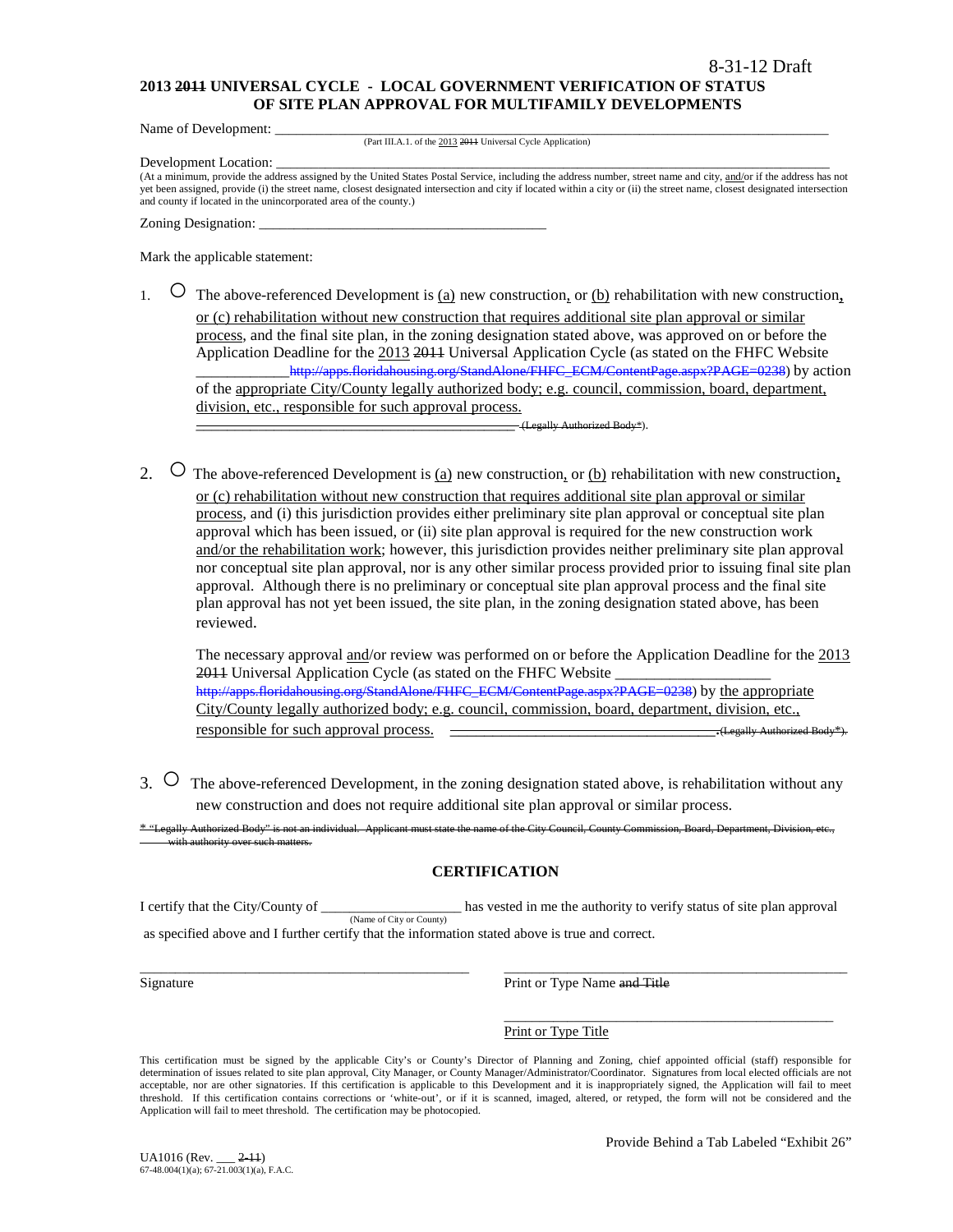### **2013 2011 UNIVERSAL CYCLE - LOCAL GOVERNMENT VERIFICATION OF STATUS OF PLAT APPROVAL FOR SINGLE-FAMILY RENTAL DEVELOPMENTS**

Name of Development:

(Part III.A.1. of the 2013 2011 Universal Cycle Application)

### Development Location:

(At a minimum, provide the address assigned by the United States Postal Service, including the address number, street name and city, and/or if the address has not yet been assigned, provide (i) the street name, closest designated intersection and city if located within a city or (ii) the street name, closest designated intersection and county if located in the unincorporated area of the county.)

Mark the applicable statement:

- 1. The above-referenced Development is (a) new construction, or (b) rehabilitation with new construction, or (c) rehabilitation without new construction that requires additional site plan approval or similar process, and the final plat was approved on or before the Application Deadline for the 2013 2011 Universal Application Cycle (as stated on the FHFC Website [http://apps.floridahousing.org/StandAlone/FHFC\\_ECM/ContentPage.aspx?PAGE=023](http://apps.floridahousing.org/StandAlone/FHFC_ECM/ContentPage.aspx?PAGE=0238) [8\)](http://apps.floridahousing.org/StandAlone/FHFC_ECM/ContentPage.aspx?PAGE=0238) by action of the appropriate City/County legally authorized body; e.g. council, commission, board, department, division, etc., responsible for such approval process. \_\_\_\_\_\_\_\_\_\_\_\_\_\_\_\_\_\_\_\_(Legally Authorized Body\*).
- 2. O The above-referenced Development is new construction or rehabilitation with new construction and the preliminary or conceptual plat was approved on or before the Application Deadline for the 2013 2011 Universal Application Cycle (as stated on the FHFC Website http://apps.floridahousing.org/StandAlone/FHFC\_ECM/ContentPag

[e.aspx?PAGE=0238\)](http://apps.floridahousing.org/StandAlone/FHFC_ECM/ContentPage.aspx?PAGE=0238) by action of the appropriate City/County legally authorized body; e.g. council, commission, board, department, division, etc., responsible for such approval process.  $\overline{\qquad \qquad }$  (Legally Authorized Body\*)

3. ○ The above-referenced Development is rehabilitation without any new construction and does not require additional plat approval.

\* "Legally Authorized Body" is not an individual. Applicant must state the name of the City Council, County Commission, Board, Department, Division, etc., with authority over such matters.

# **CERTIFICATION**

I certify that the City/County of \_\_\_\_\_\_\_\_\_\_\_\_\_\_\_\_\_\_\_\_\_\_\_\_\_\_ has vested in me the authority to

(Name of City or County)

\_\_\_\_\_\_\_\_\_\_\_\_\_\_\_\_\_\_\_\_\_\_\_\_\_\_\_\_\_\_\_\_\_\_ \_\_\_\_\_\_\_\_\_\_\_\_\_\_\_\_\_\_\_\_\_\_\_\_\_\_\_\_\_\_\_\_\_\_\_

verify status of plat approval as specified above and I further certify that the information above is true and correct.

Signature Print or Type Name

\_\_\_\_\_\_\_\_\_\_\_\_\_\_\_\_\_\_\_\_\_\_\_\_\_\_\_\_\_\_\_\_\_\_\_

Print or Type Title

This certification must be signed by the applicable City's or County's Director of Planning and Zoning, chief appointed official (staff) responsible for determination of issues related to plat approval, City Manager, or County Manager/Administrator/Coordinator. Signatures from local elected officials are not acceptable, nor are other signatories. If this certification is applicable to this Development and it is inappropriately signed, the Application will fail to meet threshold.

If this certification contains corrections or 'white-out', or if it is scanned, imaged, altered, or retyped, the form will not be considered and the Application will fail to meet threshold. The certification may be photocopied.

Provide Behind a Tab Labeled "Exhibit 26"

UA1016 (Rev. \_\_\_ 2-11) 67-48.004(1)(a); 67-21.003(1)(a), F.A.C.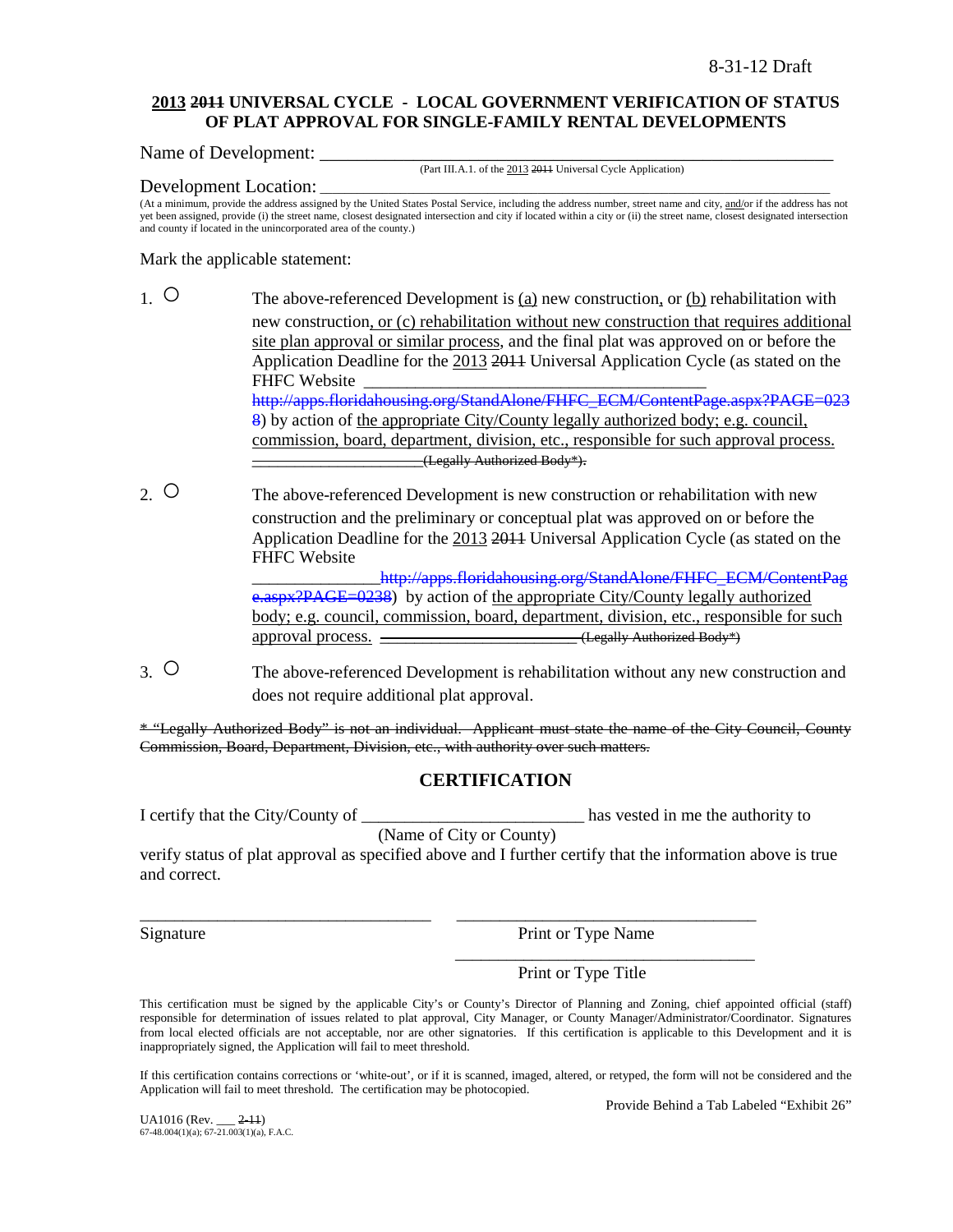# **2013 2011 UNIVERSAL CYCLE - VERIFICATION OF AVAILABILITY OF INFRASTRUCTURE - ELECTRICITY**

Name of Development:

(Part III.A.1. of the 2013 2011 Universal Cycle Application)

Development Location: (At a minimum, provide the address assigned by the United States Postal Service, including the address number, street name and city, and/or if the address has not yet been assigned, provide (i) the street name, closest designated intersection and city if located within a city or (ii) the street name, closest designated intersection and county if located in the unincorporated area of the county.)

The undersigned service provider confirms that on or before the Application Deadline for the 2013 2011 Universal Application Cycle (as stated on the FHFC Website [http://apps.floridahousing.org/StandAlone/FHFC\\_ECM/ContentPage.aspx?PAGE=0238\)](http://apps.floridahousing.org/StandAlone/FHFC_ECM/ContentPage.aspx?PAGE=0238) :

- 1. Electricity is available to the proposed Development.
- 2. There are no impediments to the proposed Development for obtaining electric service other than payment of hook-up or installation fees, line extensions to be paid for by the Applicant in connection with the construction of the Development, or other such routine administrative procedure.
- 3. To the best of our knowledge, no variance or local hearing is required to make electricity available to the proposed Development.
- 4. To the best of our knowledge, there are no moratoriums pertaining to electric service which are applicable to the proposed Development.

# **CERTIFICATION**

\_\_\_\_\_\_\_\_\_\_\_\_\_\_\_\_\_\_\_\_\_\_\_\_\_\_\_\_\_\_\_\_\_\_\_\_\_\_\_\_ \_\_\_\_\_\_\_\_\_\_\_\_\_\_\_\_\_\_\_\_\_\_\_\_\_\_\_\_\_\_\_\_

\_\_\_\_\_\_\_\_\_\_\_\_\_\_\_\_\_\_\_\_\_\_\_\_\_\_\_\_\_\_\_\_\_\_\_\_\_\_\_\_ \_\_\_\_\_\_\_\_\_\_\_\_\_\_\_\_\_\_\_\_\_\_\_\_\_\_\_\_\_\_\_\_

I certify that the foregoing information is true and correct.

Signature Name of Entity Providing Service

Print or Type Name Address (street address, city, state)

Print or Type Title

\_\_\_\_\_\_\_\_\_\_\_\_\_\_\_\_\_\_\_\_\_\_\_\_\_\_\_\_\_\_\_\_\_\_ Telephone Number (including area code)

This certification may not be signed by the Applicant, by any related parties of the Applicant, or by any Principals or Financial Beneficiaries of the Applicant. In addition, signatures from local elected officials are not acceptable. If the certification is applicable to this Development and it is inappropriately signed, the Application will fail threshold.

If this certification contains corrections or 'white-out', or if it is scanned, imaged, altered, or retyped, the form will not be considered and the Application will fail to meet threshold. The certification may be photocopied.

Provide Behind a Tab Labeled "Exhibit 28"

UA1016 (Rev. \_\_\_\_ 2-11)  $67-48.004(1)(a)$ ;  $67-21.003(1)(a)$ , F.A.C.

\_\_\_\_\_\_\_\_\_\_\_\_\_\_\_\_\_\_\_\_\_\_\_\_\_\_\_\_\_\_\_\_\_\_\_\_ \_\_\_\_\_\_\_\_\_\_\_\_\_\_\_\_\_\_\_\_\_\_\_\_\_\_\_\_\_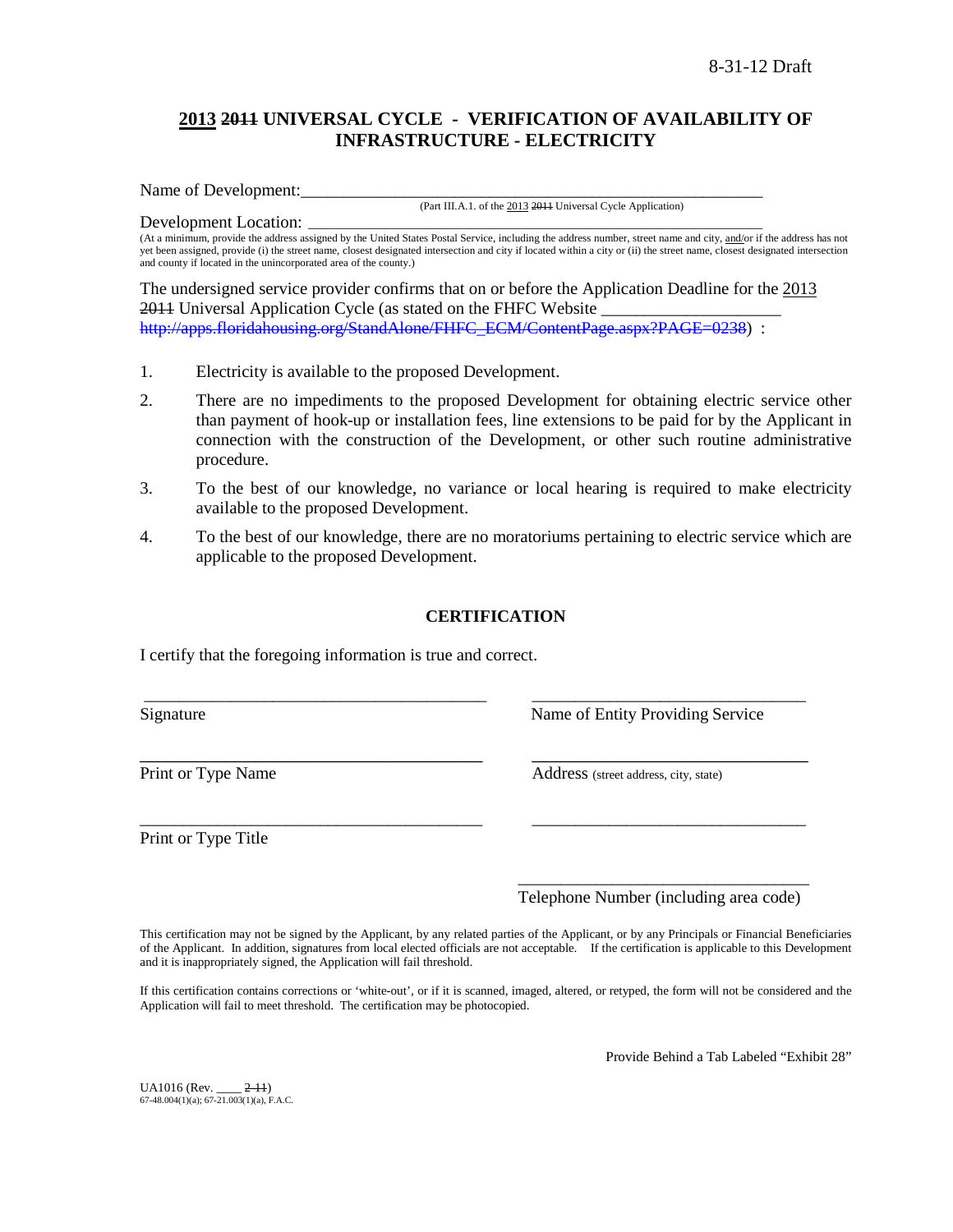# **2013 2011 UNIVERSAL CYCLE - VERIFICATION OF AVAILABILITY OF INFRASTRUCTURE - WATER**

Name of Development:

#### (Part III.A.1. of the 2013 2011 Universal Cycle Application)

Development Location:

(At a minimum, provide the address assigned by the United States Postal Service, including the address number, street name and city, and/or if the address has not yet been assigned, provide (i) the street name, closest designated intersection and city if located within a city or (ii) the street name, closest designated intersection and county if located in the unincorporated area of the county.)

The undersigned service provider confirms that on or before the Application Deadline for the 2013 2011 Universal Application Cycle (as stated on the FHFC Website \_\_\_\_\_\_\_\_\_\_\_\_\_\_\_\_\_\_\_\_\_\_ [http://apps.floridahousing.org/StandAlone/FHFC\\_ECM/ContentPage.aspx?PAGE=0238\)](http://apps.floridahousing.org/StandAlone/FHFC_ECM/ContentPage.aspx?PAGE=0238) :

- 1. Potable water is available to the proposed Development.
- 2. There are no impediments to the proposed Development for obtaining potable water service other than payment of hook-up or installation fees, line extensions to be paid for by the Applicant in connection with the construction of the Development, or other such routine administrative procedure.
- 3. To the best of our knowledge, no variance or local hearing is required to make potable water available to the proposed Development.
- 4. To the best of our knowledge, there are no moratoriums pertaining to potable water which are applicable to the proposed Development.

### **CERTIFICATION**

I certify that the foregoing information is true and correct.

| Signature          | Name of Entity Providing Service      |
|--------------------|---------------------------------------|
| Print or Type Name | Address (street address, city, state) |
|                    |                                       |

Print or Type Title

\_\_\_\_\_\_\_\_\_\_\_\_\_\_\_\_\_\_\_\_\_\_\_\_\_\_\_\_\_\_\_\_\_\_\_\_\_\_\_ Telephone Number (including area code)

This certification may not be signed by the Applicant, by any related parties of the Applicant, or by any Principals or Financial Beneficiaries of the Applicant. In addition, signatures from local elected officials are not acceptable. If the certification is applicable to this Development and it is inappropriately signed, the Application will fail threshold.

If this certification contains corrections or 'white-out', or if it is scanned, imaged, altered, or retyped, the form will not be considered and the Application will fail to meet threshold. The certification may be photocopied.

Provide Behind a Tab Labeled "Exhibit 29"

UA1016 (Rev. \_\_\_ 2-11) 67-48.004(1)(a); 67-21.003(1)(a), F.A.C.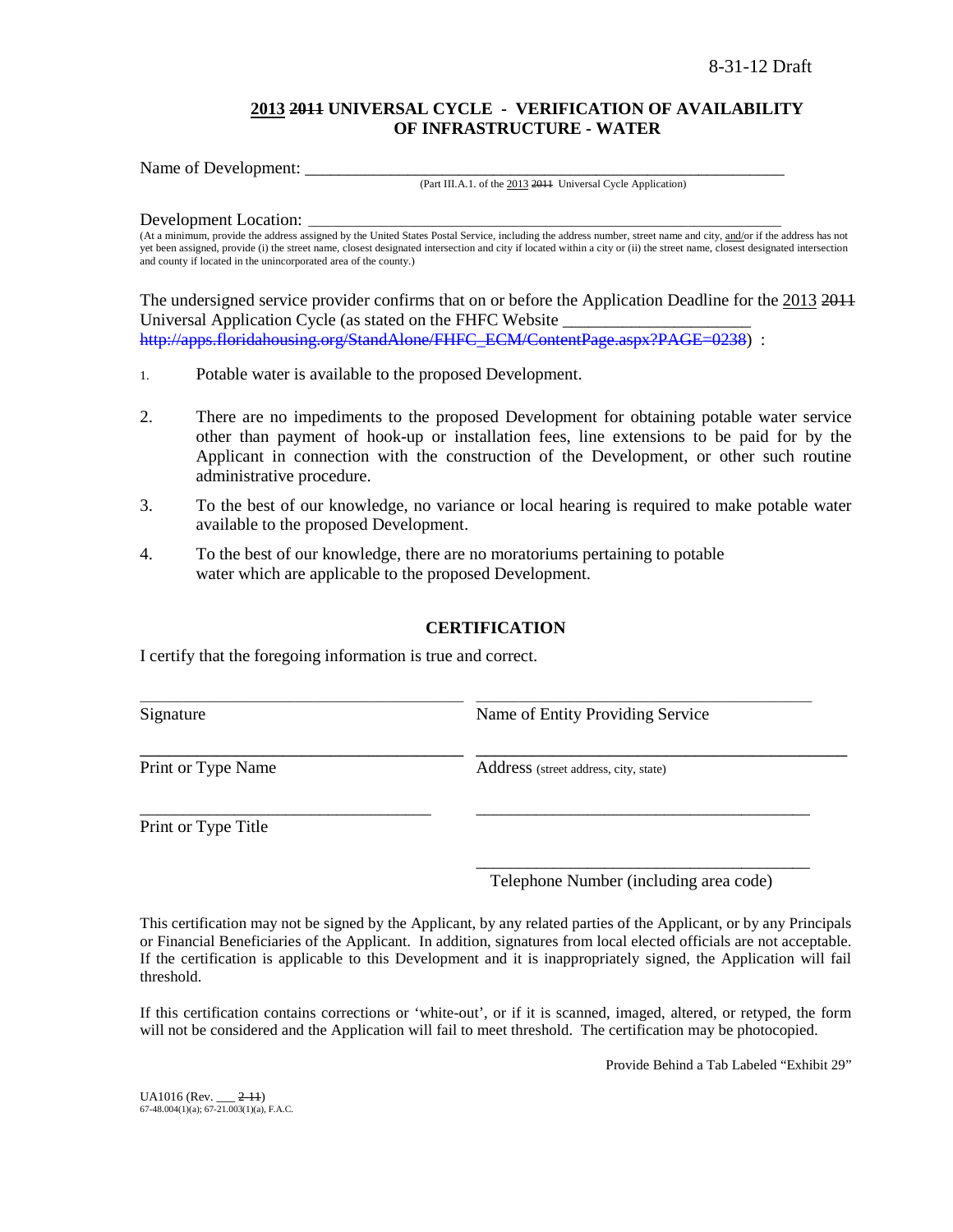# **2013 2011 UNIVERSAL CYCLE - VERIFICATION OF AVAILABILITY OF INFRASTRUCTURE - SEWER CAPACITY, PACKAGE TREATMENT, OR SEPTIC TANK**

Name of Development:

(Part III.A.1. of the 2013 2011 Universal Cycle Application)

#### Development Location:

(At a minimum, provide the address assigned by the United States Postal Service, including the address number, street name and city, and/or if the address has not yet been assigned, provide (i) the street name, closest designated intersection and city if located within a city or (ii) the street name, closest designated intersection and county if located in the unincorporated area of the county.)

The undersigned service provider or permitting authority confirms that on or before the Application Deadline for the 2013 2014 Universal Application Cycle (as stated on the FHFC Website [http://apps.floridahousing.org/StandAlone/FHFC\\_ECM/ContentPage.aspx?PAGE=0238\)](http://apps.floridahousing.org/StandAlone/FHFC_ECM/ContentPage.aspx?PAGE=0238)

- 1. Sewer Capacity, Package Treatment, or Septic Tank is available to the proposed Development.
- 2. There are no impediments to the proposed Development for obtaining the specified waste treatment service other than payment of hook-up or installation fees, line extensions to be paid for by the Applicant in connection with the construction of the Development, or other such routine administrative procedure.
- 3. To the best of our knowledge, no variance or local hearing is required to make this service available to the proposed Development.
- 4. To the best of our knowledge, there are no moratoriums pertaining to this service, which are applicable to the proposed Development.

# **CERTIFICATION**

\_\_\_\_\_\_\_\_\_\_\_\_\_\_\_\_\_\_\_\_\_\_\_\_\_\_\_\_\_\_\_\_\_\_\_\_\_\_\_\_\_\_\_\_\_\_\_\_\_\_\_\_ \_\_\_\_\_\_\_\_\_\_\_\_\_\_\_\_\_\_\_\_\_\_\_\_\_\_\_\_\_\_\_\_\_\_\_\_\_\_\_\_\_\_\_\_\_\_

\_\_\_\_\_\_\_\_\_\_\_\_\_\_\_\_\_\_\_\_\_\_\_\_\_\_\_\_\_\_\_\_\_\_\_\_\_\_\_\_\_\_\_\_\_\_\_ \_\_\_\_\_\_\_\_\_\_\_\_\_\_\_\_\_\_\_\_\_\_\_\_\_\_\_\_\_\_\_\_\_\_\_\_\_\_\_\_\_\_\_\_\_\_

\_\_\_\_\_\_\_\_\_\_\_\_\_\_\_\_\_\_\_\_\_\_\_\_\_\_\_\_\_\_\_\_\_\_\_\_\_\_ \_\_\_\_\_\_\_\_\_\_\_\_\_\_\_\_\_\_\_\_\_\_\_\_\_\_\_\_\_\_\_\_\_\_\_\_

I certify that the foregoing information is true and correct.

Signature **Name of Entity Providing Service** Research Name of Entity Providing Service

Print or Type Name Address (street address, city, state)

Print or Type Title

Telephone Number (including area code)

\_\_\_\_\_\_\_\_\_\_\_\_\_\_\_\_\_\_\_\_\_\_\_\_\_\_\_\_\_\_\_\_\_\_\_\_\_\_\_

This certification may not be signed by the Applicant, by any related parties of the Applicant, or by any Principals or Financial Beneficiaries of the Applicant. In addition, signatures from local elected officials are not acceptable. If the certification is applicable to this Development and it is inappropriately signed, the Application will fail threshold.

If this certification contains corrections or 'white-out', or if it is scanned, imaged, altered, or retyped, the form will not be considered and the Application will fail to meet threshold. The certification may be photocopied.

 $UA1016$  (Rev.  $2-11$ )  $67-48.004(1)(a)$ ;  $67-21.003(1)(a)$ , F.A.C. Provide Behind a Tab Labeled "Exhibit 30"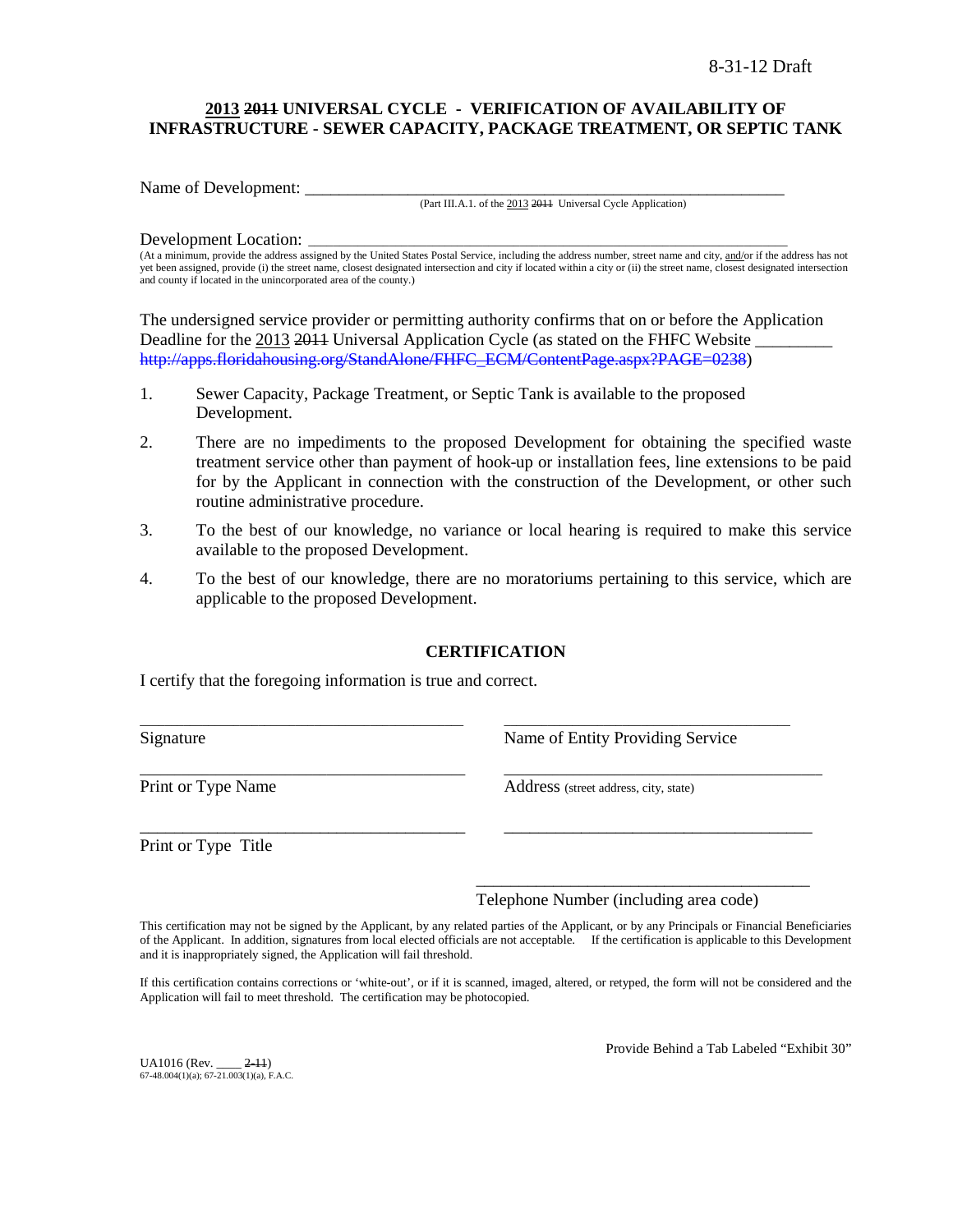# **2013 2011 UNIVERSAL CYCLE - VERIFICATION OF AVAILABILITY OF INFRASTRUCTURE - ROADS**

Name of Development:

(Part III.A.1. of the 2013 2011 Universal Cycle Application)

#### Development Location:

(At a minimum, provide the address assigned by the United States Postal Service, including the address number, street name and city, and/or if the address has not yet been assigned, provide (i) the street name, closest designated intersection and city if located within a city or (ii) the street name, closest designated intersection and county if located in the unincorporated area of the county.)

The undersigned local government representative confirms that on or before the Application Deadline for the 2013 2014 Universal Application Cycle (as stated on the FHFC Website [http://apps.floridahousing.org/StandAlone/FHFC\\_ECM/ContentPage.aspx?PAGE=0238\)](http://apps.floridahousing.org/StandAlone/FHFC_ECM/ContentPage.aspx?PAGE=0238):

- 1. Existing paved roads provide access to the proposed Development or paved roads will be constructed as part of the proposed Development.
- 2. There are no impediments to the proposed Development using the roads other than payment of impact fees or providing curb cuts, turn lanes, signalization, or securing required final approvals and permits for the proposed Development.
- 3. The execution of this verification is not a granting of traffic concurrency approval for the proposed Development.
- 4. To the best of our knowledge, there are no moratoriums pertaining to road usage which are applicable to the proposed Development.

# **CERTIFICATION**

\_\_\_\_\_\_\_\_\_\_\_\_\_\_\_\_\_\_\_\_\_\_\_\_\_\_\_\_\_\_\_\_\_\_\_\_\_\_ \_\_\_\_\_\_\_\_\_\_\_\_\_\_\_\_\_\_\_\_\_\_\_\_\_\_\_\_\_\_\_\_\_\_\_\_\_\_\_

\_\_\_\_\_\_\_\_\_\_\_\_\_\_\_\_\_\_\_\_\_\_\_\_\_\_\_\_\_\_\_\_\_\_\_\_\_\_ \_\_\_\_\_\_\_\_\_\_\_\_\_\_\_\_\_\_\_\_\_\_\_\_\_\_\_\_\_\_\_\_\_\_\_

I certify that the foregoing information is true and correct.

Signature Name of Local Government

\_\_\_\_\_\_\_\_\_\_\_\_\_\_\_\_\_\_\_\_\_\_\_\_\_\_\_\_\_\_\_\_\_\_ \_\_\_\_\_\_\_\_\_\_\_\_\_\_\_\_\_\_\_\_\_\_\_\_\_\_\_\_\_\_\_\_ Print or Type Name Address (street address, city, state)

Print or Type Title

\_\_\_\_\_\_\_\_\_\_\_\_\_\_\_\_\_\_\_\_\_\_\_\_\_\_\_\_\_\_\_\_\_\_\_\_\_\_\_ Telephone Number (including area code)

This certification may not be signed by the Applicant, by any related parties of the Applicant, or by any Principals or Financial Beneficiaries of the Applicant. In addition, signatures from local elected officials are not acceptable. If the certification is applicable to this Development and it is inappropriately signed, the Application will fail threshold.

If this certification contains corrections or 'white-out', or if it is scanned, imaged, altered, or retyped, the form will not be considered and the Application will fail to meet threshold. The certification may be photocopied.

UA1016 (Rev. \_\_\_\_ 2-11)  $67-48.004(1)(a)$ ;  $67-21.003(1)(a)$ , F.A.C. Provide Behind a Tab Labeled "Exhibit 31"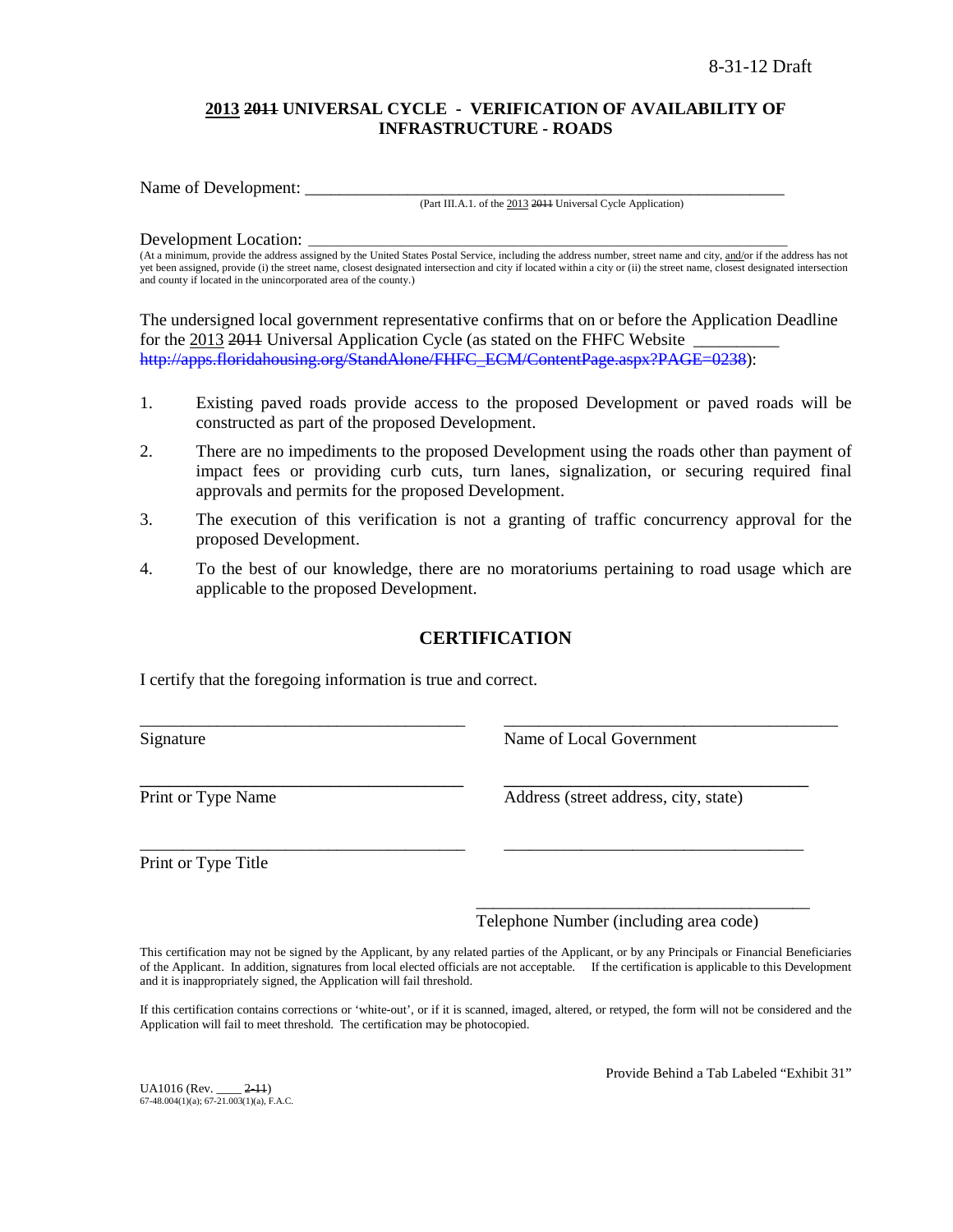#### **2013 2011 UNIVERSAL CYCLE - LOCAL GOVERNMENT VERIFICATION THAT DEVELOPMENT IS CONSISTENT WITH ZONING AND LAND USE REGULATIONS**

Name of Development: \_\_\_\_\_\_\_\_\_\_\_\_\_\_\_\_\_\_\_\_\_\_\_\_\_\_\_\_\_\_\_\_\_\_\_\_\_\_\_\_\_\_\_\_\_\_\_\_\_\_\_\_\_\_\_\_\_\_

(Part III.A.1. of the 2013 2011 Universal Cycle Application)

Development Location:

or

(At a minimum, provide the address assigned by the United States Postal Service, including the address number, street name and city, and/or if the address has not yet been assigned, provide (i) the street name, closest designated intersection and city if located within a city or (ii) the street name, closest designated intersection and county if located in the unincorporated area of the county.)

The undersigned Local Government official confirms that on or before the Application Deadline for the 2013 2014 Universal Application Cycle (as stated on the FHFC Website [http://apps.floridahousing.org/StandAlone/FHFC\\_ECM/ContentPage.aspx?PAGE=0238\)](http://apps.floridahousing.org/StandAlone/FHFC_ECM/ContentPage.aspx?PAGE=0238):

 $(1)$  The number of units (not buildings) allowed for this development site (if restricted) is: if a PUD, the number of units (not buildings) allowed per development site is:

if not a PUD and development site is subject to existing special use or similar permit, number of units allowed for this development site is: \_\_\_\_\_\_\_; and

 $(1)$  (2) The zoning designation for the above- referenced Development location site is \_\_\_\_\_\_\_\_\_\_\_; and

(Name of City/County)

 $(2)$   $(3)$  The proposed number of units and intended use are is consistent with current land use regulations and the referenced zoning designation or, if the Development consists of rehabilitation, the intended use is allowed as a legally nonconforming use. To the best of my knowledge, there are no additional land use regulation hearings or approvals required to obtain the zoning classification or density described herein. Assuming compliance with the applicable land use regulations, there are no known conditions which would preclude construction or rehabilitation (as the case may be) of the referenced Development on the proposed site.

#### **CERTIFICATION**

I certify that the City/County of \_\_\_\_\_\_\_\_\_\_\_\_\_\_\_\_\_\_\_\_\_\_\_\_\_\_\_\_\_\_\_\_ has vested in me the authority

to verify consistency with local land use regulations and the zoning designation specified above or, if the Development consists of rehabilitation, the intended use is allowed as a "legally non-conforming use" and I further certify that the foregoing information is true and correct. In addition, if the proposed Development site is in the Florida Keys Area as defined in Rule Chapters 67-21 and 67-48, F.A.C., I further certify that the Applicant has obtained the necessary Rate of Growth Ordinance (ROGO) allocations from the Local Government.

\_\_\_\_\_\_\_\_\_\_\_\_\_\_\_\_\_\_\_\_\_\_\_\_\_\_\_\_\_\_\_\_\_\_\_\_\_\_\_\_\_\_\_\_ \_\_\_\_\_\_\_\_\_\_\_\_\_\_\_\_\_\_\_\_\_\_\_\_\_\_\_\_\_\_\_\_\_\_\_\_\_\_\_\_

Signature Print or Type Name

Print or Type Title

This certification must be signed by the applicable City's or County's Director of Planning and Zoning, chief appointed official (staff) responsible for determination of issues related to comprehensive planning and zoning, City Manager, or County Manager/Administrator/Coordinator. Signatures from local elected officials are not acceptable, nor are other signatories. If the certification is applicable to this Development and it is inappropriately signed, the Application will fail to meet threshold.

If this certification contains corrections or 'white-out', or if it is scanned, imaged, altered, or retyped, the form will not be considered and the Application will fail to meet threshold. The certification may be photocopied.

Provide Behind a Tab Labeled "Exhibit 32"

\_\_\_\_\_\_\_\_\_\_\_\_\_\_\_\_\_\_\_\_\_\_\_\_\_\_\_\_\_\_\_\_\_\_\_\_\_\_\_\_

UA1016 (Rev. \_\_\_ 2-11) 67-48.004(1)(a); 67-21.003(1)(a), F.A.C.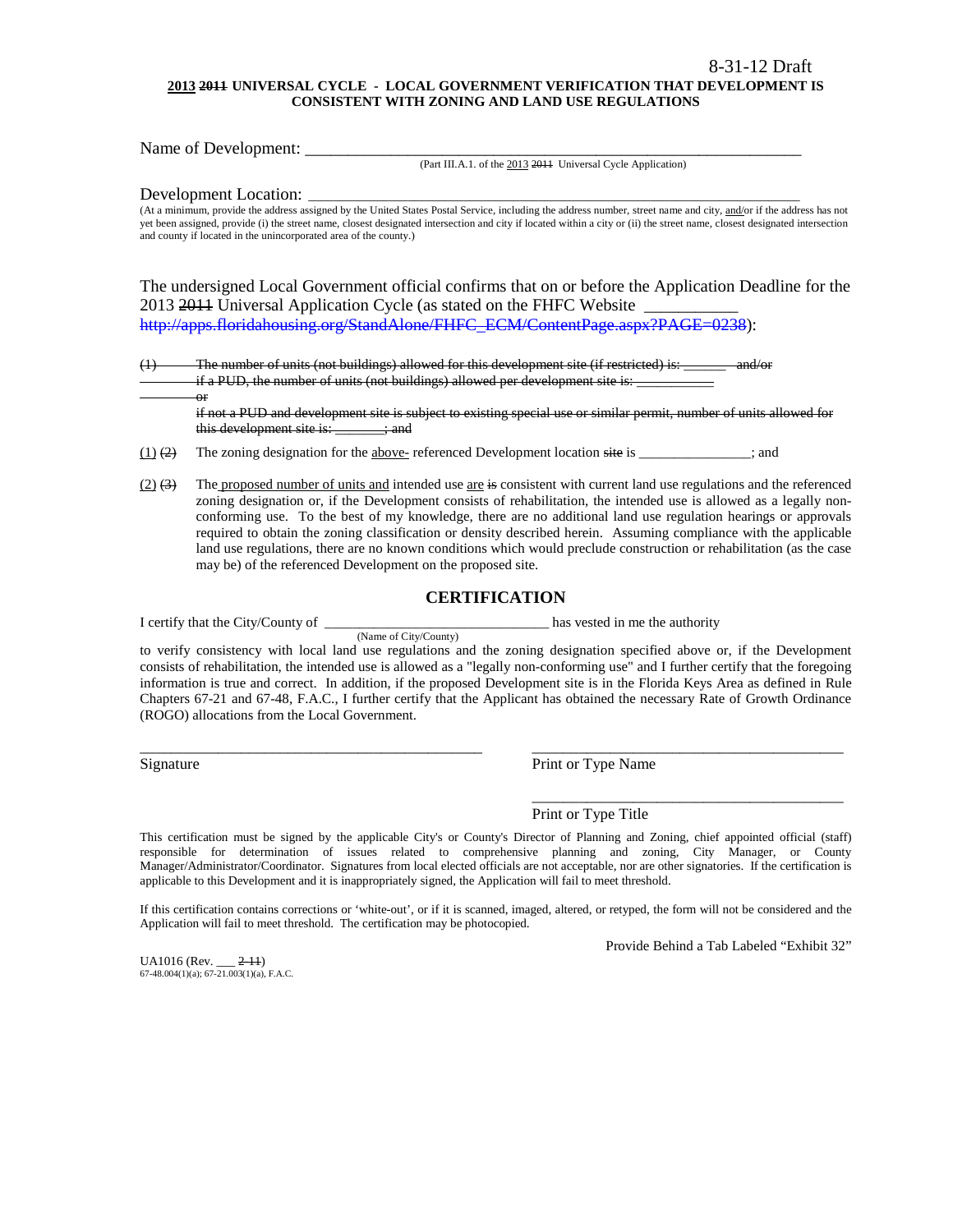### **2013 2011 UNIVERSAL CYCLE - LOCAL GOVERNMENT VERIFICATION THAT PERMITS ARE NOT REQUIRED FOR THIS DEVELOPMENT**

Name of Development:

(Part III.A.1. of the 2013 2011 Universal Cycle Application)

#### Development Location:

(At a minimum, provide the address assigned by the United States Postal Service, including the address number, street name and city, and/or if the address has not yet been assigned, provide (i) the street name, closest designated intersection and city if located within a city or (ii) the street name, closest designated intersection and county if located in the unincorporated area of the county.)

Building permits: If no building permits are required for the rehabilitation of the referenced Development site, complete the following certification:

### **CERTIFICATION**

I certify that the foregoing information is true and correct and that the City/County of  $\frac{N_{\text{ame of City}/\text{Country}}}{N_{\text{amp of City}/\text{Country}}}$ 

has vested in me the authority to verify that the rehabilitation of the referenced Development site does not require the issuance of building permits. In addition, if the proposed Development site is in the Florida Keys Area as defined in Rule Chapters 67-21 and 67-48, F.A.C., I further certify that the Applicant has obtained the necessary Rate of Growth Ordinance (ROGO) allocations from the Local Government.

\_\_\_\_\_\_\_\_\_\_\_\_\_\_\_\_\_\_\_\_\_\_\_\_\_\_\_\_\_\_\_\_\_\_\_\_\_\_\_\_ \_\_\_\_\_\_\_\_\_\_\_\_\_\_\_\_\_\_\_\_\_\_\_\_\_\_\_\_\_\_\_\_\_\_\_\_

Signature Print or Type Name

Print or Type Title

\_\_\_\_\_\_\_\_\_\_\_\_\_\_\_\_\_\_\_\_\_\_\_\_\_\_\_\_\_\_\_\_\_\_\_\_

This certification must be signed by the applicable City's or County's Director of Planning and Zoning, chief appointed official (staff) responsible for determination of issues related to comprehensive planning and zoning, City Manager, or County Manager / Administrator / Coordinator. Signatures from local elected officials are not acceptable, nor are other signatories. If this certification is applicable to this Development and it is inappropriately signed, this Application will fail to meet threshold.

If this certification contains corrections or 'white-out', or if it is scanned, imaged, altered, or retyped, the form will not be considered and the Application will fail to meet threshold. The certification may be photocopied.

Provide Behind a Tab Labeled "Exhibit 32"

UA1016 (Rev. \_\_\_ 2-11) 67-48.004(1)(a); 67-21.003(1)(a), F.A.C.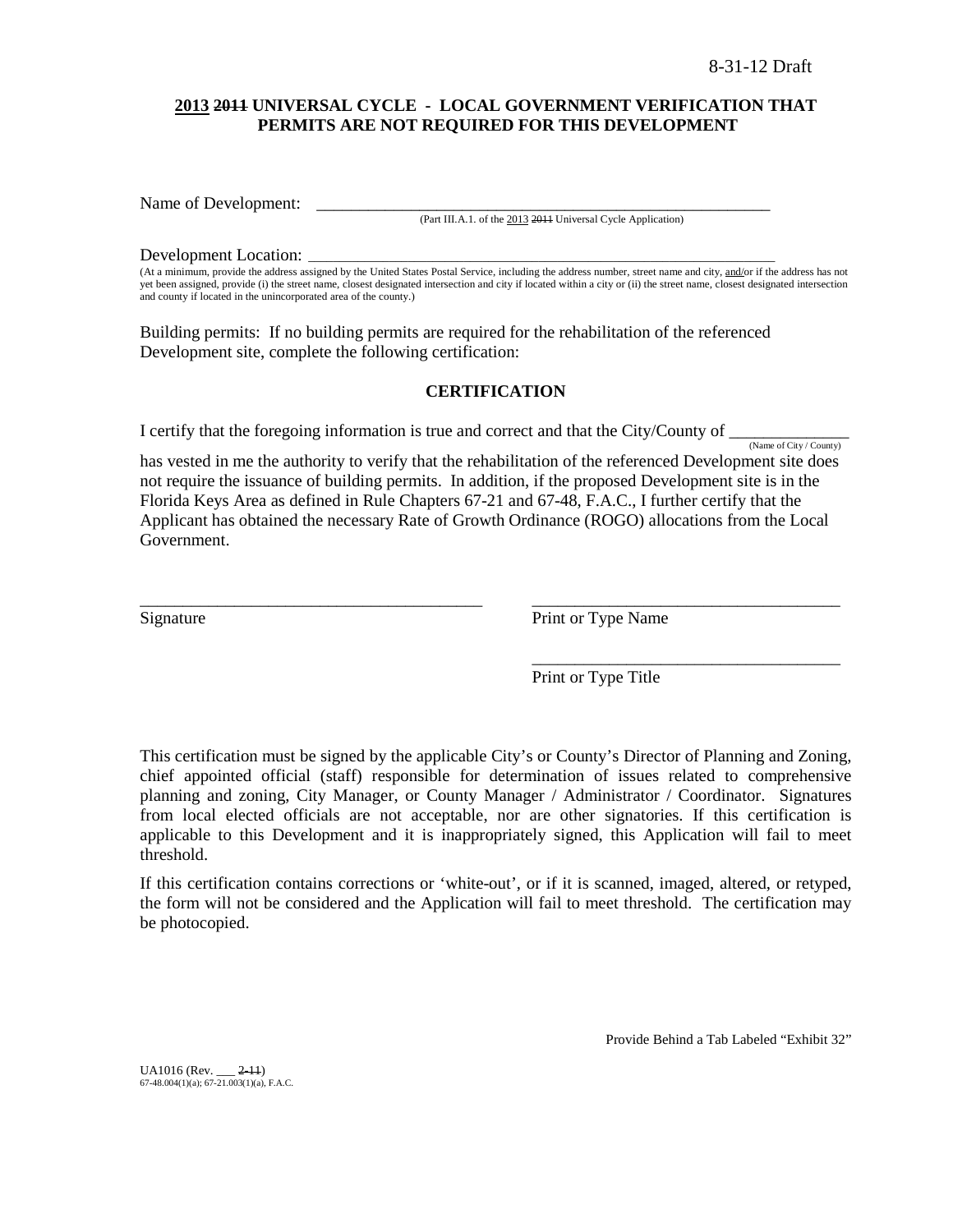#### **2013 2011 UNIVERSAL CYCLE - VERIFICATION OF ENVIRONMENTAL SAFETY - PHASE I ENVIRONMENTAL SITE ASSESSMENT**

|    | Name of Development:             |                                                                                                                                                                                                                                                                                                                                                                                                                      |     |
|----|----------------------------------|----------------------------------------------------------------------------------------------------------------------------------------------------------------------------------------------------------------------------------------------------------------------------------------------------------------------------------------------------------------------------------------------------------------------|-----|
|    |                                  | (Part III.A.1. of the 2013 2011 Universal Cycle Application)                                                                                                                                                                                                                                                                                                                                                         |     |
|    | Development Location:            | (At a minimum, provide the address assigned by the United States Postal Service, including the address number, street name and city, and/or if the address has not<br>yet been assigned, provide (i) the street name, closest designated intersection and city if located within a city or (ii) the street name, closest designated intersection<br>and county if located in the unincorporated area of the county.) |     |
|    |                                  | As a representative of the firm that performed the Phase I Environmental Site Assessment (ESA), I certify that a Phase I ESA of the above<br>referenced Development site was conducted by the undersigned environmental firm as of                                                                                                                                                                                   | and |
|    |                                  | (Date of Phase I ESA - mm/dd/yyyy)<br>such Phase I ESA meets the standards of ASTM Practice #E-1527-05.                                                                                                                                                                                                                                                                                                              |     |
|    |                                  | Check all that apply in Items 1, 2 and 3 below:                                                                                                                                                                                                                                                                                                                                                                      |     |
| 1. |                                  | If the Phase I ESA is over 12 months old from the Application Deadline for this Application, has the site's environmental<br>condition changed since the date of the original Phase I ESA?                                                                                                                                                                                                                           |     |
|    | Yes                              | No                                                                                                                                                                                                                                                                                                                                                                                                                   |     |
|    |                                  | If "Yes", to demonstrate the condition of the site, the signatory must answer question (1) or (2) below:                                                                                                                                                                                                                                                                                                             |     |
|    |                                  | (1) an update to the original Phase I ESA was prepared on _________________(Date - $mm/dd/yyy$ )<br>(Date of update must be within 12 months of the Application Deadline for this Application), or                                                                                                                                                                                                                   |     |
|    |                                  | (2) a new Phase I ESA was prepared on _____________________________(Date - mm/dd/yyyy)<br>(Date of new Phase I ESA must be within 12 months of the Application Deadline for this Application).                                                                                                                                                                                                                       |     |
|    |                                  | Note: The Corporation will not consider a Phase II ESA to be a substitute for the updated Ph. I ESA or new Ph. I ESA.                                                                                                                                                                                                                                                                                                |     |
| 2. |                                  | If there are one or more existing buildings on the proposed site, the presence or absence of asbestos or asbestos containing<br>materials and lead based paint must be addressed either as a part of the Phase IESA or as a separate report. The signatory must<br>indicate which of the following (Item a. or b.) applies:                                                                                          |     |
|    | а.                               | the Phase I ESA referenced above addresses the presence or absence of asbestos or asbestos containing materials and<br>lead based paint; or                                                                                                                                                                                                                                                                          |     |
|    | $\mathbf{b}$ .<br>$\blacksquare$ | separate report(s) addressing the presence or absence of asbestos or asbestos containing materials and lead-based paint have<br>been prepared and the undersigned has reviewed the separate report(s). Such separate report(s) may or may not be<br>incorporated by reference in the Phase I ESA.                                                                                                                    |     |
| 3. |                                  | If the Phase I ESA discloses potential problems (including, but not limited to asbestos or asbestos containing materials, lead-based<br>paint, radon gas, etc.) on the proposed site, the signatory must indicate which of the following (Item a., b., or c.) applies:                                                                                                                                               |     |
|    | $\mathsf{L}$<br>a.               | environmental safety conditions on the site require remediation and a plan that includes anticipated costs and estimated<br>time needed to complete the remediation has been prepared, either as a part of the Phase I ESA or as a separate report;<br>or                                                                                                                                                            |     |
|    | b.                               | a Phase II ESA is required or recommended (the firm that performed the Phase II ESA, even if it is the same firm that<br>prepared the Phase I ESA, MUST complete and execute the Phase II Environmental Site Assessment Verification); or                                                                                                                                                                            |     |
|    | $\mathbf{C}$ .                   | although environmental safety conditions exist on the site, no remediation or further study is required or recommended.                                                                                                                                                                                                                                                                                              |     |
|    |                                  | <b>CERTIFICATION</b>                                                                                                                                                                                                                                                                                                                                                                                                 |     |
|    |                                  | I certify that the foregoing information is true and correct.                                                                                                                                                                                                                                                                                                                                                        |     |
|    | <b>Authorized Signature</b>      | Name of Firm that Performed the Phase I ESA                                                                                                                                                                                                                                                                                                                                                                          |     |
|    |                                  | Print or Type Name of Signatory<br>Address of Environmental Firm (street address, city, state)                                                                                                                                                                                                                                                                                                                       |     |

Print or Type Title of Signatory Telephone Number Including Area Code

This certification must be signed by a representative of the firm that performed the Phase I ESA for the proposed Development location.If this certification contains corrections or 'white-out', or if it is scanned, imaged, altered, or retyped, the form will not be considered and the Application will fail to meet threshold. The certification may be photocopied.

\_\_\_\_\_\_\_\_\_\_\_\_\_\_\_\_\_\_\_\_\_\_\_\_\_\_\_\_\_\_\_\_\_\_\_\_\_\_\_\_\_\_\_\_\_\_\_\_\_ \_\_\_\_\_\_\_\_\_\_\_\_\_\_\_\_\_\_\_\_\_\_\_\_\_\_\_\_\_\_\_\_\_\_\_\_\_\_\_\_\_\_\_\_\_\_\_\_\_\_\_\_

UA1016 (Rev. \_\_\_ <del>2-11</del>)<br>67-48.004(1)(a); 67-21.003(1)(a), F.A.C.

Provide Behind a Tab Labeled "Exhibit 33"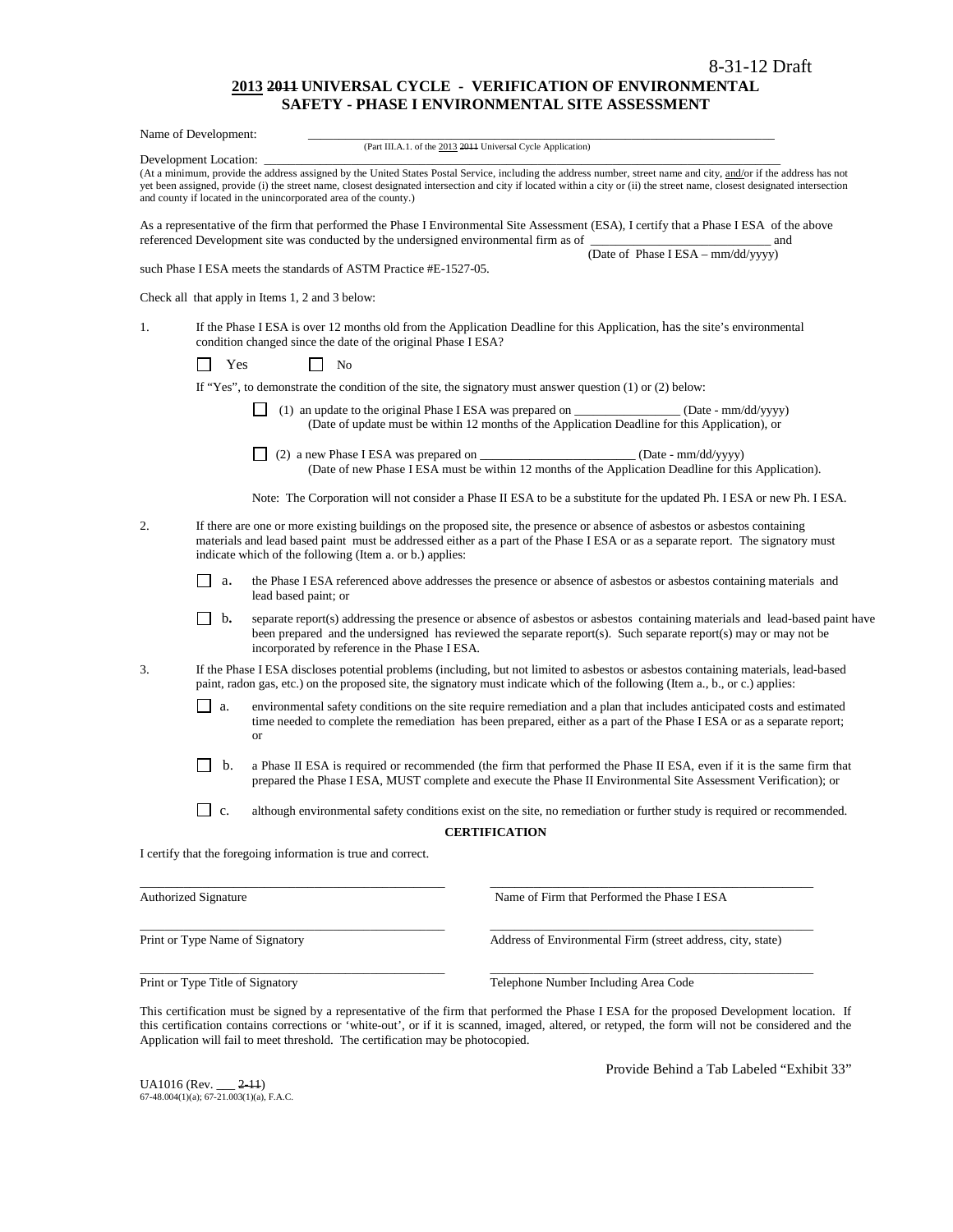# **2013 2011 UNIVERSAL CYCLE - VERIFICATION OF ENVIRONMENTAL SAFETY - PHASE II ENVIRONMENTAL SITE ASSESSMENT**

Name of Development:

(Part III.A.1. of the 2013 2011 Universal Cycle Application)

#### Development Location:

(At a minimum, provide the address assigned by the United States Postal Service, including the address number, street name and city, and/or if the address has not yet been assigned, provide (i) the street name, closest designated intersection and city if located within a city or (ii) the street name, closest designated intersection and county if located in the unincorporated area of the county.)

As a representative of the firm that performed the Phase II Environmental Site Assessment (ESA), I certify that:

1. A Phase II ESA of the above referenced Development location was required or recommended by the Phase I ESA. The Phase II ESA was conducted by the undersigned environmental firm as of  $\frac{1}{2}$  in accordance with ASTM Practice #E-1903-11 97(2002). (Date of Phase II ESA – mm/dd/yyyy)

If the Phase II ESA is over 12 months old from the Application Deadline for this Application, has the site's environmental condition changed since the date of the Phase II ESA?

 $Yes \t\t \Box No$ 

If "Yes", to demonstrate the condition of the site, an update to the original Phase II ESA was prepared on

(Date of Update to Phase II ESA –  $mm/dd/yyyy^*$ )

- Date of the update to the Phase II ESA, as stated above, must be within 12 months of the Application Deadline for this Application)
- 2. If the Phase II ESA disclosed potential problems (including, but not limited to asbestos or asbestos containing materials, lead-based paint, radon gas, etc.) on the proposed site, a plan that includes anticipated costs and estimated time needed to complete the remediation has been prepared either as a part of the Phase II ESA or as a separate report.

### **CERTIFICATION**

I certify that the foregoing information is true and correct.

\_\_\_\_\_\_\_\_\_\_\_\_\_\_\_\_\_\_\_\_\_\_\_\_\_\_\_\_\_\_\_\_\_\_\_ \_\_\_\_\_\_\_\_\_\_\_\_\_\_\_\_\_\_\_\_\_\_\_\_\_\_\_\_\_\_\_\_\_\_\_\_ Authorized Signature Name of Firm that Performed the Ph. II ESA \_\_\_\_\_\_\_\_\_\_\_\_\_\_\_\_\_\_\_\_\_\_\_\_\_\_\_\_\_\_\_\_\_\_\_ \_\_\_\_\_\_\_\_\_\_\_\_\_\_\_\_\_\_\_\_\_\_\_\_\_\_\_\_\_\_\_\_\_\_\_ Print or Type Name of Signatory **Address of Environmental Firm** (street address, city, state) \_\_\_\_\_\_\_\_\_\_\_\_\_\_\_\_\_\_\_\_\_\_\_\_\_\_\_\_\_\_\_\_\_\_\_ \_\_\_\_\_\_\_\_\_\_\_\_\_\_\_\_\_\_\_\_\_\_\_\_\_\_\_\_\_\_\_\_\_\_\_ Print or Type Title of Signatory Telephone Number Including Area Code

This certification must be signed by a representative of the firm that performed the Phase II ESA for the proposed Development location.If this certification contains corrections or 'white-out', or if it is scanned, imaged, altered, or retyped, the form will not be considered and the Application will fail to meet threshold. The certification may be photocopied.

Provide Behind a Tab Labeled "Exhibit 34"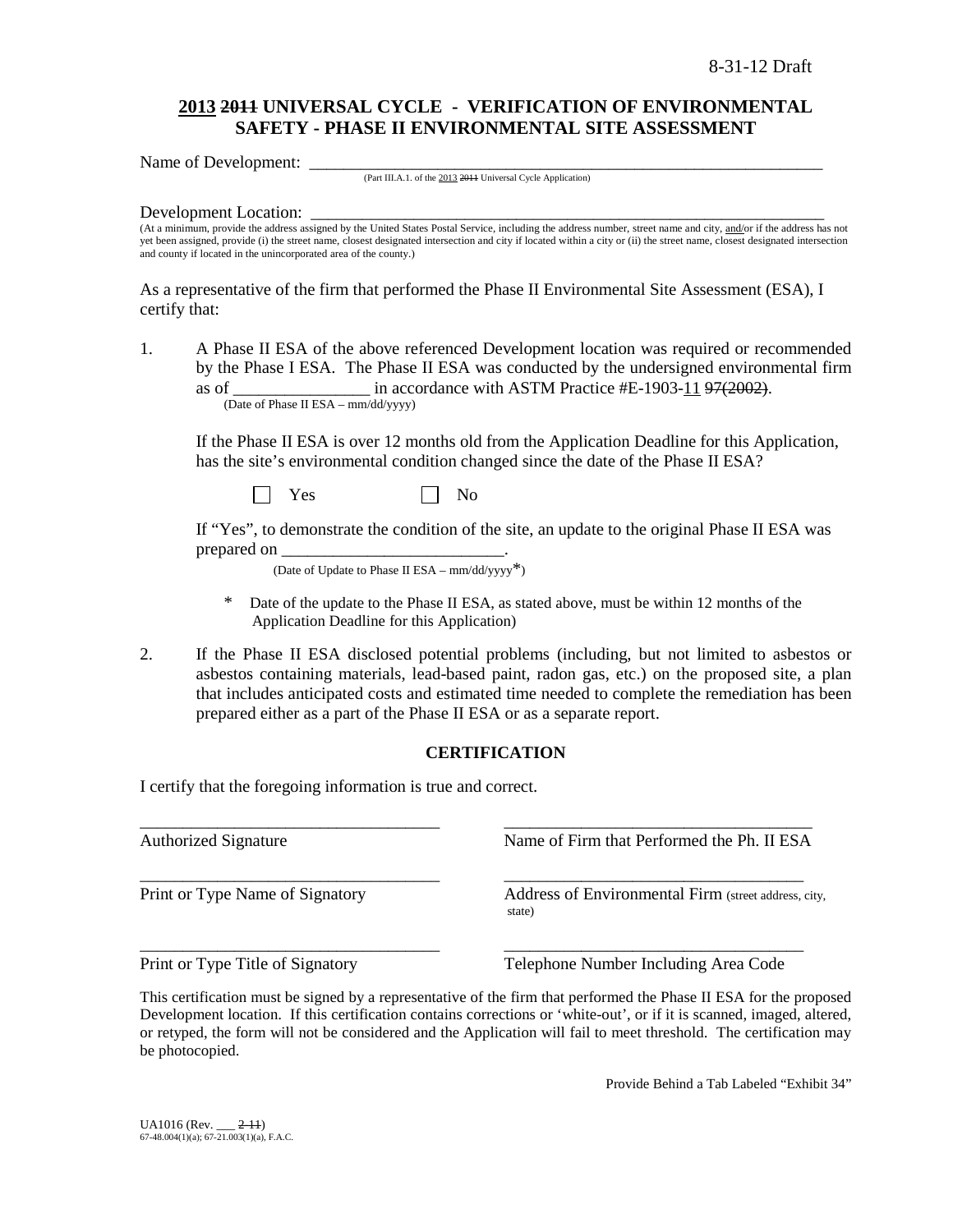### **2013 2011 UNIVERSAL CYCLE - VERIFICATION OF INCLUSION IN LOCAL HOMELESS ASSISTANCE CONTINUUM OF CARE PLAN BY LEAD AGENCY**

Name of Development:

(Part III.A.1. of the 2013 2011 Universal Application)

Development Location:

(At a minimum, provide the address assigned by the United States Postal Service, including the address number, street name and city, and/or if the address has not yet been assigned, provide (i) the street name, closest designated intersection and city if located within a city or (ii) the street name, closest designated intersection and county if located in the unincorporated area of the county.)

Catchment Area:

Lead Agency (if it has been designated):

The Lead Agency for the Catchment Area identified above confirms that the Development identified above meets the following criteria:

- 1. The proposed Development is located within the Catchment Area identified above;
- 2. The nature and scope of the proposed Development is in conformance with the Local Homeless Assistance Continuum of Care Plan that is on file, at the time of Application Deadline, with the State Office on Homelessness; and
- 3. The proposed Development is specifically included in the list of activities to be undertaken as part of the implementation of the Local Homeless Assistance Continuum of Care Plan that is on file, at the time of Application Deadline, with the State Office on Homelessness.

### **CERTIFICATION BY THE LEAD AGENCY OF INCLUSION IN LOCAL HOMELESS CONTINUUM OF CARE PLAN:**

I certify that the above information is true and correct.

Print or Type Agency Name Print or Type Title

Signature Print or Type Name

**-OR-**

The State Office on Homelessness confirms that the Development identified above meets the following criteria:

1. The proposed Development is located within the Catchment Area identified above, and

\_\_\_\_\_\_\_\_\_\_\_\_\_\_\_\_\_\_\_\_\_\_\_\_\_\_\_\_\_\_\_\_\_\_\_\_\_\_\_\_\_\_ \_\_\_\_\_\_\_\_\_\_\_\_\_\_\_\_\_\_\_\_\_\_\_\_\_\_\_\_\_\_\_

\_\_\_\_\_\_\_\_\_\_\_\_\_\_\_\_\_\_\_\_\_\_\_\_\_\_\_\_\_\_\_\_\_\_\_\_\_\_\_\_\_\_ \_\_\_\_\_\_\_\_\_\_\_\_\_\_\_\_\_\_\_\_\_\_\_\_\_\_\_\_\_\_\_\_

2. The proposed Development is in a Catchment Area for which no Local Homeless Assistance Continuum of Care Plan has been recognized by the State Office on Homelessness at the time of Application Deadline.

### **CERTIFICATION BY THE STATE OFFICE ON HOMELESSNESS THAT NO LOCAL HOMELESS CONTINUUM OF CARE PLAN EXISTS:**

I certify that the above information is true and correct.

\_\_\_\_\_\_\_\_\_\_\_\_\_\_\_\_\_\_\_\_\_\_\_\_\_\_\_\_\_\_\_\_\_\_\_\_\_\_\_\_\_\_\_\_

Signature

Print or Type Name Print or Type Title

\_\_\_\_\_\_\_\_\_\_\_\_\_\_\_\_\_\_\_\_\_\_\_\_\_\_\_\_\_\_\_\_\_\_\_\_\_\_\_\_\_\_\_\_ \_\_\_\_\_\_\_\_\_\_\_\_\_\_\_\_\_\_\_\_\_\_\_\_\_\_\_\_\_\_\_\_

Provide Behind a Tab Labeled "Exhibit 35"

This certification must be signed by the authorized signatory from the Lead Agency or from the State Office on Homelessness. Other signatories are not acceptable. If the certification is inappropriately signed, the Application will not qualify for the Homeless Demographic Commitment. If the certification contains corrections or 'white-out' or if it is scanned, imaged, altered, or retyped, the Application will fail to qualify for the Homeless Demographic Commitment. The certification may be photocopied.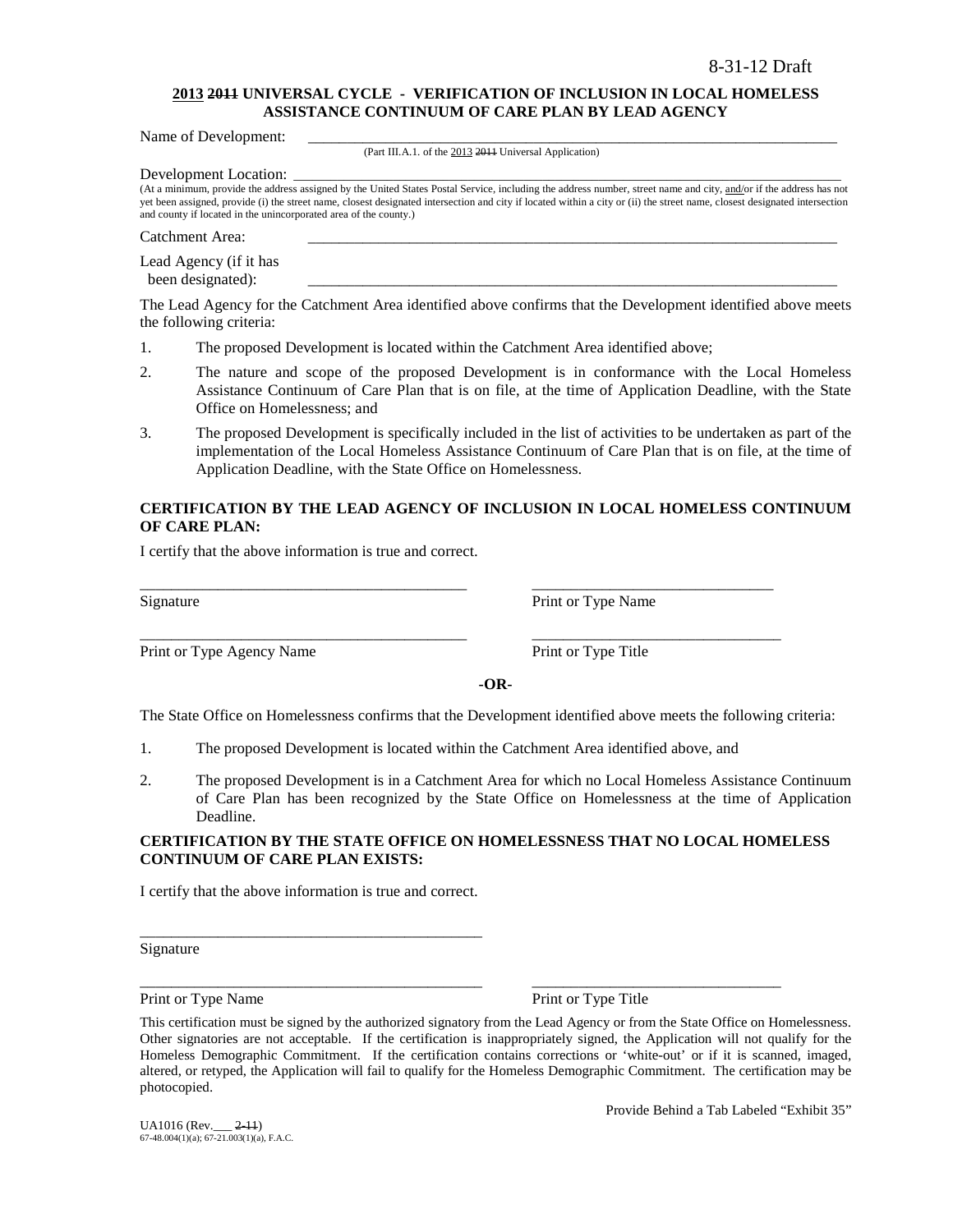# **2013 2011 UNIVERSAL CYCLE - LOCAL GOVERNMENT VERIFICATION OF CONTRIBUTION - GRANT**

Name of Development: \_\_\_\_\_\_\_\_\_\_\_\_\_\_\_\_\_\_\_\_\_\_\_\_\_\_\_\_\_\_\_\_\_\_\_\_\_\_\_\_\_\_\_\_\_\_\_\_\_\_\_\_\_\_\_\_\_\_\_\_ (Part III.A.1. of the 2013 2011 Universal Application)

Development Location:

(At a minimum, provide the address assigned by the United States Postal Service, including the address number, street name and city, and/or if the address has not yet been assigned, provide (i) the street name, closest designated intersection and city if located within a city or (ii) the street name, closest designated intersection and county if located in the unincorporated area of the county.)

On of before the Application Deadline for the 2013 2011 Universal Application Cycle (as stated on the FHFC Website [http://apps.floridahousing.org/StandAlone/FHFC\\_ECM/ContentPage.aspx?PAGE=0238\)](http://apps.floridahousing.org/StandAlone/FHFC_ECM/ContentPage.aspx?PAGE=0238)<br>the City/County of as a grant to the  $\frac{1}{\sqrt{1-\frac{1}{\sqrt{1-\frac{1}{\sqrt{1-\frac{1}{\sqrt{1-\frac{1}{\sqrt{1-\frac{1}{\sqrt{1-\frac{1}{\sqrt{1-\frac{1}{\sqrt{1-\frac{1}{\sqrt{1-\frac{1}{\sqrt{1-\frac{1}{\sqrt{1-\frac{1}{\sqrt{1-\frac{1}{\sqrt{1-\frac{1}{\sqrt{1-\frac{1}{\sqrt{1-\frac{1}{\sqrt{1-\frac{1}{\sqrt{1-\frac{1}{\sqrt{1-\frac{1}{\sqrt{1-\frac{1}{\sqrt{1-\frac{1}{\sqrt{1-\frac{1}{\sqrt{1-\frac{1}{\sqrt{1-\frac{1}{\sqrt{1-\frac{1$ 

(Name of City or County)

Applicant for its use solely for assisting the proposed Development referenced above. The City/County does not expect to be repaid or reimbursed by the Applicant, or any other entity, provided the funds are expended solely for the Development referenced above. No consideration or promise of consideration has been given with respect to the grant. For purposes of the foregoing, the promise of providing affordable housing does not constitute consideration. This grant is firm, is in place as of the Application Deadline referenced above, and is provided specifically with respect to the proposed Development without the need for any additional petitions, applications, requests, etc., by the Applicant to the Local Government.

The source of the grant is: \_\_\_\_\_\_\_\_\_\_\_\_\_\_\_\_\_\_\_\_\_\_\_\_\_\_\_\_\_\_\_\_\_\_\_\_\_\_\_\_\_\_\_\_\_\_\_\_\_\_\_\_\_\_\_\_\_\_\_\_\_\_\_\_

(e.g., SHIP, HOME, CDBG)

The following government point of contact can verify the above stated contribution:

Name of Government Contact: \_\_\_\_\_\_\_\_\_\_\_\_\_\_\_\_\_\_\_\_\_\_\_\_\_\_\_\_\_\_\_\_\_\_\_\_\_\_\_\_\_\_\_\_\_\_\_\_\_\_\_\_\_\_\_\_\_\_\_\_\_\_\_\_\_

Address (street address and city):

Telephone Number: \_\_\_\_\_\_\_\_\_\_\_\_\_\_\_\_\_\_\_\_\_\_\_\_\_\_\_\_\_\_\_\_\_\_\_\_\_\_\_\_\_\_\_\_\_\_\_\_\_\_\_\_\_\_\_\_\_\_\_\_\_\_\_\_\_\_\_\_\_\_\_\_\_\_

\_\_\_\_\_\_\_\_\_\_\_\_\_\_\_\_\_.

# **CERTIFICATION**

\_\_\_\_\_\_\_\_\_\_\_\_\_\_\_\_\_\_\_\_\_\_\_\_\_\_\_\_\_\_\_\_\_\_\_\_\_\_\_\_\_\_\_\_\_\_\_\_\_\_\_\_\_\_\_\_\_\_\_\_\_\_\_\_\_\_\_\_\_\_\_\_\_\_\_\_\_\_\_\_\_\_\_

I certify that the foregoing information is true and correct and that this commitment is effective through

\_\_\_\_\_\_\_\_\_\_\_\_\_\_\_\_\_\_\_\_\_\_\_\_\_\_\_\_\_\_\_\_\_\_\_\_\_\_\_\_\_\_\_\_\_\_\_\_\_\_\_\_\_ \_\_\_\_\_\_\_\_\_\_\_\_\_\_\_\_\_\_\_\_\_\_\_\_\_\_\_\_\_\_\_\_\_\_\_\_\_\_\_\_\_\_\_\_\_

\_\_\_\_\_\_\_\_\_\_\_\_\_\_\_\_\_\_\_\_\_\_\_\_\_\_\_\_\_\_\_\_\_\_\_\_\_\_\_\_\_\_\_\_\_ \_\_\_\_\_\_\_\_\_\_\_\_\_\_\_\_\_\_\_\_\_\_\_\_\_\_\_\_\_\_\_\_\_\_\_\_

Date (mm/dd/yyyy)

Signature Print or Type Name

Telephone Number **Print of Type Title** 

This certification must be signed by the chief appointed official (staff) responsible for such approvals, Mayor, City Manager, County Manager/Administrator/Coordinator, Chairperson of the City Council/Commission or Chairperson of the Board of County Commissioners. If the contribution is from a Land Authority organized pursuant to Chapter 380.0663, Florida Statutes, this certification must be signed by the Chair of the Land Authority. One of the authorized persons named above may sign this form for certification of state, federal or Local Government funds initially obtained by or derived from a Local Government that is directly administered by an intermediary such as a housing finance authority, a community reinvestment corporation, or a state-certified Community Housing Development Organization (CHDO). Other signatories are not acceptable. The Applicant will not receive credit for this contribution if the certification is improperly signed. To be considered for points, the amount of the contribution stated on this form must be a precise dollar amount and cannot include words such as estimated, up to, maximum of, not to exceed, etc.

This contribution will not be considered if the certification contains corrections or 'white-out' or if the certification is scanned, imaged, altered, or retyped. The certification may be photocopied.

The Application may still be eligible for automatic points.

Provide Behind a Tab Labeled "Exhibit 39 36"

 $UA1016$  (Rev.  $2-11$ )  $67-48.004(1)(a)$ ;  $67-21.003(1)(a)$ , F.A.C.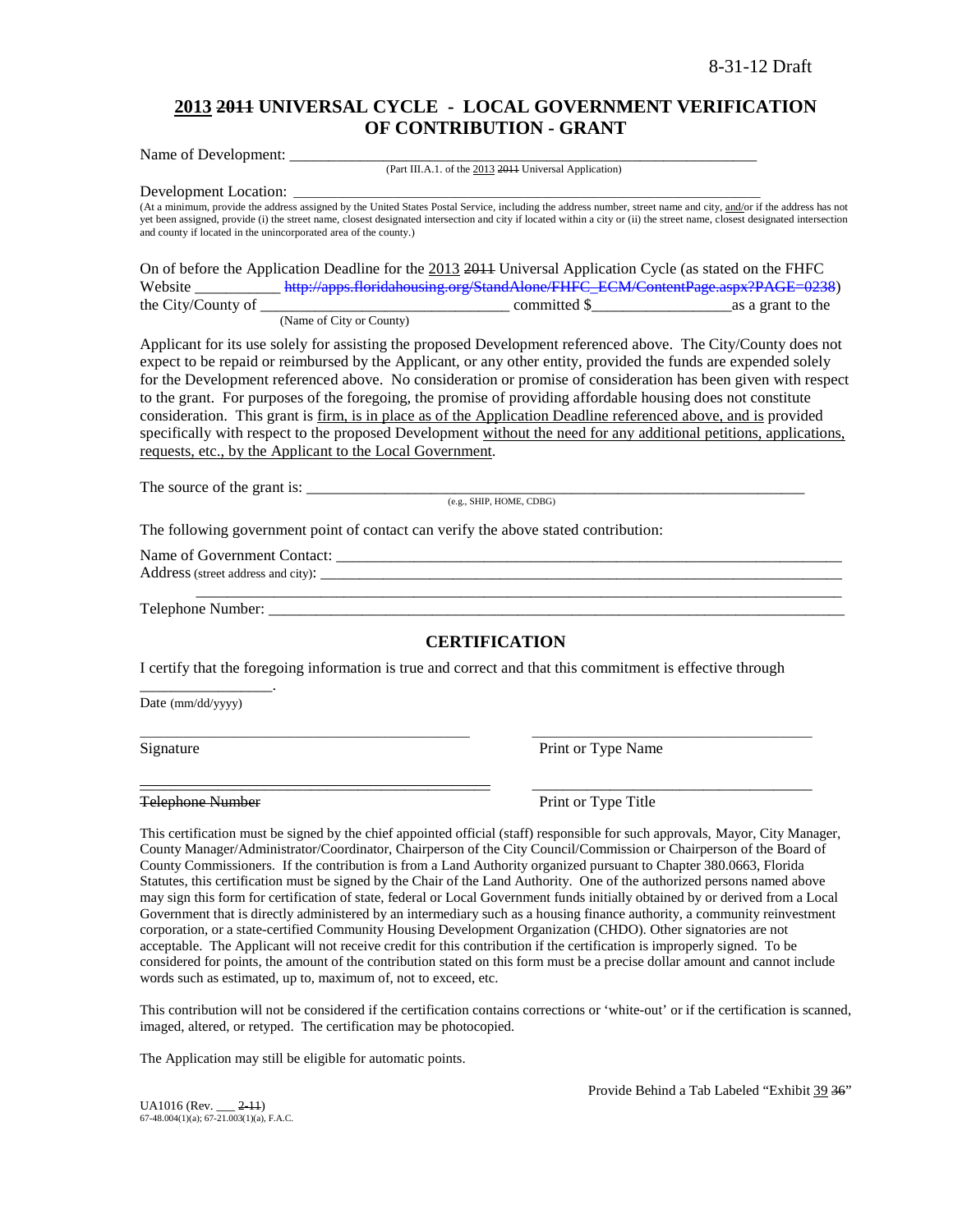### **2013 2011 UNIVERSAL CYCLE - LOCAL GOVERNMENT VERIFICATION OF CONTRIBUTION - FEE WAIVER**

**To be eligible to be considered for points, a sheet showing the computations by which the total amount of each fee waiver is determined must be attached to this verification form. Computations should include, where applicable, waived fee amount per set-aside unit.**

| Name of Development:                                                                                                                   |                                                                                                                                                                                                                                                                                                                                                                                                                                                                                                                                                                                                                                                                                                                  |  |  |  |
|----------------------------------------------------------------------------------------------------------------------------------------|------------------------------------------------------------------------------------------------------------------------------------------------------------------------------------------------------------------------------------------------------------------------------------------------------------------------------------------------------------------------------------------------------------------------------------------------------------------------------------------------------------------------------------------------------------------------------------------------------------------------------------------------------------------------------------------------------------------|--|--|--|
|                                                                                                                                        | (Part III.A.1. of the 2013 2011 Universal Application)                                                                                                                                                                                                                                                                                                                                                                                                                                                                                                                                                                                                                                                           |  |  |  |
| Development Location:<br>and county if located in the unincorporated area of the county.)                                              | (At a minimum, provide the address assigned by the United States Postal Service, including the address number, street name and city, and/or if the address has not<br>yet been assigned, provide (i) the street name, closest designated intersection and city if located within a city or (ii) the street name, closest designated intersection                                                                                                                                                                                                                                                                                                                                                                 |  |  |  |
| Amount of Fee Waiver: \$<br>computation? $\Box$ yes<br>no                                                                              |                                                                                                                                                                                                                                                                                                                                                                                                                                                                                                                                                                                                                                                                                                                  |  |  |  |
| On or before the Application Deadline for the 2011 Universal Application Cycle (as stated on the FHFC Website<br>(Name of City/County) | http://apps.floridahousing.org/StandAlone/FHFC_ECM/ContentPage.aspx?PAGE=0238) the City/County of<br>(Reference Official Action, cite Ordinance or Resolution Number and Date), waived the (Reference Official Action, cite Ordinance or Resolution Number and Date)                                                                                                                                                                                                                                                                                                                                                                                                                                             |  |  |  |
| following fees:                                                                                                                        |                                                                                                                                                                                                                                                                                                                                                                                                                                                                                                                                                                                                                                                                                                                  |  |  |  |
| need for any additional petitions, applications, requests, etc., by the Applicant to the Local Government.                             | No consideration or promise of consideration has been given with respect to the fee waiver. For purposes of the foregoing, the<br>promise of providing affordable housing does not constitute consideration. This fee waiver is firm, is in place as of the<br>Application Deadline referenced above, and is provided specifically with respect to the proposed Development without the                                                                                                                                                                                                                                                                                                                          |  |  |  |
| The following government point of contact can verify the above stated contribution:                                                    |                                                                                                                                                                                                                                                                                                                                                                                                                                                                                                                                                                                                                                                                                                                  |  |  |  |
|                                                                                                                                        |                                                                                                                                                                                                                                                                                                                                                                                                                                                                                                                                                                                                                                                                                                                  |  |  |  |
|                                                                                                                                        | <b>CERTIFICATION</b>                                                                                                                                                                                                                                                                                                                                                                                                                                                                                                                                                                                                                                                                                             |  |  |  |
| that this commitment is effective through __<br>$\frac{1}{\sqrt{1-\frac{1}{2}}\left(1-\frac{1}{2}\right)}$<br>Date (mm/dd/yyyy)        | I certify that the foregoing information and the computations stated on the sheet attached to this form are true and correct and                                                                                                                                                                                                                                                                                                                                                                                                                                                                                                                                                                                 |  |  |  |
| Signature                                                                                                                              | Print or Type Name                                                                                                                                                                                                                                                                                                                                                                                                                                                                                                                                                                                                                                                                                               |  |  |  |
| <b>Telephone Number</b>                                                                                                                | Print or Type Title                                                                                                                                                                                                                                                                                                                                                                                                                                                                                                                                                                                                                                                                                              |  |  |  |
| Government Contribution" exists and no points will be awarded.                                                                         | NOTE TO LOCAL GOVERNMENT OFFICIAL: Waivers that are not specifically made for the benefit of this Development but are instead<br>of general benefit to the area in which the Development is located will NOT qualify as a contribution to the Development. Further, the fact<br>that no impact fees or other fees are levied by a local jurisdiction for ANY type of development DOES NOT constitute a "Local Government<br>Contribution" to the proposed Development. Similarly, if such fees ARE levied by the local jurisdiction but the nature of the proposed<br>Development exempts it (e.g., typically, a Rehabilitation Development is not subject to impact fees), for purposes of this form, no "Local |  |  |  |
|                                                                                                                                        | This certification must be signed by the chief appointed official (staff) responsible for such approvals, Mayor, City Manager, County                                                                                                                                                                                                                                                                                                                                                                                                                                                                                                                                                                            |  |  |  |

Manager/Administrator/Coordinator, Chairperson of the City Council/Commission or Chairperson of the Board of County Commissioners. Other signatories are not acceptable. The Applicant will not receive credit for this contribution if the certification is improperly signed. To be considered for points, the amount of the contribution stated on this form must be a precise dollar amount and cannot include words such as estimated, up to, maximum of, not to exceed, etc.

This contribution will not be considered if the certification contains corrections or 'white-out' or if the certification is scanned, imaged, altered, or retyped. The certification may be photocopied.

The Application may still be eligible for automatic points.

Provide Behind a Tab Labeled "Exhibit 40 37"

UA1016 (Rev. <u>2-11)</u> 67-48.004(1)(a); 67-21.003(1)(a), F.A.C.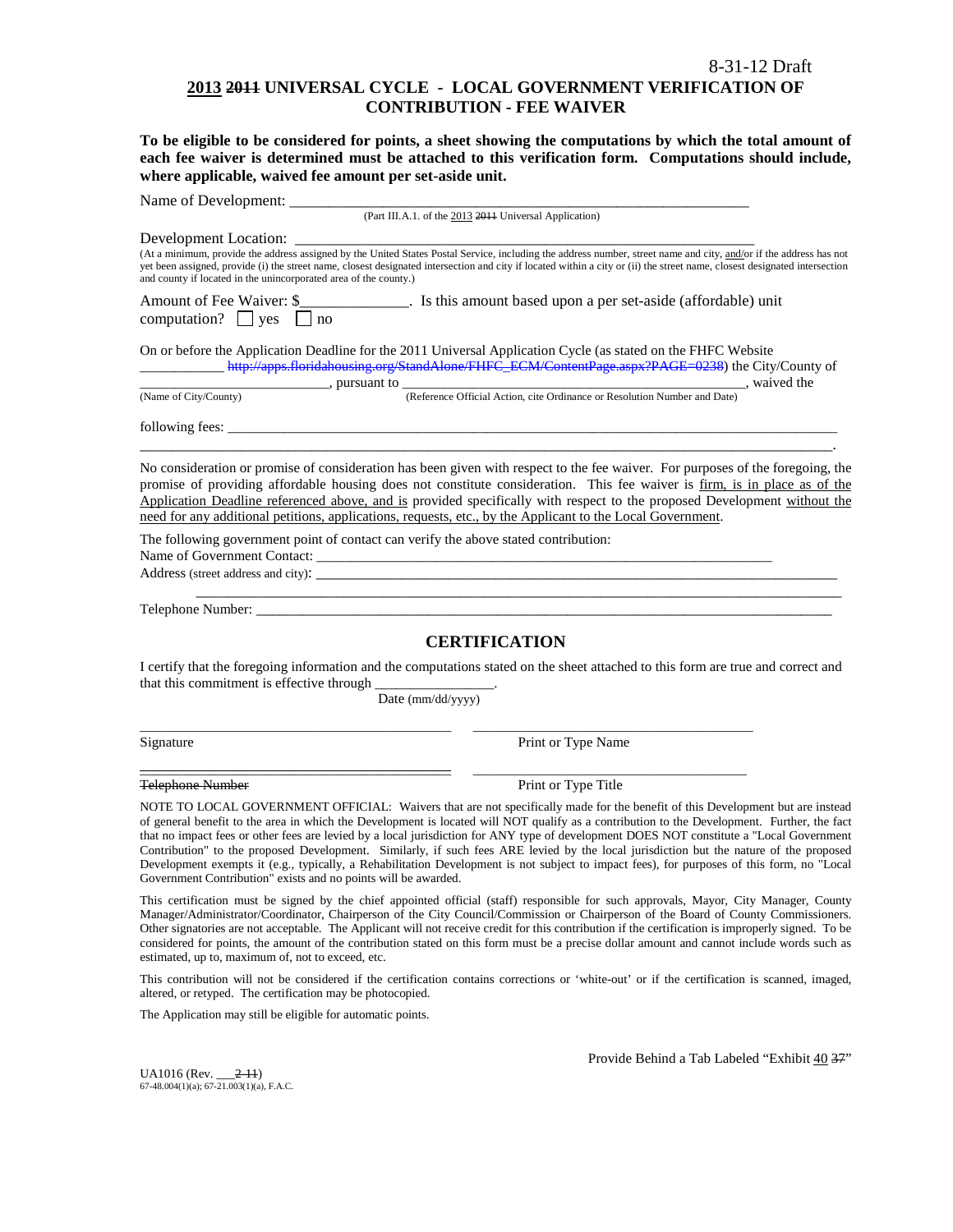# **2013 2011 UNIVERSAL CYCLE - LOCAL GOVERNMENT VERIFICATION OF CONTRIBUTION - LOAN**

**To be eligible to be considered for points, a sheet showing the payment stream for which the net present value of the loan was calculated must be attached to this verification form.** 

Name of Development:

(Part III.A.1. of the 2013 2011 Universal Cycle Application)

Development Location:

(At a minimum, provide the address assigned by the United States Postal Service, including the address number, street name and city, and/or if the address has not yet been assigned, provide (i) the street name, closest designated intersection and city if located within a city or (ii) the street name, closest designated intersection and county if located in the unincorporated area of the county.)

On or before the Application Deadline for the 2011 Universal Application Cycle (as stated on the FHFC Website \_\_\_\_\_\_ [http://apps.floridahousing.org/StandAlone/FHFC\\_ECM/ContentPage.aspx?PAGE=0238\)](http://apps.floridahousing.org/StandAlone/FHFC_ECM/ContentPage.aspx?PAGE=0238) the City/County of

\_\_\_\_\_\_\_\_\_\_\_\_\_\_\_\_\_\_\_\_\_\_\_\_\_\_\_\_\_\_\_\_\_\_\_\_\_\_\_\_\_\_\_\_\_\_\_\_\_\_\_\_\_\_\_\_\_\_\_\_\_\_\_\_\_\_\_\_\_\_\_\_\_\_\_\_\_\_\_\_\_\_\_\_\_\_\_\_\_\_\_\_\_\_\_\_\_\_\_\_\_\_\_\_\_ \_\_\_\_\_\_\_\_\_\_\_\_\_\_\_\_\_\_\_\_\_\_\_\_\_\_\_\_\_\_\_\_\_\_\_\_\_\_\_\_\_\_\_\_\_\_\_\_\_\_\_\_\_\_\_\_\_\_\_\_\_\_\_\_\_\_\_\_\_\_\_\_\_\_\_\_\_\_\_\_\_\_\_\_\_\_\_\_\_\_\_\_\_\_\_\_\_\_\_\_\_\_\_\_\_

|                          |              | in the form of a reduced interest rate loan |
|--------------------------|--------------|---------------------------------------------|
| (Name of City or County) | (Ioan amount |                                             |

to the Applicant for its use solely for assisting the proposed Development referenced above. The loan will bear interest at a rate of \_\_\_\_\_\_\_% per annum over a period of \_\_\_\_\_ years. The loan's repayment period, amortization period, payment frequency and other applicable terms are:

No consideration or promise of consideration has been given with respect to the loan. For purposes of the foregoing, the promise of providing affordable housing does not constitute consideration. This loan is firm, is in place as of the Application Deadline referenced above, and is provided specifically with respect to the proposed Development without the need for any additional petitions, applications, requests, etc., by the Applicant to the Local Government.

The following government point of contact can verify the above stated contribution:

Name of Government Contact: \_\_\_\_\_\_\_\_\_\_\_\_\_\_\_\_\_\_\_\_\_\_\_\_\_\_\_\_\_\_\_\_\_\_\_\_\_\_\_\_\_\_\_\_\_\_\_\_\_\_\_\_\_\_\_\_\_\_\_\_\_\_\_\_\_

Address (street address and city): \_\_\_\_\_\_\_\_\_\_\_\_\_\_\_\_\_\_\_\_\_\_\_\_\_\_\_\_\_\_\_\_\_\_\_\_\_\_\_\_\_\_\_\_\_\_\_\_\_\_\_\_\_\_\_\_\_\_\_\_\_\_\_\_\_\_\_

Telephone Number: \_\_\_\_\_\_\_\_\_\_\_\_\_\_\_\_\_\_\_\_\_\_\_\_\_\_\_\_\_\_\_\_\_\_\_\_\_\_\_\_\_\_\_\_\_\_\_\_\_\_\_\_\_\_\_\_\_\_\_\_\_\_\_\_\_\_\_\_\_\_\_\_\_\_

### **CERTIFICATION**

\_\_\_\_\_\_\_\_\_\_\_\_\_\_\_\_\_\_\_\_\_\_\_\_\_\_\_\_\_\_\_\_\_\_\_\_\_\_\_\_\_\_\_\_\_\_\_\_\_\_\_\_\_\_\_\_\_\_\_\_\_\_\_\_\_\_\_\_\_\_\_\_\_\_\_\_\_\_\_\_\_\_\_

I certify that the foregoing information and the payment stream stated on the sheet attached to this form are true and correct and that this commitment is effective through

\_\_\_\_\_\_\_\_\_\_\_\_\_\_\_\_\_\_\_\_\_\_\_\_\_\_\_\_\_\_\_\_\_\_\_\_\_\_\_\_\_\_\_ \_\_\_\_\_\_\_\_\_\_\_\_\_\_\_\_\_\_\_\_\_\_\_\_\_\_\_\_\_\_\_\_\_\_\_\_

\_\_\_\_\_\_\_\_\_\_\_\_\_\_\_\_\_\_\_\_\_\_\_\_\_\_\_\_\_\_\_\_\_\_\_\_\_\_\_\_\_\_\_ \_\_\_\_\_\_\_\_\_\_\_\_\_\_\_\_\_\_\_\_\_\_\_\_\_\_\_\_\_\_\_\_\_\_\_

Date (mm/dd/yyyy)

Signature Print or Type Name

Telephone Number **Print of Type Title** Print or Type Title

This certification must be signed by the chief appointed official (staff) responsible for such approvals, Mayor, City Manager, County Manager /Administrator/Coordinator, Chairperson of the City Council/Commission or Chairperson of the Board of County Commissioners. If the contribution is from a Land Authority organized pursuant to Chapter 380.0663, Florida Statutes, this certification must be signed by the Chair of the Land Authority. One of the authorized persons named above may sign this form for certification of state, federal or Local Government funds initially obtained by or derived from a Local Government that is directly administered by an intermediary such as a housing finance authority, a community reinvestment corporation, or a state-certified Community Housing Development Organization (CHDO). Other signatories are not acceptable. The Applicant will not receive credit for this contribution if the certification is improperly signed. To be considered for points, the amount of the contribution stated on this form must be a precise dollar amount and cannot include words such as estimated, up to, maximum of, not to exceed, etc.

This contribution will not be considered if the certification contains corrections or 'white-out' or if the certification is scanned, imaged, altered, or retyped. The certification may be photocopied.

The Application may still be eligible for automatic points.

Provide Behind a Tab Labeled "Exhibit 41 38"

UA1016 (Rev. \_\_\_ 2-11)  $67-48.004(1)(a)$ ;  $67-21.003(1)(a)$ , F.A.C.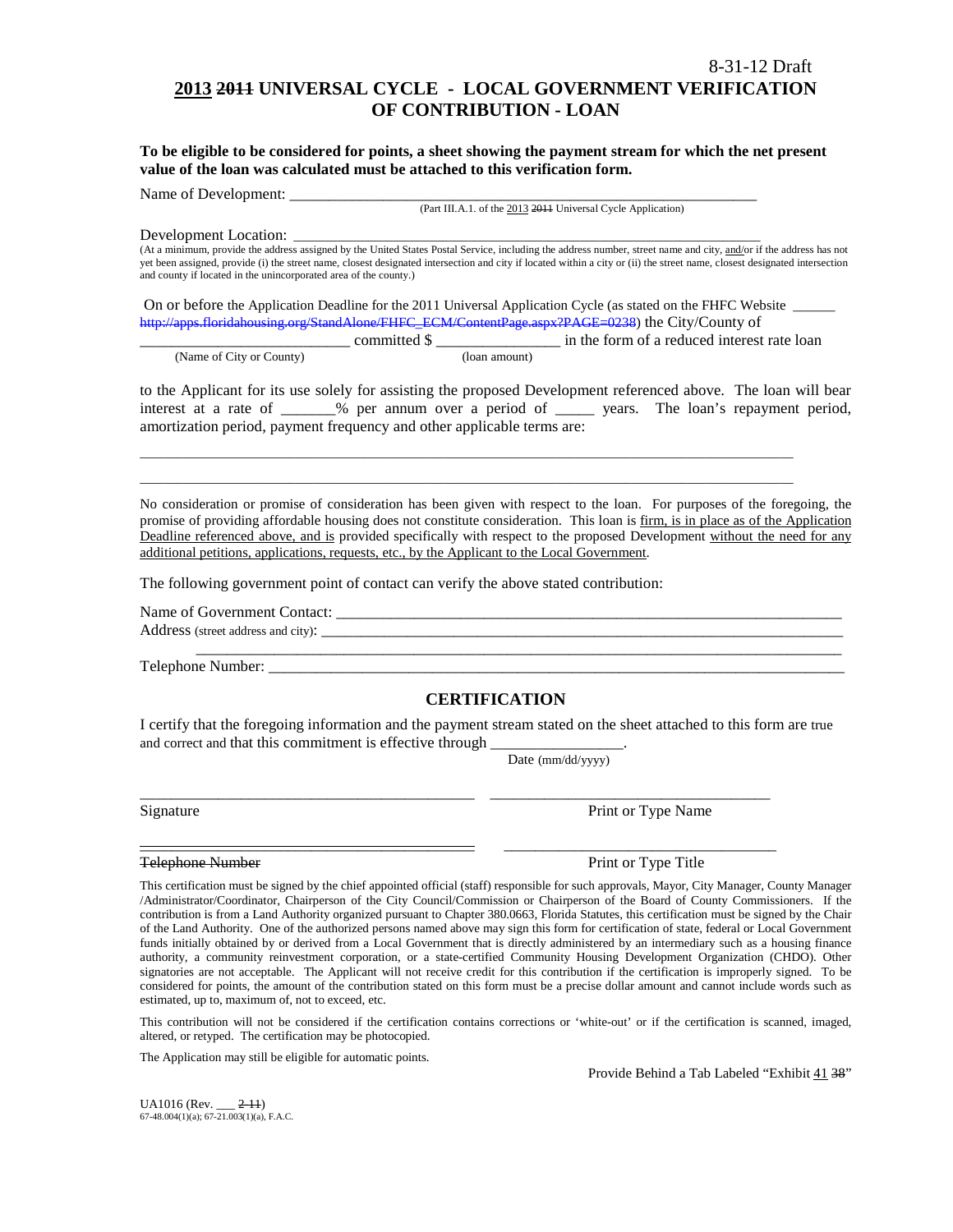# **2013 2011 UNIVERSAL CYCLE - LOCAL GOVERNMENT VERIFICATION OF CONTRIBUTION - FEE DEFERRAL**

**To be eligible to be considered for points, a sheet showing the payment stream for which the net present value of the fee deferral was calculated must be attached to this verification form.**

Name of Development: \_\_\_\_\_\_\_\_\_\_\_\_\_\_\_\_\_\_\_\_\_\_\_\_\_\_\_\_\_\_\_\_\_\_\_\_\_\_\_\_\_\_\_\_\_\_\_\_\_\_\_\_\_\_\_\_\_\_\_

(Part III.A.1. of the 2013 2011 Universal Cycle Application)

Development Location:

(At a minimum, provide the address assigned by the United States Postal Service, including the address number, street name and city, and/or if the address has not yet been assigned, provide (i) the street name, closest designated intersection and city if located within a city or (ii) the street name, closest designated intersection and county if located in the unincorporated area of the county.) Complete the following:

On or before the Application Deadline for the 2011 Universal Application Cycle (as stated on the FHFC Website [http://apps.floridahousing.org/StandAlone/FHFC\\_ECM/ContentPage.aspx?PAGE=0238\)](http://apps.floridahousing.org/StandAlone/FHFC_ECM/ContentPage.aspx?PAGE=0238) the City/County of

\_\_\_\_\_\_\_\_\_\_\_\_\_\_\_\_\_\_\_\_\_ committed to defer \$\_\_\_\_\_\_\_\_\_\_\_\_\_\_\_\_\_\_ in fees for the proposed Development (Name of City or County) referenced above. The fee deferral will bear interest at a rate of \_\_\_\_\_\_\_% per annum over a period of \_ years. The fee deferral repayment period, amortization period, payment frequency and other applicable terms are:

\_\_\_\_\_\_\_\_\_\_\_\_\_\_\_\_\_\_\_\_\_\_\_\_\_\_\_\_\_\_\_\_\_\_\_\_\_\_\_\_\_\_\_\_\_\_\_\_\_\_\_\_\_\_\_\_\_\_\_\_\_\_\_\_\_\_\_\_\_\_\_\_\_\_\_\_\_\_\_\_\_\_\_\_\_\_\_\_\_\_\_\_\_\_\_\_\_\_\_\_\_\_ \_\_\_\_\_\_\_\_\_\_\_\_\_\_\_\_\_\_\_\_\_\_\_\_\_\_\_\_\_\_\_\_\_\_\_\_\_\_\_\_\_\_\_\_\_\_\_\_\_\_\_\_\_\_\_\_\_\_\_\_\_\_\_\_\_\_\_\_\_\_\_\_\_\_\_\_\_\_\_\_\_\_\_\_\_\_\_\_\_\_\_\_\_\_\_\_\_\_\_\_\_\_

No consideration or promise of consideration has been given with respect to the fee deferral. For purposes of the foregoing, the promise of providing affordable housing does not constitute consideration. This fee deferral is firm, is in place as of the Application Deadline referenced above, and is provided specifically with respect to the proposed Development without the need for any additional petitions, applications, requests, etc., by the Applicant to the Local Government.

The following government point of contact can verify the above stated contribution:

Name of Government Contact: Address (street address and city): \_\_\_\_\_\_\_\_\_\_\_\_\_\_\_\_\_\_\_\_\_\_\_\_\_\_\_\_\_\_\_\_\_\_\_\_\_\_\_\_\_\_\_\_\_\_\_\_\_\_\_\_\_\_\_\_\_\_\_\_\_\_\_\_\_\_\_

Telephone Number: \_\_\_\_\_\_\_\_\_\_\_\_\_\_\_\_\_\_\_\_\_\_\_\_\_\_\_\_\_\_\_\_\_\_\_\_\_\_\_\_\_\_\_\_\_\_\_\_\_\_\_\_\_\_\_\_\_\_\_\_\_\_\_\_\_\_\_\_\_\_\_\_\_\_

### **CERTIFICATION**

\_\_\_\_\_\_\_\_\_\_\_\_\_\_\_\_\_\_\_\_\_\_\_\_\_\_\_\_\_\_\_\_\_\_\_\_\_\_\_\_\_\_\_\_\_\_\_\_\_\_\_\_\_\_\_\_\_\_\_\_\_\_\_\_\_\_\_\_\_\_\_\_\_\_\_\_\_\_\_\_\_\_\_

I certify that the foregoing information and the payment stream stated on the sheet attached to this form are true and correct and that this commitment is effective through

\_\_\_\_\_\_\_\_\_\_\_\_\_\_\_\_\_\_\_\_\_\_\_\_\_\_\_\_\_\_\_\_\_\_\_\_\_\_\_\_\_\_\_ \_\_\_\_\_\_\_\_\_\_\_\_\_\_\_\_\_\_\_\_\_\_\_\_\_\_\_\_\_\_\_\_\_\_\_\_

\_\_\_\_\_\_\_\_\_\_\_\_\_\_\_\_\_\_\_\_\_\_\_\_\_\_\_\_\_\_\_\_\_\_\_\_\_\_\_\_\_\_\_ \_\_\_\_\_\_\_\_\_\_\_\_\_\_\_\_\_\_\_\_\_\_\_\_\_\_\_\_\_\_\_\_\_\_\_\_

Date (mm/dd/yyyy)

Signature Print or Type Name

Telephone Number **Print of Type Title** Print or Type Title

This certification must be signed by the chief appointed official (staff) responsible for such approvals, Mayor, City Manager, County Manager /Administrator/Coordinator, Chairperson of the City Council/Commission or Chairperson of the Board of County Commissioners. If the contribution is from a Land Authority organized pursuant to Chapter 380.0663, Florida Statutes, this certification must be signed by the Chair of the Land Authority. Other signatories are not acceptable. The Applicant will not receive credit for this contribution if the certification is improperly signed. To be considered for points, the amount of the contribution stated on this form must be a precise dollar amount and cannot include words such as estimated, up to, maximum of, not to exceed, etc.

This contribution will not be considered if the certification contains corrections or 'white-out' or if the certification is scanned, imaged, altered, or retyped. The certification may be photocopied.

The Application may still be eligible for automatic points.

Provide Behind a Tab Labeled "Exhibit 42 39"

UA1016 (Rev. \_\_\_ 2-11) 67-48.004(1)(a); 67-21.003(1)(a), F.A.C.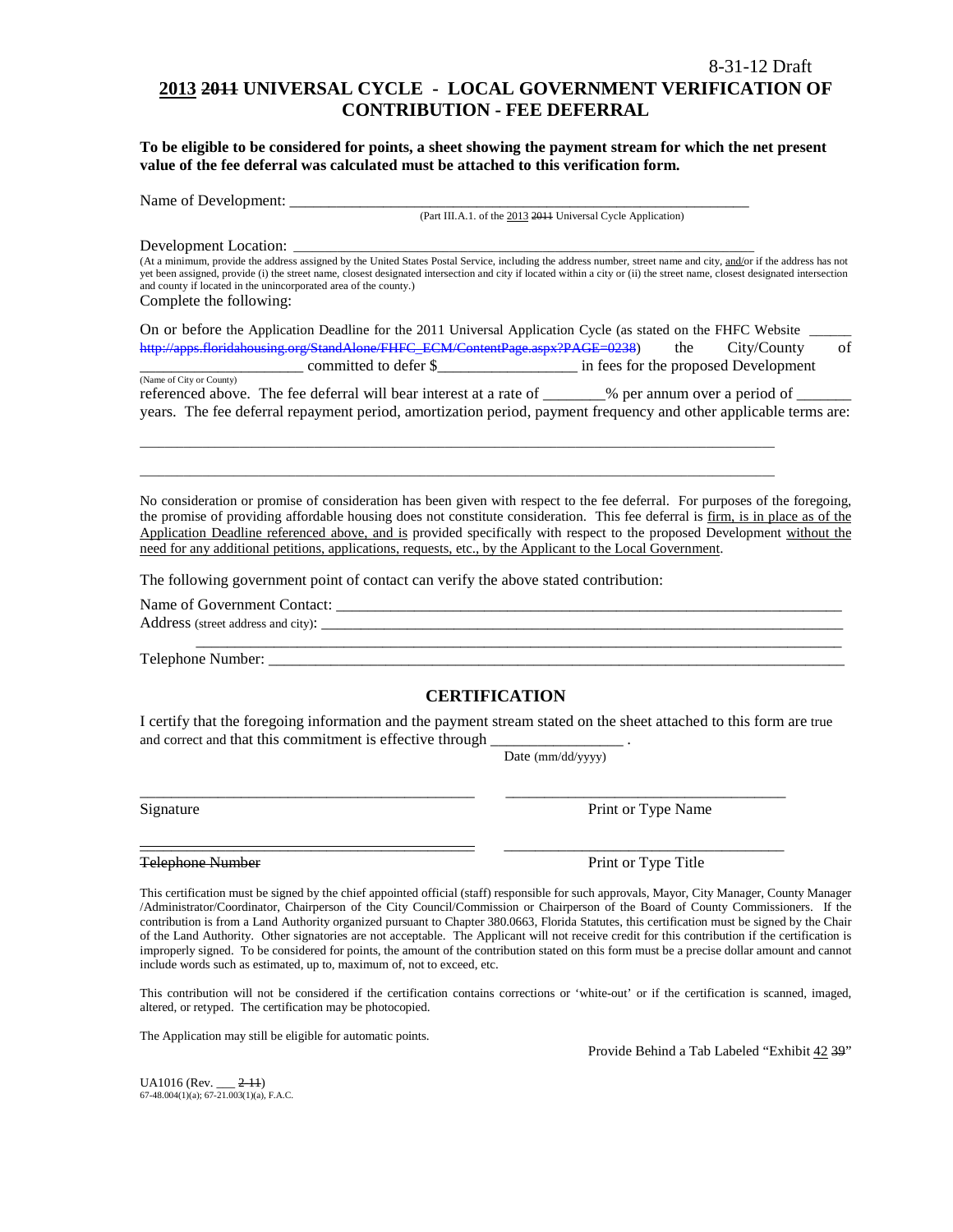### **2013 UNIVERSAL CYCLE - VERIFICATION OF LOCAL GOVERNMENT INCENTIVES FOR AFFORDABLE HOUSING**

Name of Development:

(Part III.A.1. of the 2013 Universal Cycle Application)

Development Location:

(At a minimum, provide the address assigned by the United States Postal Service, including the address number, street name and city, and/or if the address has not yet been assigned, provide (i) the street name, closest designated intersection and city if located within a city or (ii) the street name, closest designated intersection and county if located in the unincorporated area of the county.)

The following planning efforts for affordable housing are offered by the City or County of (Name of City or County)

1. Expedited Permitting Process – the above-named Local Government currently administers an expedited permitting process for affordable housing enacted by:  $\qquad \qquad$ , adopted (Ordinance No., Resolution No., or Citation of Policy)

Date (mm/dd/yyyy)

The name of Jurisdiction that will issue building permits is:

- 2. Contributions the above named Local Government has an on-going and current process for providing contributions to affordable housing properties or developments.
- 3 Modification of Fee Requirements the above-named Local Government currently makes available to affordable housing properties or developments the modification of fee requirements, including a reduction or waiver of fees and alternative methods of fee payment.
- 4. Impact of Regulations the above-named Local Government currently has a process, established by ordinance, resolution, plan, or policy, that requires consideration of the impact of proposed policies, ordinances, regulations, or plan provisions on the cost of affordable housing prior to adoption of such policies, ordinances, regulations, or plan provisions. . .

# **CERTIFICATION**

I certify that the above information is true and correct.

Signature Print or Type Name

 $\overline{\phantom{a}}$  , where the contract of the contract of the contract of the contract of the contract of the contract of the contract of the contract of the contract of the contract of the contract of the contract of the contr Print or Type Title

This certification must be signed by the chief appointed official (staff) responsible for issues related to the selected incentive(s), Mayor, City Manager, County Manager/Administrator/Coordinator, or Chairperson of the City Council/Commission or Chairperson of the Board of County Commissioners. Other signatories are not acceptable. Zero points will be awarded if the certification is improperly signed. Signatory must be a representative of the Local Government that has enacted the incentive. For purposes of this form only, if a Development is located within a municipality but the incentive is not available in the city, Applicant may use county incentive. For example, if a Development is located in a town which does not have impact fee requirements but the county has such requirements and they have a reduction or waiver of these fees for affordable housing, the Applicant may submit a properly executed Local Government Incentives Form from the county. If both city and county incentives will be used (Applicant cannot receive points for the same incentive from both the city and the county), the Applicant must provide a form from the city with the city incentive(s) selected and a form from the county with the county incentive(s) selected.

 $\overline{\phantom{a}}$  , and the contribution of the contribution of the contribution of the contribution of the contribution of the contribution of the contribution of the contribution of the contribution of the contribution of the

The Applicant will not receive credit for any of the selected incentives if the certification contains corrections or 'white-out' or if the certification is scanned, imaged, altered, or retyped. The certification may be photocopied.

 $\overrightarrow{67-48.004(1)(a)}$ ;  $\overrightarrow{67-21.003(1)(a)}$ , F.A.C.

UA1016 (Rev. \_\_\_) **Provide Behind a Tab Labeled "Exhibit 43"** Provide Behind a Tab Labeled "Exhibit 43"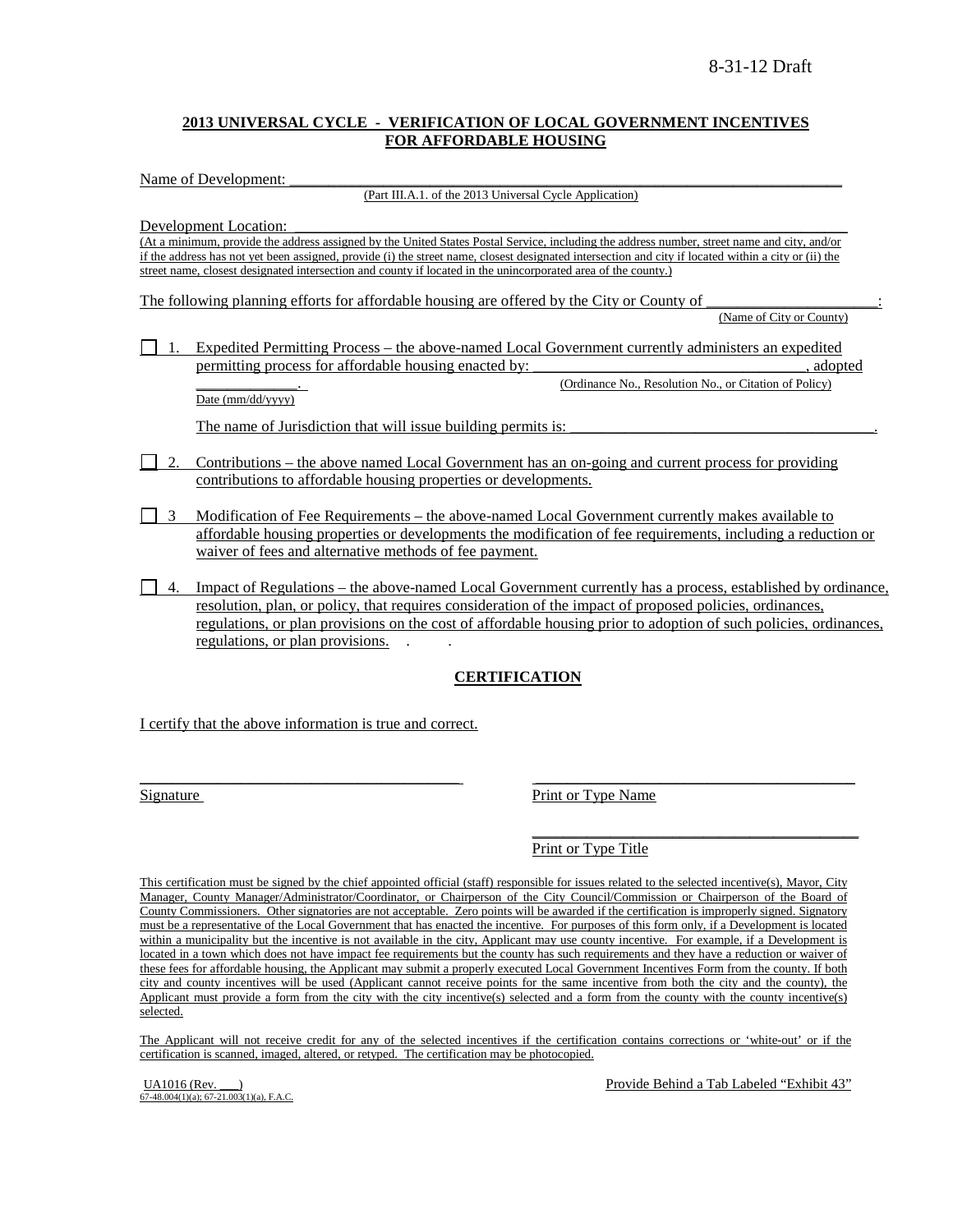#### **2011 UNIVERSAL CYCLE - LOCAL GOVERNMENT VERIFICATION OF AFFORDABLE HOUSING INCENTIVES EXPEDITED PERMITTING PROCESS FOR AFFORDABLE HOUSING**

| Name of Development:                                             |                                                                                                                                                                                                                                                                                                                                                  |
|------------------------------------------------------------------|--------------------------------------------------------------------------------------------------------------------------------------------------------------------------------------------------------------------------------------------------------------------------------------------------------------------------------------------------|
| (Part III.A.1. of the 2011 Universal Cycle Application)          |                                                                                                                                                                                                                                                                                                                                                  |
| <b>Development Location:</b>                                     |                                                                                                                                                                                                                                                                                                                                                  |
| and county if located in the unincorporated area of the county.) | (At a minimum, provide the address assigned by the United States Postal Service, including the address number, street name and city, and/or if the address has not<br>yet been assigned, provide (i) the street name, closest designated intersection and city if located within a city or (ii) the street name, closest designated intersection |
| Name of City or County Government: _                             |                                                                                                                                                                                                                                                                                                                                                  |
| Name of Jurisdiction that will issue building permits: _         |                                                                                                                                                                                                                                                                                                                                                  |
| The City/County of                                               | currently administers an expedited                                                                                                                                                                                                                                                                                                               |
| (Name of City or County)                                         |                                                                                                                                                                                                                                                                                                                                                  |
| permitting process for affordable housing enacted by             |                                                                                                                                                                                                                                                                                                                                                  |
|                                                                  | (Ordinance, Resolution Number or citation of policy)                                                                                                                                                                                                                                                                                             |
| adopted<br>Date (mm/dd/yyyy)                                     |                                                                                                                                                                                                                                                                                                                                                  |
|                                                                  | CERTIFICATION                                                                                                                                                                                                                                                                                                                                    |
|                                                                  |                                                                                                                                                                                                                                                                                                                                                  |
| I certify that the above information is true and correct.        |                                                                                                                                                                                                                                                                                                                                                  |
| Signature                                                        | <b>Print or Type Name</b>                                                                                                                                                                                                                                                                                                                        |

 $\overline{\phantom{a}}$  , and the contract of the contract of the contract of the contract of the contract of the contract of the contract of the contract of the contract of the contract of the contract of the contract of the contrac Print or Type Title

This certification must be signed by the chief appointed official (staff) responsible for issues related to this incentive, Mayor, City Manager, County Manager/Administrator/Coordinator, or Chairperson of the City Council/Commission or Chairperson of the Board of County Commissioners. Other signatories are not acceptable. Zero points will be awarded if the certification is improperly signed. Signatory must be a representative of the local government that has enacted the incentive. For purposes of this form only, if a Development is located within a municipality but the incentive is not available in the city, Applicant may use county incentive. For example, if a Development is located in a town which does not have impact fee requirements but the county has such requirements and they have a reduction or waiver of these fees for affordable housing, the Applicant may submit a properly executed Local Government Verification of Affordable Housing Incentives Form from the county.

The Applicant will not receive credit for this incentive if the certification contains corrections or 'white-out' or if the certification is scanned, imaged, altered, or retyped. The certification may be photocopied.

Provide Behind a Tab Labeled "Exhibit 40"

UA1016 (Rev.2-11)  $7-48.004(1)(a)$ ; 67-21.003(1)(a), F.A.C.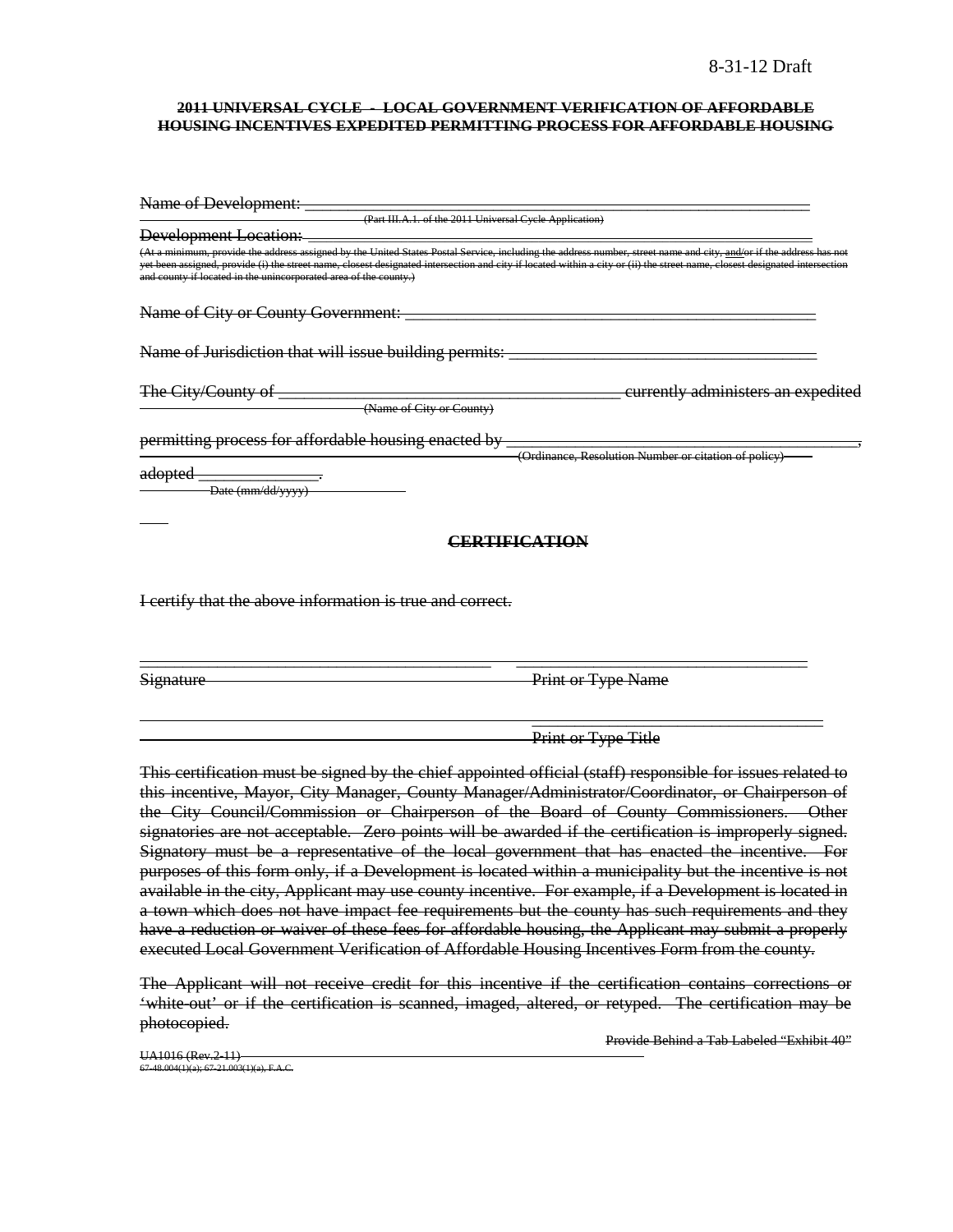### **2011 UNIVERSAL CYCLE - LOCAL GOVERNMENT VERIFICATION OF AFFORDABLE HOUSING INCENTIVES CONTRIBUTIONS TO AFFORDABLE HOUSING PROPERTIES OR DEVELOPMENTS**

Name of Development:

**(Part III.A.1. of the 2011 Universal Cycle Application**)

Development Location:

d by the United States Postal Service, including the ide (i) the street name, closest designated intersection and city if located within a city or (ii) the and county if located in the unincorporated area of the county.)

Name of City or County Government

The referenced Local Government has an on-going and current process for providing contributions to affordable housing properties or developments.

### **CERTIFICATION**

\_\_\_\_\_\_\_\_\_\_\_\_\_\_\_\_\_\_\_\_\_\_\_\_\_\_\_\_\_\_\_\_\_\_\_\_\_\_\_\_\_ \_\_\_\_\_\_\_\_\_\_\_\_\_\_\_\_\_\_\_\_\_\_\_\_\_\_\_\_\_\_\_\_\_\_

I certify that the above information is true and correct.

Signature Print or Type Name

Print or Type Title

 $\overline{\phantom{a}}$  , which is a set of the set of the set of the set of the set of the set of the set of the set of the set of the set of the set of the set of the set of the set of the set of the set of the set of the set of th

This certification must be signed by the chief appointed official (staff) responsible for issues related to this incentive, Mayor, City Manager, County Manager/Administrator/Coordinator, or Chairperson of the City Council/Commission or Chairperson of the Board of County Commissioners. Other signatories are not acceptable. Zero points will be awarded. Signatory must be a representative of the local government that has enacted the incentive. For purposes of this form only, if a Development is located within a municipality but the incentive is not available in the city, Applicant may use county incentive. For example, if a Development is located in a town which does not have impact fee requirements but the county has such requirements and they have a reduction or waiver of these fees for affordable housing, the Applicant may submit a properly executed Local Government Verification of Affordable Housing Incentives Form from the county.

The Applicant will not receive credit for this incentive if the certification contains corrections or 'white-out' or if the certification is scanned, imaged, altered, or retyped. The certification may be photocopied.

UA1016 (Rev. 2-11) 67-48.004(1)(a); 67-21.003(1)(a), F.A.C. Provide Behind a Tab Labeled "Exhibit 41"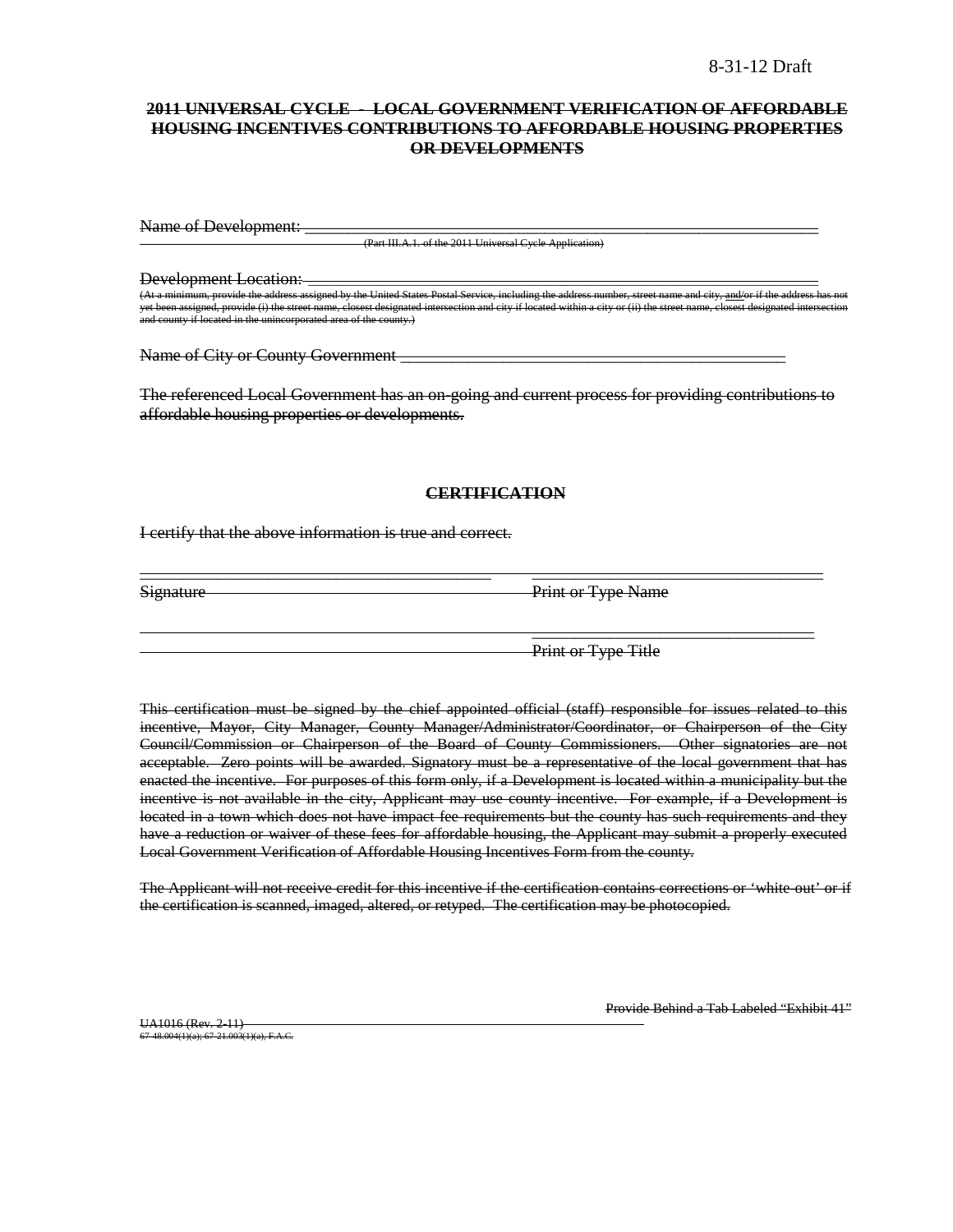### **2011 UNIVERSAL CYCLE - LOCAL GOVERNMENT VERIFICATION OF AFFORDABLE HOUSING INCENTIVES MODIFICATION OF FEE REQUIREMENTS FOR AFFORDABLE HOUSING PROPERTIES OR DEVELOPMENTS**

Name of Development: \_

(Part III.A.1. of the 2011 Universal Cycle Application)

Development Location: \_\_\_\_\_\_\_\_\_\_\_\_\_\_\_\_\_\_\_\_\_\_\_\_\_\_\_\_\_\_\_\_\_\_\_\_\_\_\_\_\_\_\_\_\_\_\_\_\_\_\_\_\_\_\_\_\_\_\_\_\_\_\_\_\_\_\_\_\_\_\_\_\_\_\_\_\_\_\_\_\_ n, provide the address assigned by the United States Postal Service, including the address numb<br>ned, provide (i) the street name, closest designated intersection and city if located within a city, c provide (i) the street name, closest designated interaction and city if  $d$  in the unincorporated area of the county.  $m$  in and comporated area of the county.)

Name of City or County Government: \_\_\_\_\_\_\_\_\_\_\_\_\_\_\_\_\_\_\_\_\_\_\_\_\_\_\_\_\_\_\_\_\_\_\_\_\_\_\_\_\_\_\_\_

The referenced Local Government currently makes available to affordable housing properties or developments the modification of fee requirements, including a reduction or waiver of fees and alternative methods of fee payment.

#### **CERTIFICATION**

\_\_\_\_\_\_\_\_\_\_\_\_\_\_\_\_\_\_\_\_\_\_\_\_\_\_\_\_\_\_\_\_\_\_\_\_\_\_\_\_ \_\_\_\_\_\_\_\_\_\_\_\_\_\_\_\_\_\_\_\_\_\_\_\_\_\_\_\_\_\_\_\_\_\_\_\_

I certify that the above information is true and correct.

Signature Print or Type Name

Print or Type Title

 $\overline{\phantom{a}}$  , and the contract of the contract of the contract of the contract of the contract of the contract of the contract of the contract of the contract of the contract of the contract of the contract of the contrac

This certification must be signed by the chief appointed official (staff) responsible for issues related to this incentive, Mayor, City Manager, County Manager/Administrator/Coordinator, or Chairperson of the City Council/Commission or Chairperson of the Board of County Commissioners. Other signatories are not acceptable. Zero points will be awarded. Signatory must be a representative of the local government that has enacted the incentive. For purposes of this form only, if a Development is located within a municipality but the incentive is not available in the city, Applicant may use county incentive. For example, if a Development is located in a town which does not have impact fee requirements but the county has such requirements and they have a reduction or waiver of these fees for affordable housing, the Applicant may submit a properly executed Local Government Verification of Affordable Housing Incentives Form from the county.

The Applicant will not receive credit for this incentive if the certification contains corrections or 'white out' or if the certification is scanned, imaged, altered, or retyped. The certification may be photocopied.

Provide Behind a Tab Labeled "Exhibit 42"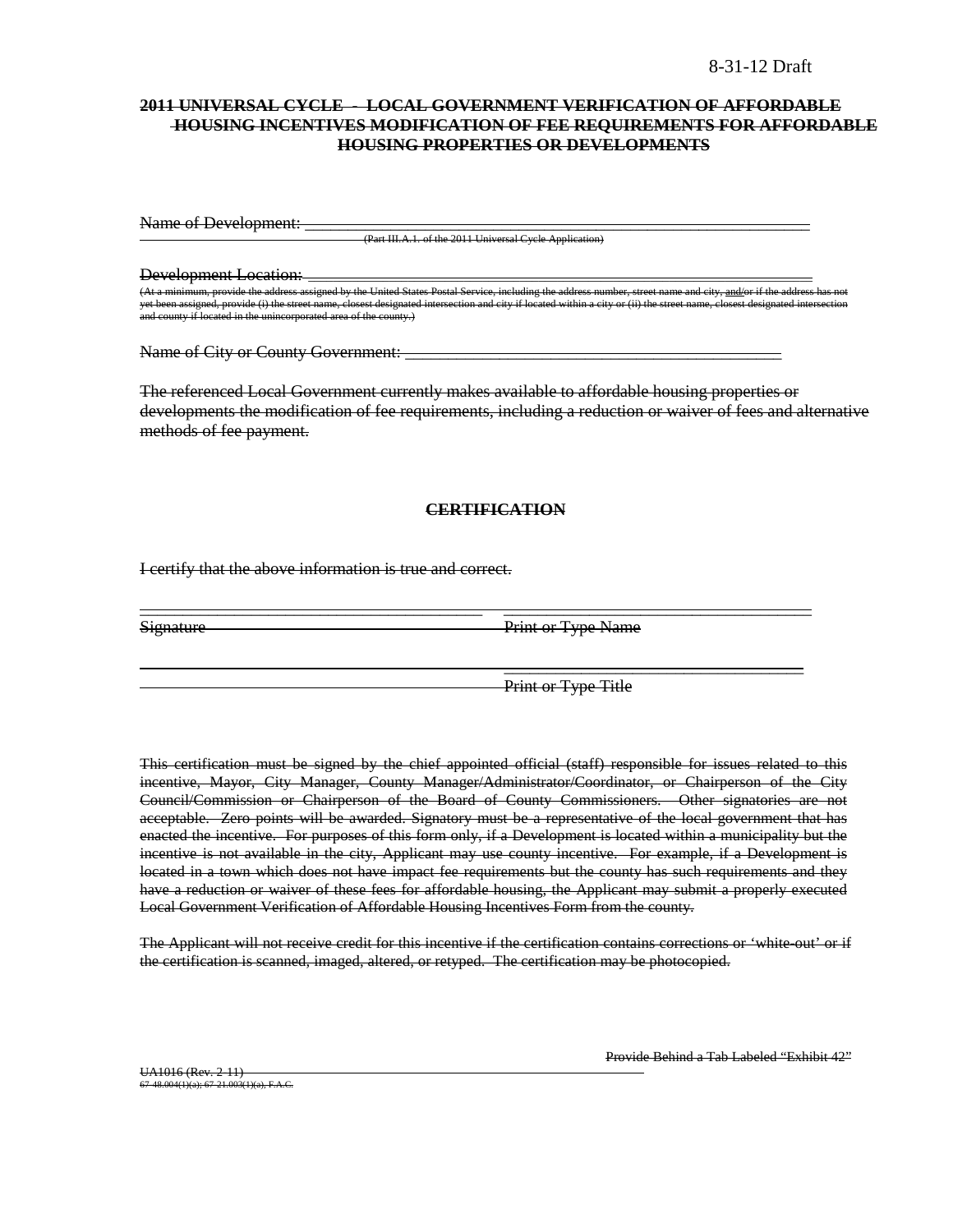### **2011 UNIVERSAL CYCLE - LOCAL GOVERNMENT VERIFICATION OF AFFORDABLE HOUSING INCENTIVES IMPACT OF POLICIES, ORDINANCES, REGULATIONS, OR PLAN PROVISIONS ON COST OF AFFORDABLE HOUSING PROPERTIES OR DEVELOPMENTS**

Name of Development:

(Part III.A.1. of the 2011 Universal Cycle Applic

Development Location:

(United States Postal Service, including United States Postal Service, including the address number, including the address number, and  $\frac{1}{n}$  the address of the address of the address of the address has not if the addre yet been assigned, provide (i) the street name, closest designated intersection and city if located within a city or (ii) the street name, closest designated intersection and county if located in the unincorporated area of the county.)

Name of City or County Government:

The referenced Local Government currently has a process, established by ordinance, resolution, plan, or policy, that requires consideration of the impact of proposed policies, ordinances, regulations, or plan provisions on the cost of affordable housing prior to adoption of such policies, ordinances, regulations, or plan provisions.

### **CERTIFICATION**

\_\_\_\_\_\_\_\_\_\_\_\_\_\_\_\_\_\_\_\_\_\_\_\_\_\_\_\_\_\_\_\_\_\_\_\_\_\_\_\_\_\_\_\_ \_\_\_\_\_\_\_\_\_\_\_\_\_\_\_\_\_\_\_\_\_\_\_\_\_\_\_\_\_\_\_\_\_

I certify that the above information is true and correct.

Signature Print or Type Name

Print or Type Title

\_\_\_\_\_\_\_\_\_\_\_\_\_\_\_\_\_\_\_\_\_\_\_\_\_\_\_\_\_\_\_\_\_

This certification must be signed by the chief appointed official (staff) responsible for issues related to this incentive, Mayor, City Manager, County Manager/Administrator/Coordinator, or Chairperson of the City Council/Commission or Chairperson of the Board of County Commissioners. Other signatories are not acceptable. Zero points will be awarded. Signatory must be a representative of the local government that has enacted the incentive. For purposes of this form only, if a Development is located within a municipality but the incentive is not available in the city, Applicant may use county incentive. For example, if a Development is located in a town which does not have impact fee requirements but the county has such requirements and they have a reduction or waiver of these fees for affordable housing, the Applicant may submit a properly executed Local Government Verification of Affordable Housing Incentives Form from the county.

The Applicant will not receive credit for this incentive if the certification contains corrections or 'white-out' or if the certification is scanned, imaged, altered, or retyped. The certification may be photocopied.

UA1016 (Rev. 2-11) 67-48.004(1)(a); 67-21.003(1)(a), F.A.C. Provide Behind a Tab Labeled "Exhibit 43"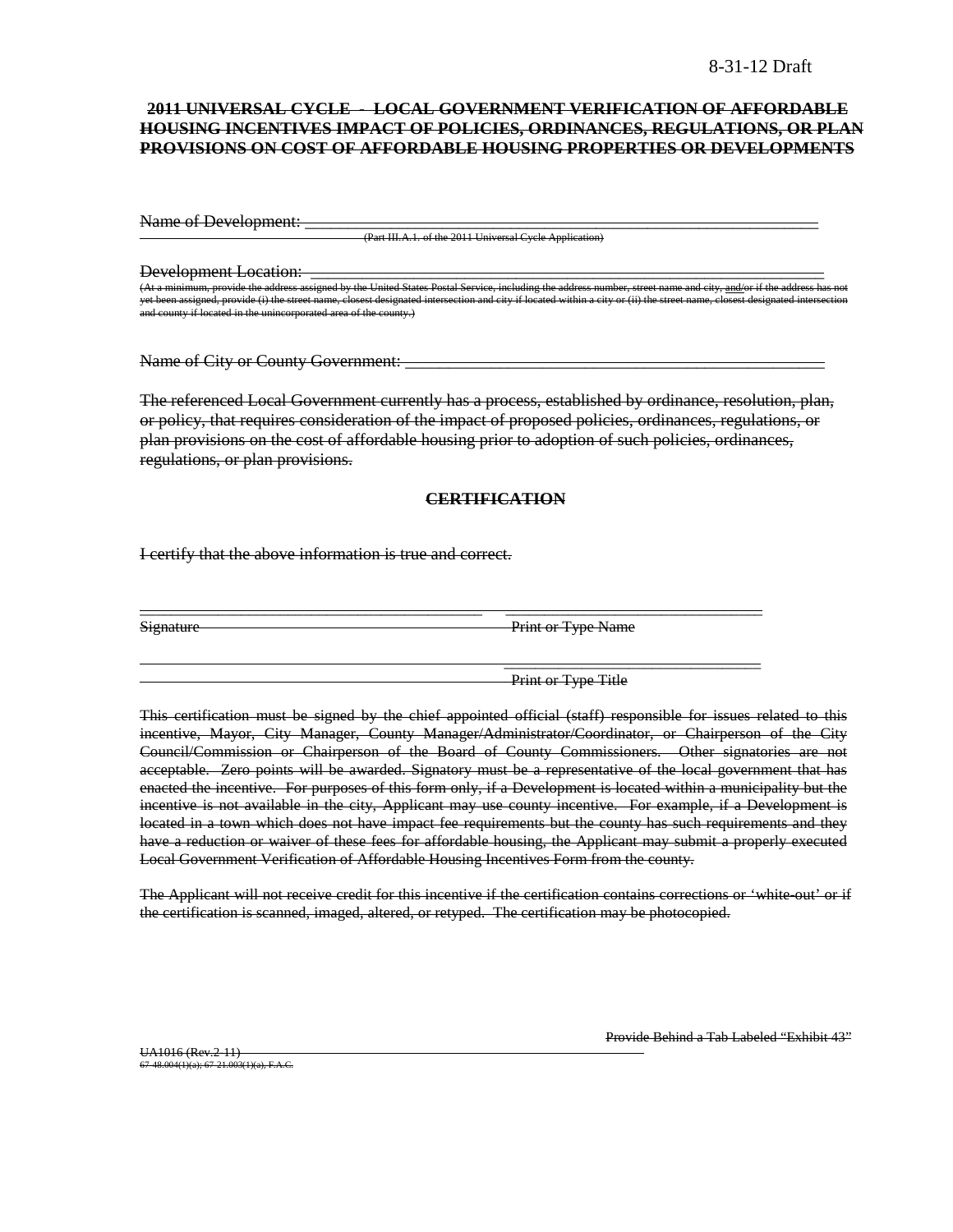# **2013 2011 UNIVERSAL CYCLE - COMMITMENT TO DEFER DEVELOPER FEE**

|              | commits to defer up to                                                                         |  |
|--------------|------------------------------------------------------------------------------------------------|--|
|              | (Name of Developer – Part II.B.1.a. – see Note below)                                          |  |
| $\mathbb{S}$ | of its Developer fee to offset any funding shortfall until the closing                         |  |
|              |                                                                                                |  |
|              |                                                                                                |  |
|              | Additionally, the Developer identified above commits to defer up to \$                         |  |
|              | fill any funding shortfall after closing of permanent financing for the Development identified |  |
| above.       |                                                                                                |  |
|              |                                                                                                |  |
|              | (Print or Type Name)                                                                           |  |
|              | have the authority to make this commitment on behalf of the above-named Developer.             |  |

Signature

\_\_\_\_\_\_\_\_\_\_\_\_\_\_\_\_\_\_\_\_\_\_\_\_\_\_\_\_\_\_\_\_\_\_\_

**NOTE:** If the proposed Development will have more than one Developer and the Developers are committing to defer some or all of the Developer fee, each Developer must complete and provide a Commitment to Defer Developer Fee form reflecting the portion of the Developer fee it is deferring.

If this certification contains corrections or 'white-out', or if it is scanned, imaged, altered, or retyped, the form will not be considered. The certification may be photocopied.

> Provide Behind a Tab Labeled "Exhibit 45" (Supplemental MMRB App. Cycle); or

Provide Behind a Tab Labeled "Exhibit 12 40" (4 Percent HC County HFA Bonds Application

Form)

UA1016 (Rev. \_\_\_ <del>2-11</del>)<br>67-48.004(1)(a); 67-21.003(1)(a), F.A.C.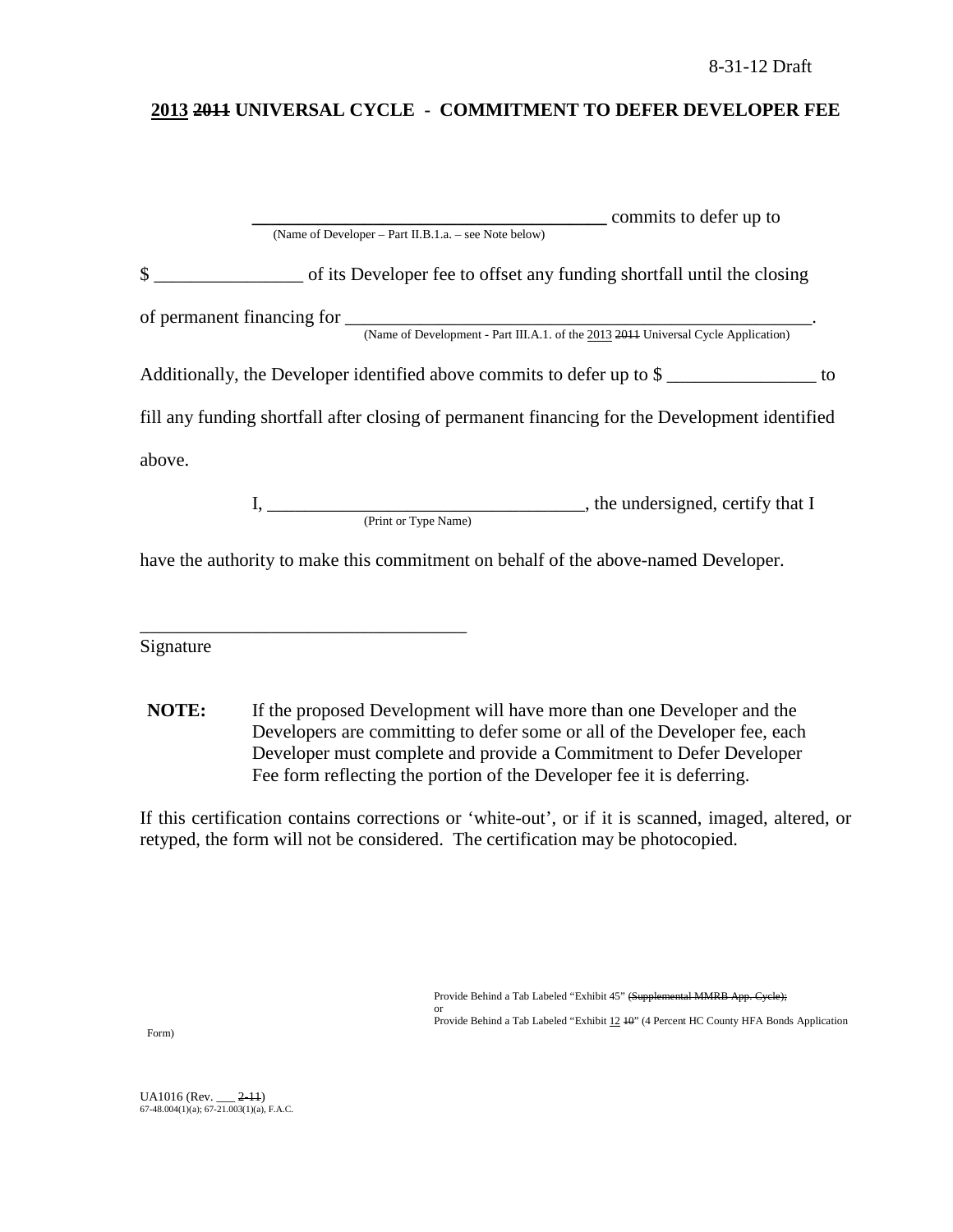# **4 PERCENT HC COUNTY HFA BONDS APPLICATION FORM**

### **1. Applicant:**

- a. Name of Applicant:
- b. Attach a listing of the Principals for the Applicant, including the percentage of ownership interest of each Principal, as **"Exhibit 1"** to this Application form.
- c. Federal Employer Identification Number:

If not yet obtained, provide a copy of the completed, submitted application for the Federal Employer Identification Number behind a tab labeled "**Exhibit 2**".

d. Is the Applicant applying as a Non-Profit organization?  $\circ$  Yes  $\circ$  No

If "Yes", the Applicant must respond to questions (1) and (2) below and provide the required information behind a tab labeled **"Exhibit 3"**. If "No", skip Non-Profit status questions and proceed to question 2. below.

- (1) Provide the following documentation for each Non-Profit entity:
	- (a) attorney opinion letter; and
	- (b) IRS determination letter
- (2) Answer the following questions:
	- (a) Is the Applicant or one of its general partners or managing members incorporated as a Non-Profit entity pursuant to Chapter 617, Florida Statutes, or similar state statute if incorporated outside Florida? ○ Yes ○ No

If "No", is the Applicant or one of its general partners or managing members a whollyowned subsidiary of a Non-Profit entity formed pursuant to Chapter 617, Florida Statutes, or similar state statute if incorporated outside Florida? ○ Yes ○ No

- (b) Is the Applicant or one of its general partners or managing members a  $501(c)(3)$  or  $501(c)(4)$  Non-Profit entity or is the Applicant or one of its general partners or managing members a wholly-owned subsidiary of a  $501(c)(3)$  or  $501(c)(4)$  Non-Profit entity?  $\circ$  Yes  $\circ$  No
- (c) Does the Non-Profit entity have an ownership interest, either directly or indirectly, in the general partner or general partnership interest or in the managing member or the managing member's interest in the Applicant?  $\circ$  Yes  $\circ$  No

If "Yes", state the percentage owned in the general partnership or managing member interest:  $\%$ 

- (d) Percentage of Developer's fee that will go to the Non-Profit entity: \_\_\_\_\_\_\_\_\_\_\_\_%
- (e) Provide the description/explanation of the role of the Non-Profit entity.
- (f) Provide the names and addresses of the members of the governing board of the Non-Profit entity.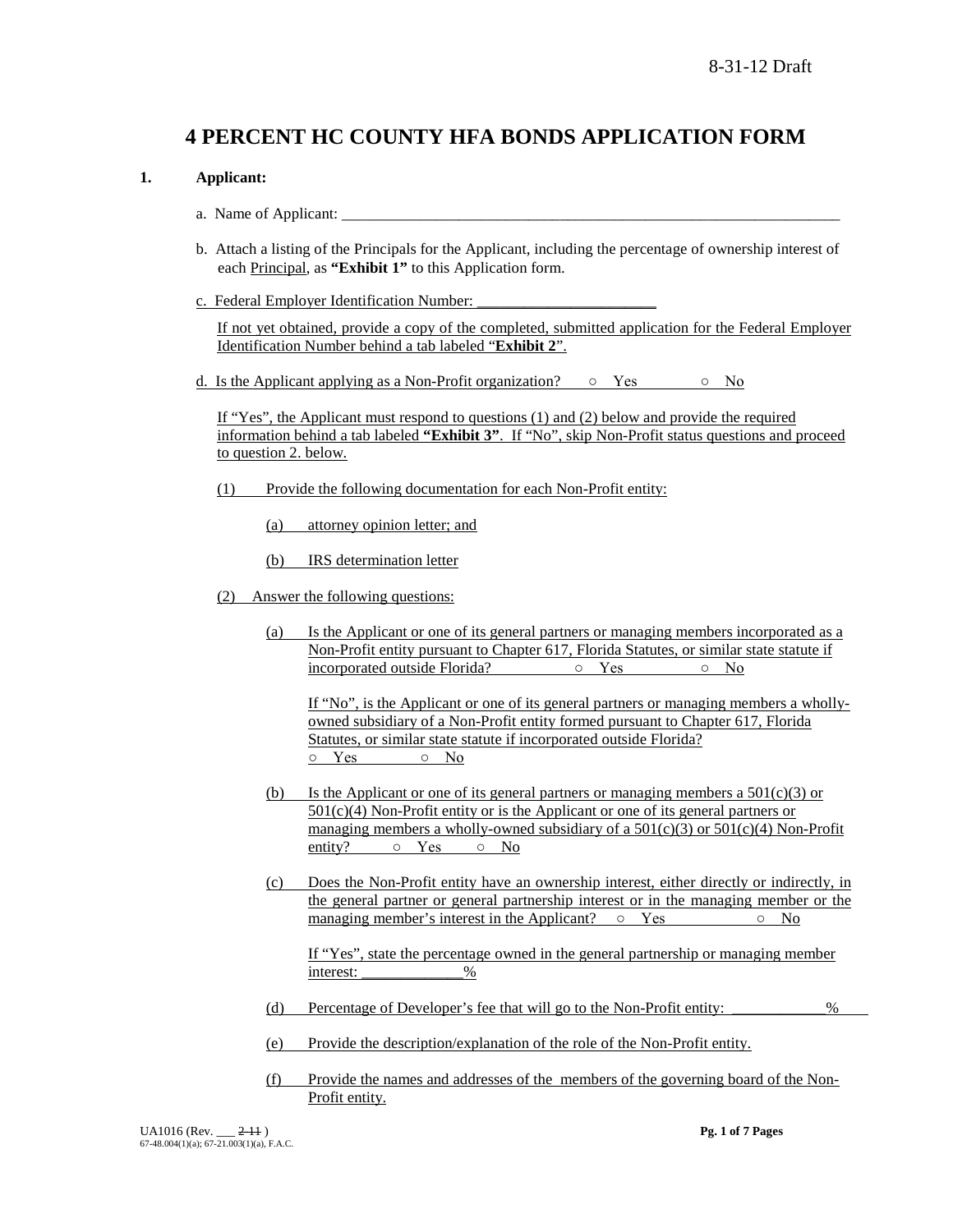- (g) For each Non-Profit entity, provide the articles of incorporation demonstrating that one of the purposes of the Non-Profit entity is to foster low-income housing.
- (h) Year Non-Profit entity was incorporated: \_\_\_\_\_\_ (yyyy)
- (i) Is the Non-Profit entity affiliated with or controlled by a for-profit entity within the meaning of Section 42(h), Internal Revenue Code?  $\circ$  Yes  $\circ$  No If "Yes", state name of the for-profit entity:

### **2. Contact Person for this Application:**

| State: $\frac{Zip:\_$      |  |
|----------------------------|--|
|                            |  |
| Relationship to Applicant: |  |
|                            |  |

#### **3. Developer:**

- a. Name of each Developer (include all co-Developers): \_\_\_\_\_\_\_\_\_\_\_\_\_\_\_\_\_\_\_\_\_\_\_\_\_
- b. Attach a listing of the Principals for each Developer as **"Exhibit 4 2"** to this Application form.

\_\_\_\_\_\_\_\_\_\_\_\_\_\_\_\_\_\_\_\_\_\_\_\_\_\_\_\_\_\_\_\_\_\_\_\_\_\_\_\_\_\_\_\_\_\_\_\_\_\_\_\_\_\_\_\_\_\_\_\_\_\_\_\_\_\_\_\_\_\_\_\_\_\_\_\_\_\_\_\_\_

#### **4. Proposed Development Information:**

- a. Name of Development:
- b. Location of Development Site:
	- $(1)$  County:  $\Box$
	- (2) Address of Development Site:

Select <u>the</u> question(s) below that best applies to the proposed Development - question (a) or question (b) or both questions (a) and (b) below and provide the applicable information. If question (b) is selected, the Applicant must also select either question  $(b)(i)$  or question  $(b)(ii)$ below and, if question (b)(i) is selected, the name of the city must be stated.

 $\Box$  (a) The following address number, street name and city has been assigned by the USPS:

\_\_\_\_\_\_\_\_\_\_\_\_\_\_\_\_\_\_\_\_\_\_\_\_\_\_\_\_\_\_\_\_\_\_\_\_\_\_\_\_\_\_\_\_\_\_\_\_\_\_\_\_\_\_\_\_\_\_\_\_\_\_\_\_\_\_\_ \_\_\_\_\_\_\_\_\_\_\_\_\_\_\_\_\_\_\_\_\_\_\_\_\_\_\_\_\_\_\_\_\_\_\_\_\_\_\_\_\_\_\_\_\_\_\_\_\_\_\_\_\_\_\_\_\_\_\_\_\_\_\_\_\_\_\_\_\_

- or
- $\Box$  (b) The address has not yet been assigned by the USPS:

\_\_\_\_\_\_\_\_\_\_\_\_\_\_\_\_\_\_\_\_\_\_\_\_\_\_\_\_\_\_\_\_\_\_\_\_\_\_\_\_\_\_\_\_\_\_\_\_\_\_\_\_\_\_\_\_\_\_\_\_\_\_\_\_\_\_\_\_\_ (Street Name and closest designated intersection)

and

or

 $\circ$  (i) The proposed Development is located within the city limits of:

(Name of City)

○ (ii) The proposed Development is located within the unincorporated area of the County.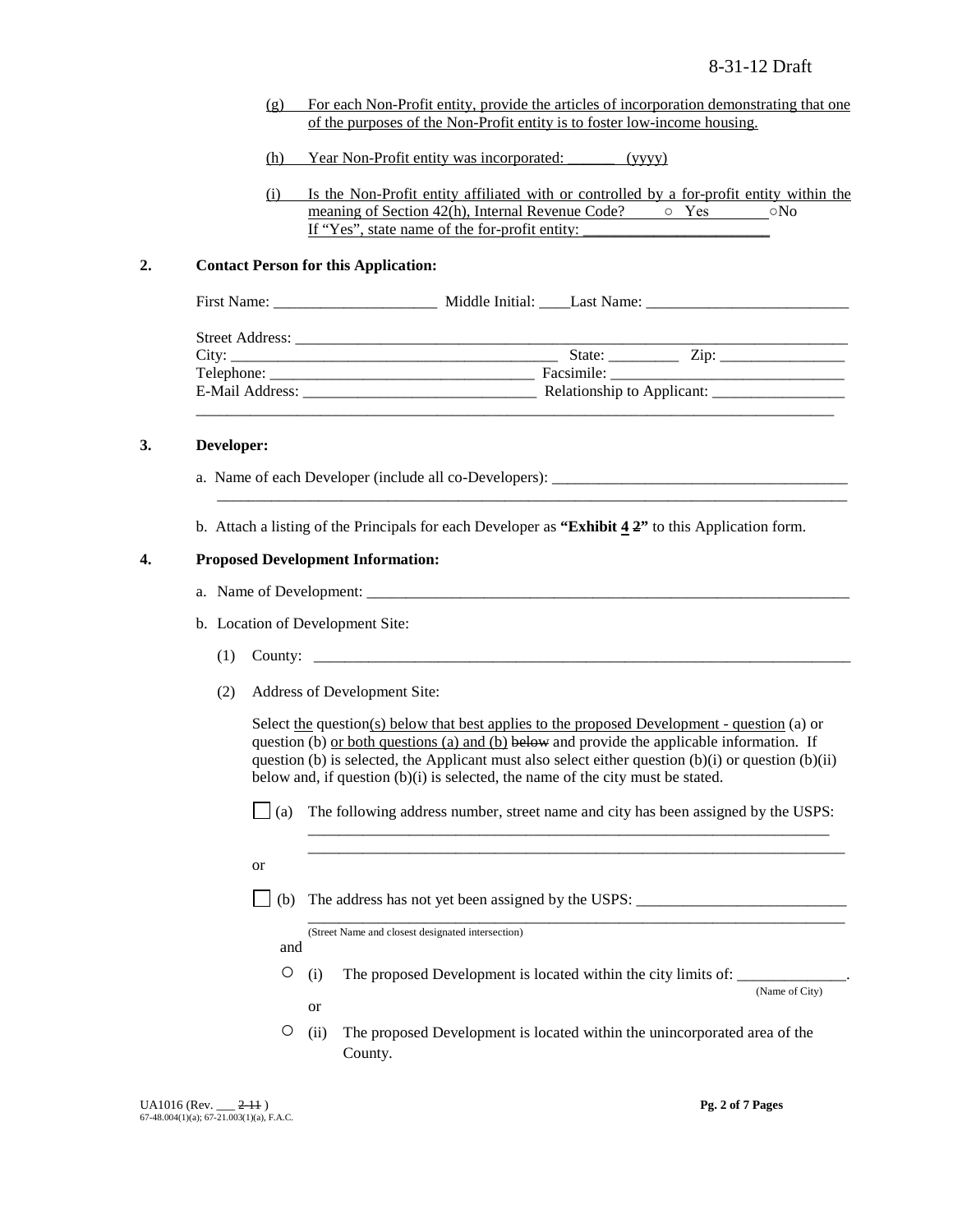- (3) Local Jurisdiction:
	- (a) Name of local jurisdiction where Development is located: If Development is located within a municipality (incorporated city, town, or village) the municipality must be specified.
	- (b) Name of Chief elected official: First: \_\_\_\_\_\_\_\_\_\_\_ Middle Initial: \_\_\_ Last: \_\_\_\_\_\_\_\_\_\_

| Title:                 |                                      |      |  |
|------------------------|--------------------------------------|------|--|
| <b>Street Address:</b> |                                      |      |  |
| City:                  | State:                               | Zip: |  |
|                        | Telephone No. (including area code): |      |  |

- c. Total number of units:
	- (1) Total number of units in proposed Development: \_\_\_\_\_\_\_\_\_\_\_\_\_\_\_\_\_\_\_\_\_\_\_\_\_\_\_\_\_\_\_\_\_\_\_\_\_
	- (2) Total number of new construction units: \_\_\_\_\_ and total number of rehabilitation units: \_\_\_\_\_\_
	- $(3)(2)$  Total number of rental assistance units: (the number of units that receive and/or will receive PBRA and/or ACC, as applicable to the Development Category selected by the Applicant at Section 4.f. of this Application form)
- d. Total number of buildings in proposed Development: \_
- e. Indicate which of the following questions apply to the proposed Development and provide the required information:
	- (1)  $DDA If tFhe proposed Development is located in a HUD-designed the following DDA,$ </u> provide the required information at (a) or (b) below:
		- (a) If located in a Non-Metropolitan DDA, indicate which DDA: \_\_\_\_\_\_\_\_\_\_\_\_\_\_\_\_; or
		- (b) If located in a Metropolitan DDA, provide the zip code for the proposed Development: \_\_\_\_\_\_\_.

(2) QCT - The proposed Development is located in the following QCT: \_\_\_\_\_\_\_\_\_\_\_\_\_ . A copy of a letter from the local planning office or census bureau which verifies that the proposed Development is located in the referenced QCT is provided as **"Exhibit 5 3"** to this Application form.

- $\Box$  (3) Multi-phase Development -
	- $\overline{O}$  (a) The Applicant indicated that the proposed Development is located in a HUDdesignated DDA and/or QCT at questions (1) and/or (2) above and the proposed Development is a the first phase of a multiphase Development as defined in Section 4.e.(3) of the Instructions to this Application form.
	- or
	- $\circ$  (b) The Applicant indicated that the proposed Development is located in a HUDdesignated DDA and/or QCT at questions (1) and/or (2) above and the proposed Development is an additional phase of a multi-phase Development where a phase was previously funded. Information regarding the previously funded phase(s) is set out on the chart below:

| <b>Previously Funded Phase(s) of the Multi-Phase Development</b> |                         |  |
|------------------------------------------------------------------|-------------------------|--|
| <b>FHFC File No.</b>                                             | <b>Development Name</b> |  |
|                                                                  |                         |  |
|                                                                  |                         |  |
|                                                                  |                         |  |
|                                                                  |                         |  |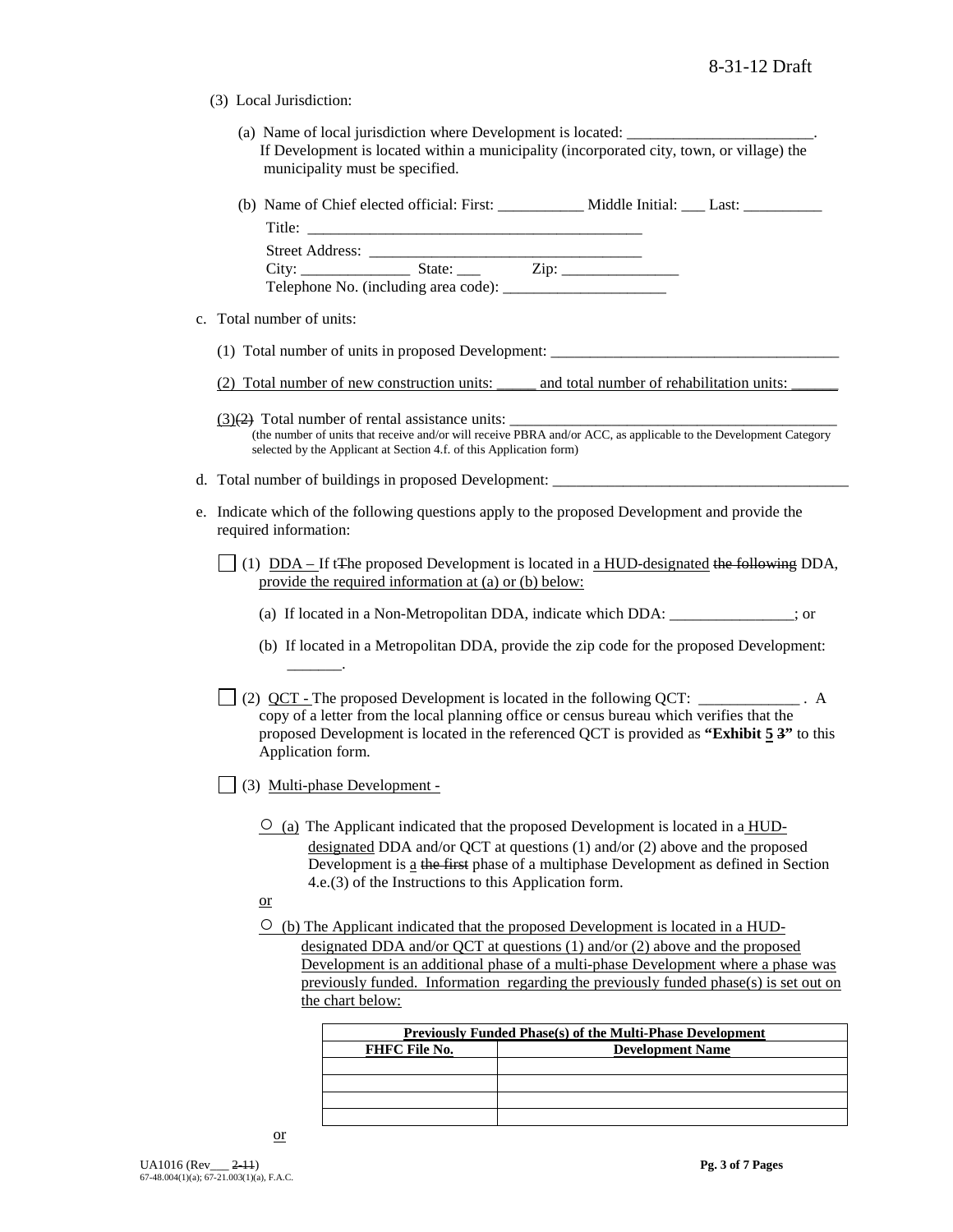|                                                                                                                                                                                                                                                                 | $\circ$                                                                                                                                                                                                                                                                                                                                                                                                                                                                                            |   |              | (c) Neither (a) nor (b) above applies to the proposed Development. |        |                                                                 |                                |  |  |
|-----------------------------------------------------------------------------------------------------------------------------------------------------------------------------------------------------------------------------------------------------------------|----------------------------------------------------------------------------------------------------------------------------------------------------------------------------------------------------------------------------------------------------------------------------------------------------------------------------------------------------------------------------------------------------------------------------------------------------------------------------------------------------|---|--------------|--------------------------------------------------------------------|--------|-----------------------------------------------------------------|--------------------------------|--|--|
|                                                                                                                                                                                                                                                                 | (4) The Applicant is applying for Housing Credits for eligible acquisition expenses. If this<br>applies to the proposed Development, answer the following questions:                                                                                                                                                                                                                                                                                                                               |   |              |                                                                    |        |                                                                 |                                |  |  |
|                                                                                                                                                                                                                                                                 | (a) Is/are the building(s) acquired or to be acquired from a related party? $\circ$ Yes<br>$\circ$ No                                                                                                                                                                                                                                                                                                                                                                                              |   |              |                                                                    |        |                                                                 |                                |  |  |
|                                                                                                                                                                                                                                                                 | (b) Name of previous owner: $\frac{1}{2}$                                                                                                                                                                                                                                                                                                                                                                                                                                                          |   |              |                                                                    |        |                                                                 |                                |  |  |
|                                                                                                                                                                                                                                                                 |                                                                                                                                                                                                                                                                                                                                                                                                                                                                                                    |   |              |                                                                    |        |                                                                 |                                |  |  |
|                                                                                                                                                                                                                                                                 |                                                                                                                                                                                                                                                                                                                                                                                                                                                                                                    |   |              |                                                                    |        |                                                                 |                                |  |  |
|                                                                                                                                                                                                                                                                 | (e) Date (mm/dd/yyyy) and cost of last rehabilitation: _________________________<br>(f) Describe acquisition facts and circumstances relative to Section 42(d), IRC ("10-year rule"):                                                                                                                                                                                                                                                                                                              |   |              |                                                                    |        |                                                                 |                                |  |  |
|                                                                                                                                                                                                                                                                 |                                                                                                                                                                                                                                                                                                                                                                                                                                                                                                    |   |              |                                                                    |        |                                                                 |                                |  |  |
|                                                                                                                                                                                                                                                                 |                                                                                                                                                                                                                                                                                                                                                                                                                                                                                                    |   |              |                                                                    |        |                                                                 |                                |  |  |
|                                                                                                                                                                                                                                                                 |                                                                                                                                                                                                                                                                                                                                                                                                                                                                                                    |   |              |                                                                    |        |                                                                 |                                |  |  |
|                                                                                                                                                                                                                                                                 | (g) Is a waiver of the 10-year rule being sought by the Applicant? $\circ$ Yes $\circ$ No                                                                                                                                                                                                                                                                                                                                                                                                          |   |              |                                                                    |        |                                                                 |                                |  |  |
|                                                                                                                                                                                                                                                                 |                                                                                                                                                                                                                                                                                                                                                                                                                                                                                                    |   |              |                                                                    |        |                                                                 |                                |  |  |
|                                                                                                                                                                                                                                                                 | (5) The proposed Development will receive historic Housing Credits in the amount of<br>$\frac{\S_{\frac{1}{2}}}{\S_{\frac{1}{2}}}\frac{\S_{\frac{1}{2}}}{\S_{\frac{1}{2}}}\frac{\S_{\frac{1}{2}}}{\S_{\frac{1}{2}}}\frac{\S_{\frac{1}{2}}}{\S_{\frac{1}{2}}}\frac{\S_{\frac{1}{2}}}{\S_{\frac{1}{2}}}\frac{\S_{\frac{1}{2}}}{\S_{\frac{1}{2}}}\frac{\S_{\frac{1}{2}}}{\S_{\frac{1}{2}}}\frac{\S_{\frac{1}{2}}}{\S_{\frac{1}{2}}}\frac{\S_{\frac{1}{2}}}{\S_{\frac{1}{2}}}\frac{\S_{\frac{1}{2}}}{$ |   |              |                                                                    |        |                                                                 |                                |  |  |
| (6) The Applicant is applying for Housing Credits for eligible Rehabilitation expenses. The<br>estimated qualified basis in Rehabilitation expenses per set-aside unit within one 24-month<br>period for the building(s) being Rehabilitated is \$____________. |                                                                                                                                                                                                                                                                                                                                                                                                                                                                                                    |   |              |                                                                    |        |                                                                 |                                |  |  |
|                                                                                                                                                                                                                                                                 | f. Development Category:                                                                                                                                                                                                                                                                                                                                                                                                                                                                           | Ő |              | Rehabilitation                                                     | $\cup$ |                                                                 | Acquisition and Rehabilitation |  |  |
|                                                                                                                                                                                                                                                                 |                                                                                                                                                                                                                                                                                                                                                                                                                                                                                                    | Ő |              | Redevelopment                                                      | Ő      |                                                                 | Acquisition and Redevelopment  |  |  |
|                                                                                                                                                                                                                                                                 |                                                                                                                                                                                                                                                                                                                                                                                                                                                                                                    | O | Preservation |                                                                    | O      |                                                                 | Acquisition and Preservation   |  |  |
|                                                                                                                                                                                                                                                                 |                                                                                                                                                                                                                                                                                                                                                                                                                                                                                                    | O |              | New Construction                                                   |        |                                                                 |                                |  |  |
|                                                                                                                                                                                                                                                                 | If Redevelopment, Acquisition and Redevelopment, Preservation or Acquisition and Preservation is<br>selected, provide the required documentation as "Exhibit $64"$ to this Application form.                                                                                                                                                                                                                                                                                                       |   |              |                                                                    |        |                                                                 |                                |  |  |
|                                                                                                                                                                                                                                                                 | g. Development Type: ______                                                                                                                                                                                                                                                                                                                                                                                                                                                                        |   |              |                                                                    |        |                                                                 |                                |  |  |
|                                                                                                                                                                                                                                                                 | h. Demographic Commitment:                                                                                                                                                                                                                                                                                                                                                                                                                                                                         |   |              | $\circ$ Elderly                                                    |        | O Homeless                                                      | $O$ Family                     |  |  |
|                                                                                                                                                                                                                                                                 |                                                                                                                                                                                                                                                                                                                                                                                                                                                                                                    |   |              |                                                                    |        | O Farmworker/Commercial Fishing Worker                          |                                |  |  |
|                                                                                                                                                                                                                                                                 | i. Provide the Surveyor Certification of Development Location Point for MMRB and Non-Competitive<br>HC Applications form as "Exhibit $7.5$ " to this Application form.                                                                                                                                                                                                                                                                                                                             |   |              |                                                                    |        |                                                                 |                                |  |  |
|                                                                                                                                                                                                                                                                 | j. Set-Aside Commitment:                                                                                                                                                                                                                                                                                                                                                                                                                                                                           |   |              |                                                                    |        |                                                                 |                                |  |  |
| (1) Indicate the minimum set-aside:<br>$\circ$ 20% of units at 50% AMI or less                                                                                                                                                                                  |                                                                                                                                                                                                                                                                                                                                                                                                                                                                                                    |   |              |                                                                    |        |                                                                 |                                |  |  |
|                                                                                                                                                                                                                                                                 |                                                                                                                                                                                                                                                                                                                                                                                                                                                                                                    |   |              | ○ 40% of units at 60% AMI or less                                  |        |                                                                 |                                |  |  |
| as amended                                                                                                                                                                                                                                                      |                                                                                                                                                                                                                                                                                                                                                                                                                                                                                                    |   |              |                                                                    |        | $\circ$ Deep rent skewing option as defined in Section 42, IRC, |                                |  |  |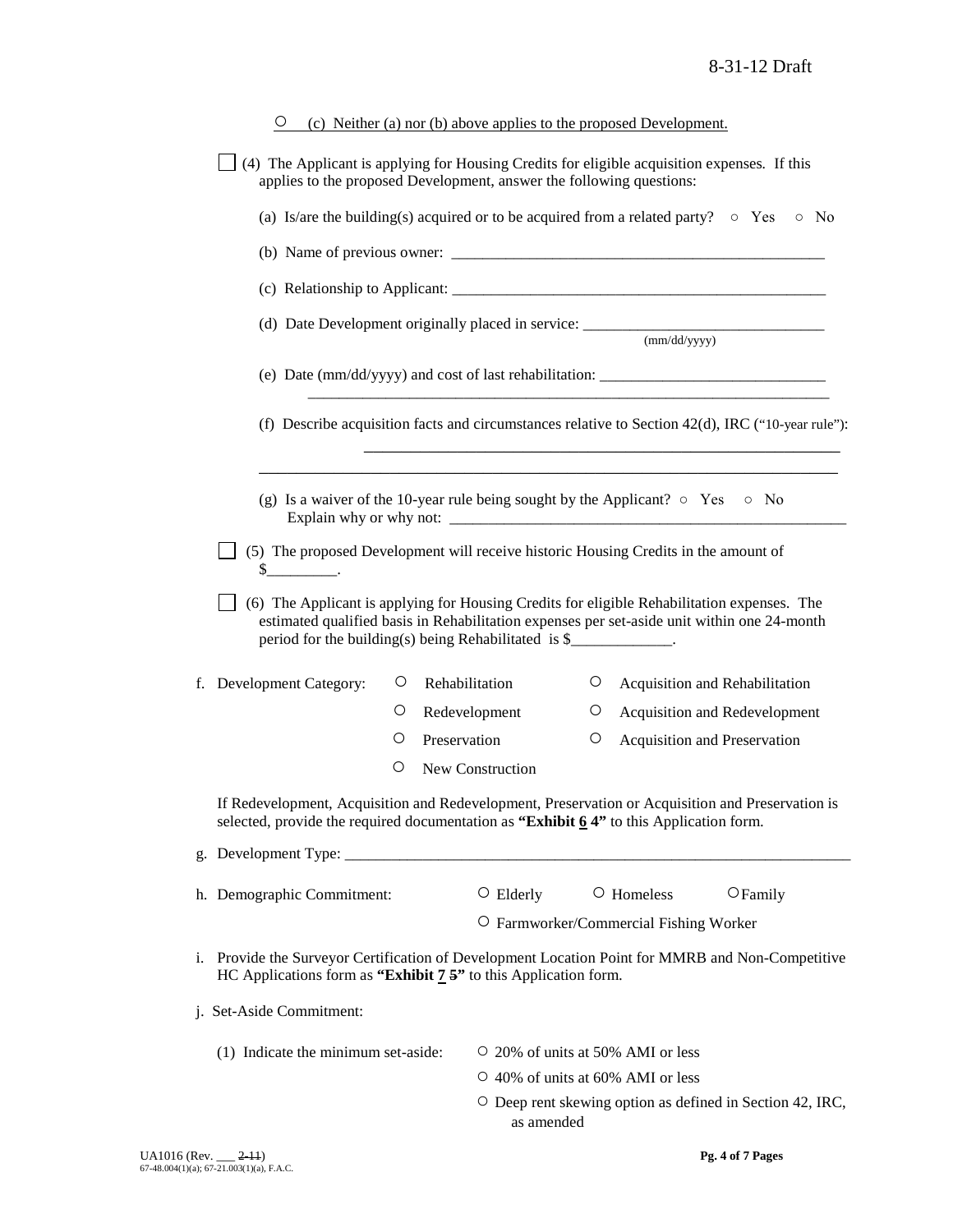(2) Complete the Set-Aside Breakdown Chart:

|                 | Percentage of Residential Units |                 |
|-----------------|---------------------------------|-----------------|
|                 | Commitment for                  | AMI Level       |
|                 | non-competitive HC              |                 |
|                 | $\%$                            | At or Below 25% |
|                 | $\%$                            | At or Below 28% |
|                 | $\frac{0}{0}$                   | At or Below 30% |
|                 | $\frac{0}{0}$                   | At or Below 33% |
|                 | $\%$                            | At or Below 35% |
|                 | $\%$                            | At or Below 40% |
|                 | %                               | At or Below 45% |
|                 | %                               | At or Below 50% |
|                 | $\%$                            | At or Below 60% |
| Total Set-Aside |                                 |                 |
| Percentage:     | $\%$                            |                 |

- (3) Indicate the total number of years the Applicant irrevocably commits to set aside units in the proposed Development:  $\frac{\text{affordability period:} \leftarrow \text{O} - 50 \text{ or more years.} \leftarrow \text{O} - 45 \text{ to}}{\text{Hfordability period:} \leftarrow \text{O} - 50 \text{ or more years.}}$ 49 years  $-$  0 40 to 44 years  $-$  0 35 to 39 years  $-$  0 31 to 34 years  $-$  0 30 years
- k. If the work proposed in this Application is not yet complete, what is the anticipated placed-in service date?  $\frac{1}{2}$  (mm/dd/yyyy)

### **5. Funding:**

- a. Non-competitive HC funding request (annual amount): \$\_\_\_\_\_\_\_\_\_\_\_\_\_\_\_\_\_\_\_\_\_\_\_\_
- b. Finance Documents:
	- (1) If the credit underwriting for the bonds is complete and it was prepared by a Credit Underwriter under contract with the Corporation meeting the criteria required under paragraph 67- 48.027(2)(d), F.A.C., provide a complete copy of the final credit underwriting report as **"Exhibit 8 6"** to this Application form.
	- (2) If the credit underwriting for the bonds has not been completed or has been completed (i) without meeting the criteria required under paragraph  $67-48.027(2)(d)$ , F.A.C., as determined by either the Corporation or a Credit Underwriter under contract with the Corporation, or (ii) by a credit underwriter not under contract with the Corporation, provide the following information:
		- (a) Provide the completed Development Cost Pro-Forma, the Detail/Explanation Sheet, if applicable, the Construction or Rehab Analysis, and the Permanent Analysis as **"Exhibit 8 6"** to this Application form.
		- (b) Bond Financing
			- i. State the name of the assigned Credit Underwriter for the bonds: \_\_\_\_\_\_\_\_\_\_\_\_\_\_; and
			- ii. Provide a copy of the inducement resolution or acknowledgement resolution awarding the Bonds as **"Exhibit 9 7"** to this Application form.
		- (c) Housing Credit Equity –

Provide the following documentation, as applicable, as **"Exhibit 10 8"** to this Application form:

i. If the equity agreement has closed, provide a copy of the closed limited partnership agreement or limited liability company operating agreement; or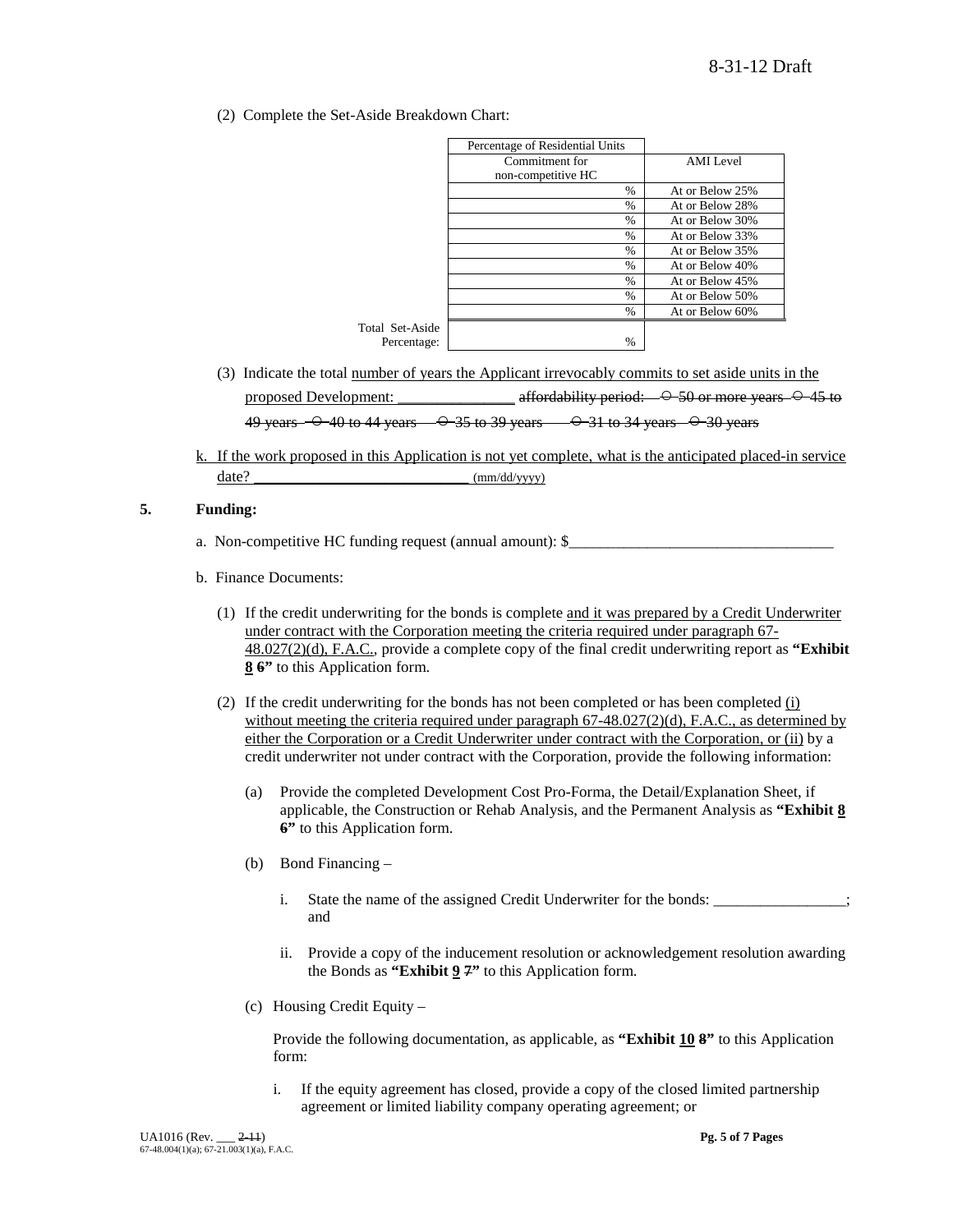- ii. If the equity agreement has not closed, provide a copy of the equity proposal commitment, executed by both parties.
- (d) Other Financing –

Provide a copy of all other funding proposals commitments that will be used as a source of financing for the proposed Development as **"Exhibit 11 9"** to this Application form.

(e) Deferred Developer Fee –

For each Developer committing to defer some or all of the Developer fee, provide a completed and executed Commitment to Defer Developer Fee form as **"Exhibit 12 10"** to this Application form.

#### **6. Certification:**

By completing, executing and submitting this Application (pages 1 through 7 5 and all applicable exhibits), the Applicant certifies and acknowledges that:

- a. The proposed Development can be completed and operating within the development schedule and budget (i) outlined in the final credit underwriting report submitted with the Application form, or (ii) submitted to the Corporation as a part of the Application form.
- b. The Applicant will promptly furnish such other supporting information, documents, and pay such fees as may be requested or required by the Corporation and/or the Credit Underwriter.
- c. If the Applicant enters credit underwriting at its own risk, the Applicant understands and agrees that the Corporation is not responsible or liable for actions taken by the Applicant in reliance on a conditional credit underwriting invitation by the Corporation. If the Applicant elects to enter credit underwriting based on a conditional credit underwriting invitation, the Applicant understands and agrees that it is doing so at Applicant's sole risk and, by its execution below, accepts such risk as its own, and hereby waives any and all claims and actions for damages or costs against Florida Housing and/or the Credit Underwriter in connection therewith.
- d. The Applicant commits that no qualified residents will be refused occupancy because they have Section 8 vouchers or certificates. The Applicant further commits to actively seek tenants from public housing waiting lists and tenants who are participating in and/or have successfully completed the training provided by welfare to work or self-sufficiency type programs.
- e. The Applicant commits to participate in the statewide housing locator system, as required by Florida Housing.
- f. The Applicant and all Financial Beneficiaries have read all applicable Corporation rules governing this Application form and have read the Instructions for completing this Application form and will abide by the applicable Florida Statutes and administrative rules, including, but not limited to, Rule Chapter 67-48, Florida Administrative Code. The Applicant and all Financial Beneficiaries have read, understand and will comply with Section 42 of the Internal Revenue Code, as amended, and all related federal regulations.
- g. The undersigned understands and agrees that the Applicant must submit IRS Forms 8821 for all Financial Beneficiaries prior to Final Housing Credit Allocation.
- h. The undersigned is authorized to bind the Applicant and all Financial Beneficiaries to this certification and warranty of truthfulness and completeness of the Application form.